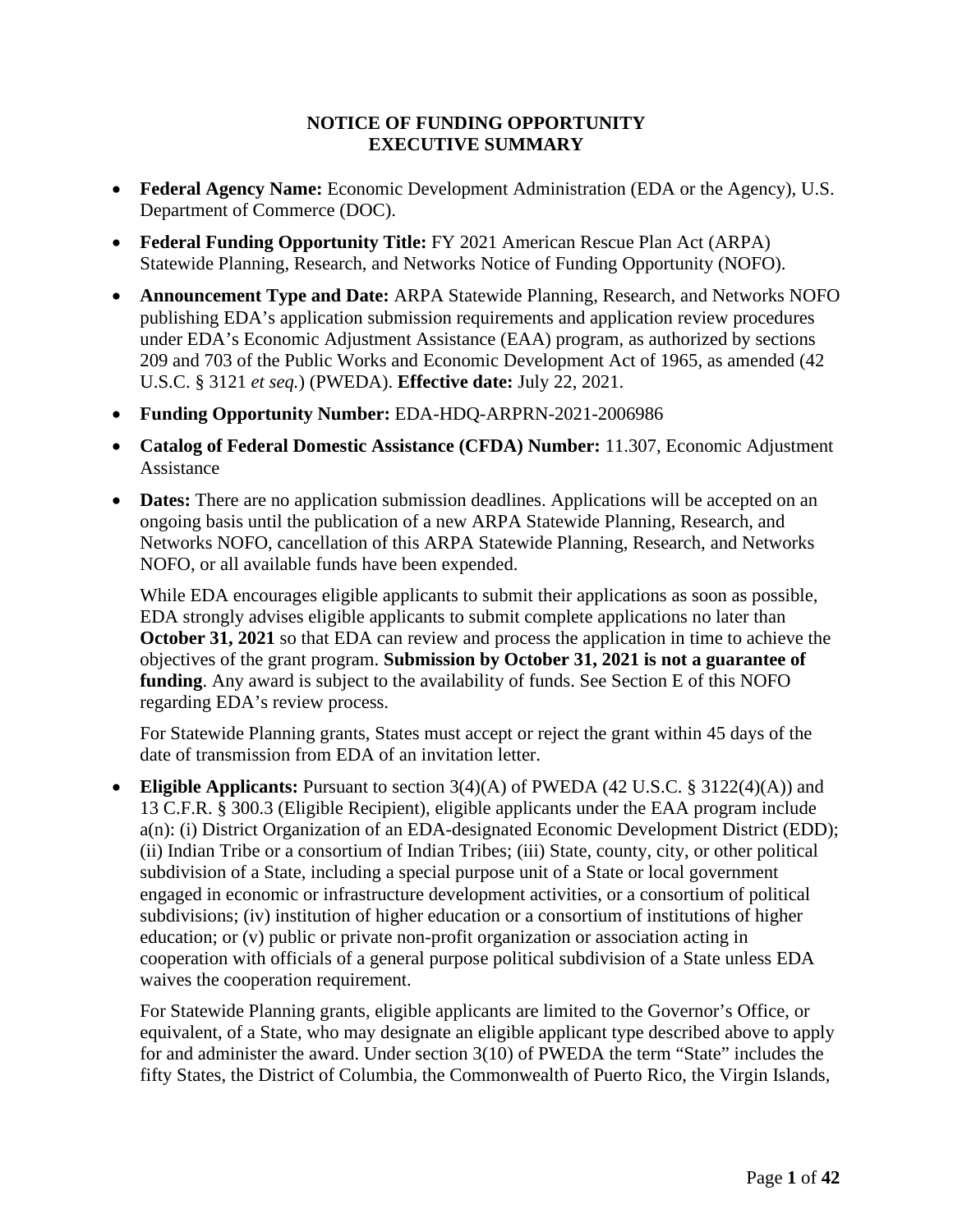Guam, American Samoa, the Commonwealth of the Northern Mariana Islands, the Republic of the Marshall Islands, the Federated States of Micronesia, and the Republic of Palau.

Under its EAA program, EDA is not authorized to provide grants or cooperative agreements to individuals or to for-profit entities. Requests from such entities will not be considered for funding.

• **Funding Opportunity Description:** Subject to the availability of funds, awards made under this NOFO will help develop coordinated state-wide plans for economic development and data, tools, and institutional capacity to evaluate and scale evidence-based economic development efforts, including through communities of practice and provision of technical assistance among existing and new EDA grantees.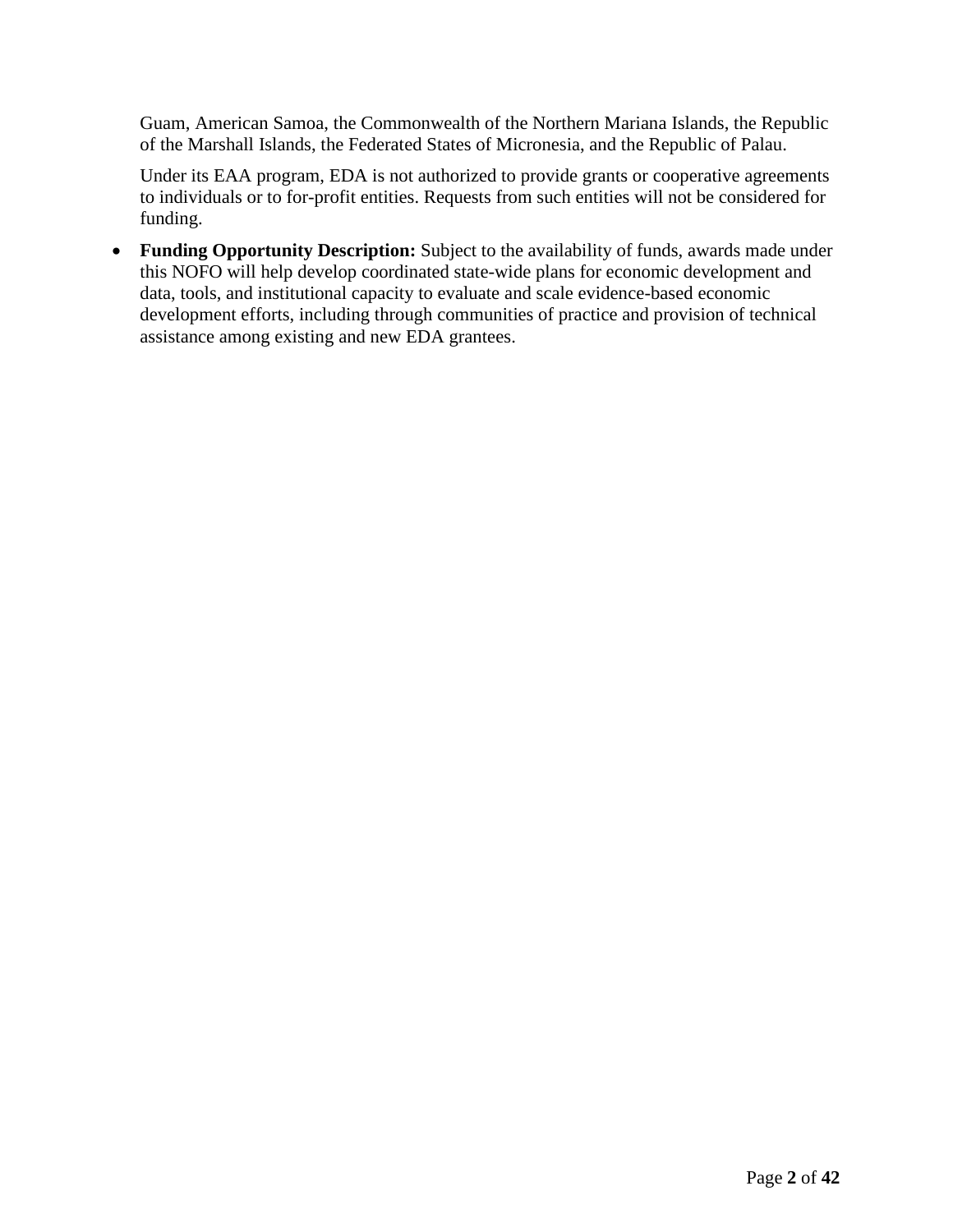# **FULL ANNOUNCEMENT TEXT**

# **FY 2021 EDA ARPA Statewide Planning, Research, and Networks Notice of Funding Opportunity**

| 1.<br>2.<br>3.<br>4.             |                                                                                 |  |
|----------------------------------|---------------------------------------------------------------------------------|--|
|                                  |                                                                                 |  |
| 1.<br>2.                         | What Type of Funding Instrument Will Be Used to Make Awards? How Long Will a    |  |
|                                  |                                                                                 |  |
| 1.<br>2.<br>3.                   |                                                                                 |  |
| <u>D.</u>                        |                                                                                 |  |
| 1.<br>2.<br>3.<br>4.<br>5.<br>6. |                                                                                 |  |
| Е.                               |                                                                                 |  |
| 1.<br>2.<br>3.<br>4.<br>5.<br>6. | Federal Awardee Performance and Integrity Information System (FAPIIS) Review 27 |  |
| <u>F.</u>                        |                                                                                 |  |
| 1.<br>2.<br>3.<br>4.<br>5.       |                                                                                 |  |
|                                  |                                                                                 |  |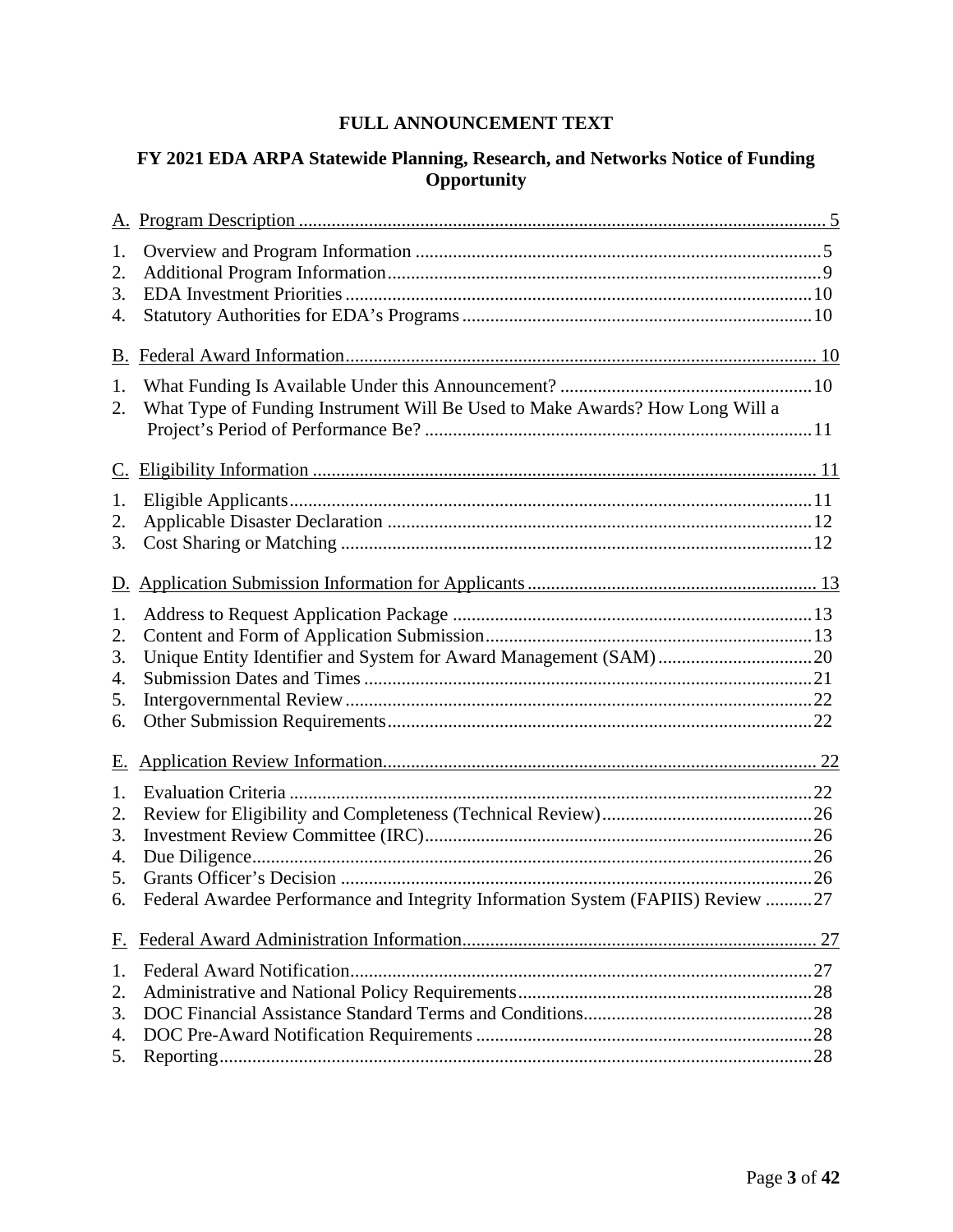| 1.        |                                                                                       |  |  |  |  |  |  |
|-----------|---------------------------------------------------------------------------------------|--|--|--|--|--|--|
| 2.        |                                                                                       |  |  |  |  |  |  |
| 3.        |                                                                                       |  |  |  |  |  |  |
| 4.        |                                                                                       |  |  |  |  |  |  |
| 5.        | Certifications Required by Annual Appropriations Acts for Corporations and for Awards |  |  |  |  |  |  |
|           |                                                                                       |  |  |  |  |  |  |
| 6.        |                                                                                       |  |  |  |  |  |  |
| 7.        |                                                                                       |  |  |  |  |  |  |
| <u>I.</u> |                                                                                       |  |  |  |  |  |  |
| 1.        |                                                                                       |  |  |  |  |  |  |
| 2.        |                                                                                       |  |  |  |  |  |  |
| 3.        |                                                                                       |  |  |  |  |  |  |
| 4.        |                                                                                       |  |  |  |  |  |  |
|           |                                                                                       |  |  |  |  |  |  |
|           |                                                                                       |  |  |  |  |  |  |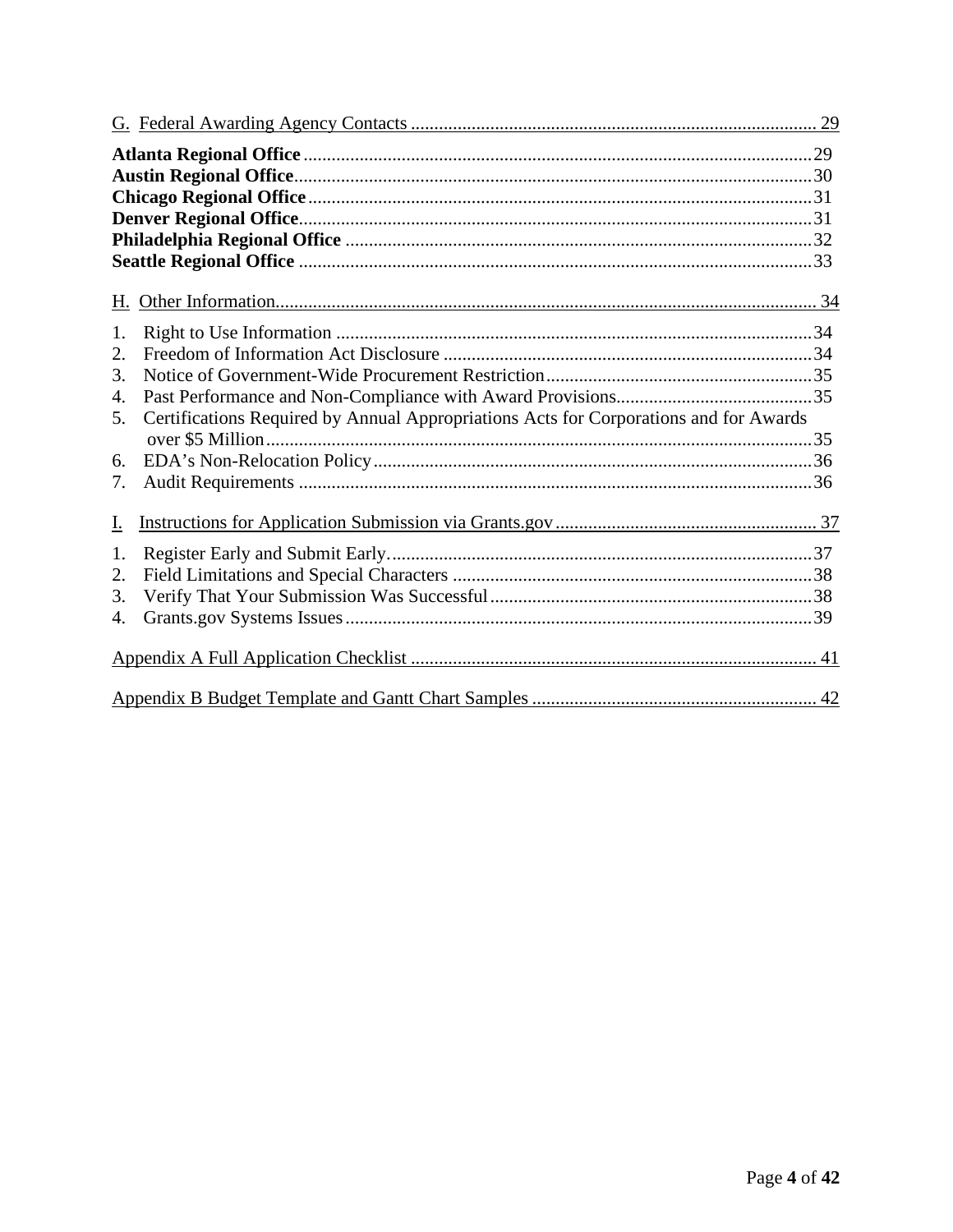## <span id="page-4-0"></span>**A. Program Description**

### <span id="page-4-1"></span>**1. Overview and Program Information**

The ARPA Statewide Planning, Research, and Networks NOFO is part of EDA's multi-phase effort to respond to the coronavirus pandemic as directed by the American Rescue Plan Act of 2021. Specifically, this NOFO seeks to build regional economies for the future through two primary avenues: a) Statewide Planning and b) Research and Networks.

### **a. Statewide Planning**

Through grants provided to States, EDA will fund a variety of activities among which the State may choose one or more to fund<sup>[1](#page-4-2)</sup>:

- Developing economic development plans that identify new or existing industry clusters that would benefit from specific infrastructure, studies, and/or workforce investments to facilitate rapid expansion of such industry clusters. These plans should facilitate the creation of new, or build upon existing, partnerships that have the potential to expand economic development assets such as Economic Development Districts (EDDs), regional workforce skills, and industry bases to create sustainable forward-looking economies designed to position regions to thrive in a prosperous future. These plans can be designed specifically to facilitate future applications to EDA's ARPA Build Back Better Regional Challenge NOFO, which EDA anticipates releasing at approximately the same time as this NOFO, by at a minimum identifying projects that could promote the establishment or expansion of an industry clusters. For States negatively impacted by the downturn in the coal economy, EDA expects that the plans developed under this activity will specifically address the economic effects of the transition away from coal and expansion or creation of industry clusters to support affected communities. Pre-existing relevant plans that support this activity may be incorporated by reference.
- Bringing together potentially disparate existing local and regional plans, such as Comprehensive Economic Development Strategies (CEDS), or state and local plans under the Workforce Innovation and Opportunity Act (WIOA), into one holistic and inclusive state-wide plan or a plan that encompasses multiple regions within a state or across state lines including strengthening links between urban and rural areas. Any such plan should adhere to EDA's CEDS guidelines, take into account the needs of all populations, including Tribal, other indigenous communities, or other underserved communities, including rural communities and persistent poverty communities, and consider positive responses to current and long-term market dynamics driving the state's economic well-being and global competitiveness.
- Analyzing the needs of persistent poverty communities and formulating strategies to decrease disparities between these areas and more prosperous areas within a State.

<span id="page-4-2"></span> $<sup>1</sup>$  To the extent that a State sub-awards any of these funds, the State is responsible as a "pass-through entity" as</sup> provided at 2 C.F.R. § 200.332.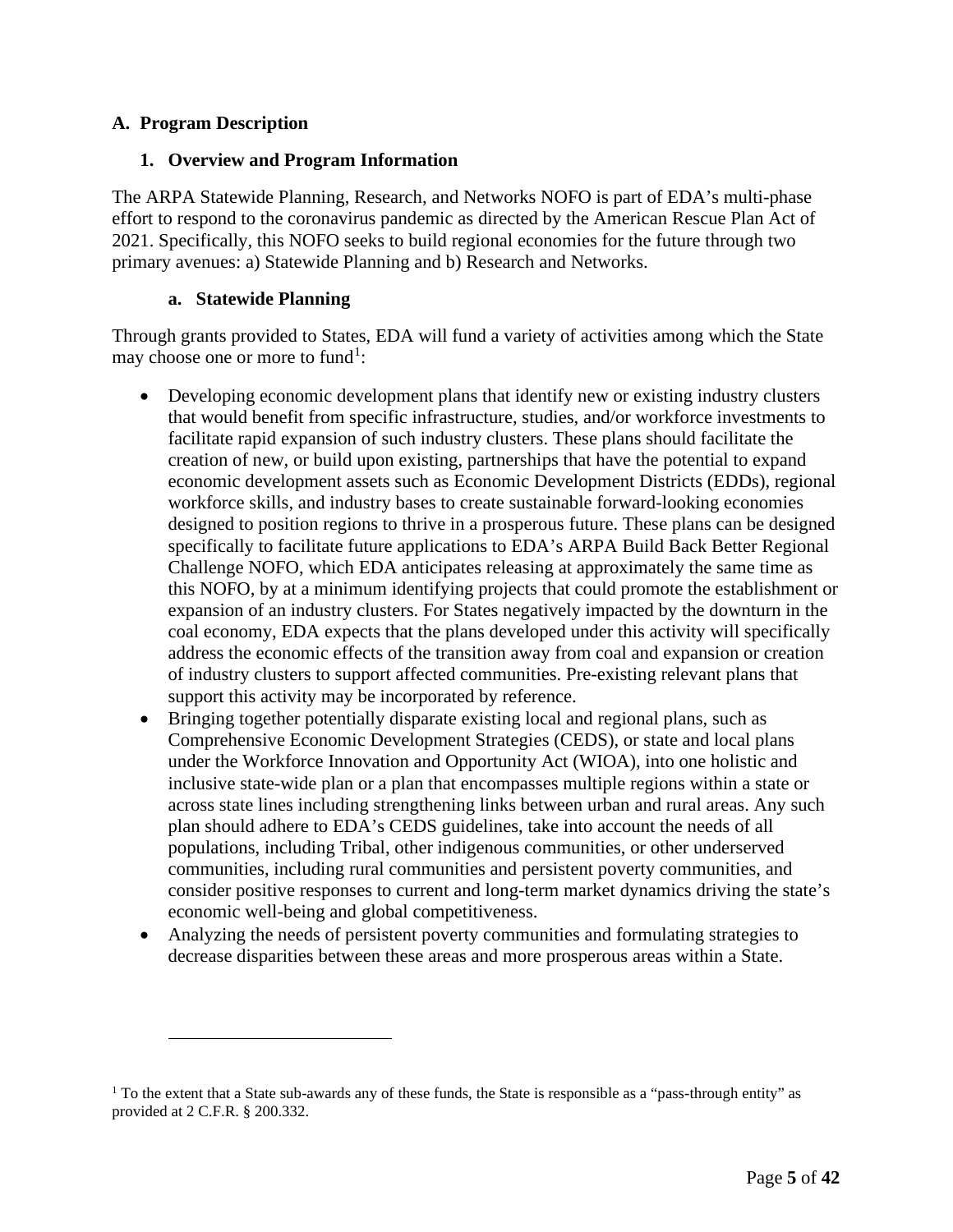- Facilitating coordination with Tribes or other indigenous communities regarding State, regional, or local planning efforts that intersect with the Tribes' interests and are supported by impacted Tribal communities.
- Hiring disaster recovery coordinators, including possibly extending the terms of disaster recovery coordinators hired by local Economic Development Districts pursuant to EDA's CARES Act funding.
- Supporting statewide broadband data collection and mapping efforts and developing statewide broadband deployment and technical assistance plans.
- Conducting a statewide skills assessment and analysis to help inform workforce development and training needs based on employers' demand for skills, including coordination with the state labor market information agency and the state workforce development board.
- Cataloging state innovation and entrepreneurship assets including mechanisms to access capital and equity financing to support business development and expansion and gaps in access to capital for underserved rural and urban communities.
- Undertaking a statewide supply chain and logistics assessment to increase efficiencies.
- Identifying state assets and economic resources and developing action plans that will benefit the state's economy in a regional and global marketplace.
- Other related activities as approved by EDA.

Statewide Planning grants cannot fund construction, though feasibility studies are permissible provided they fall within the scope of one of the above activities.

Each State must identify in its Statewide Planning application the proposed activities to be undertaken. For Statewide Planning only, EDA will invite States to apply using specific streamlined procedures. Application submission and review information in Sections [D](#page-12-0) and [E](#page-21-0) and Appendix A is therefore inapplicable to Statewide Planning applications.

# **b. Research and Communities of Practice Challenge**

Through Research and Communities of Practice awards, EDA will fund data, tools, and institutional capacity for evaluating and scaling evidence-based economic development efforts and for creating Communities of Practice to connect and provide technical assistance to existing EDA grantees like University Centers, the Revolving Loan Fund network, the Build to Scale network, Economic Development Districts, Tribal partners, and new grantees under the ARPA Build Back Better Regional and Jobs Challenges.

# **i. Research Program**

For Research awards, EDA solicits applications for investments that support research and evaluation projects<sup>[2](#page-5-0)</sup> related to economic recovery from the coronavirus pandemic. EDA will support the development of tools, recommendations, and resources that shape Federal economic development policies and inform economic development decision-making. Awards will provide

<span id="page-5-0"></span><sup>&</sup>lt;sup>2</sup> This work is similar to the work EDA solicits under its FY 2021-23 Research and Evaluation National Technical Assistance NOFO.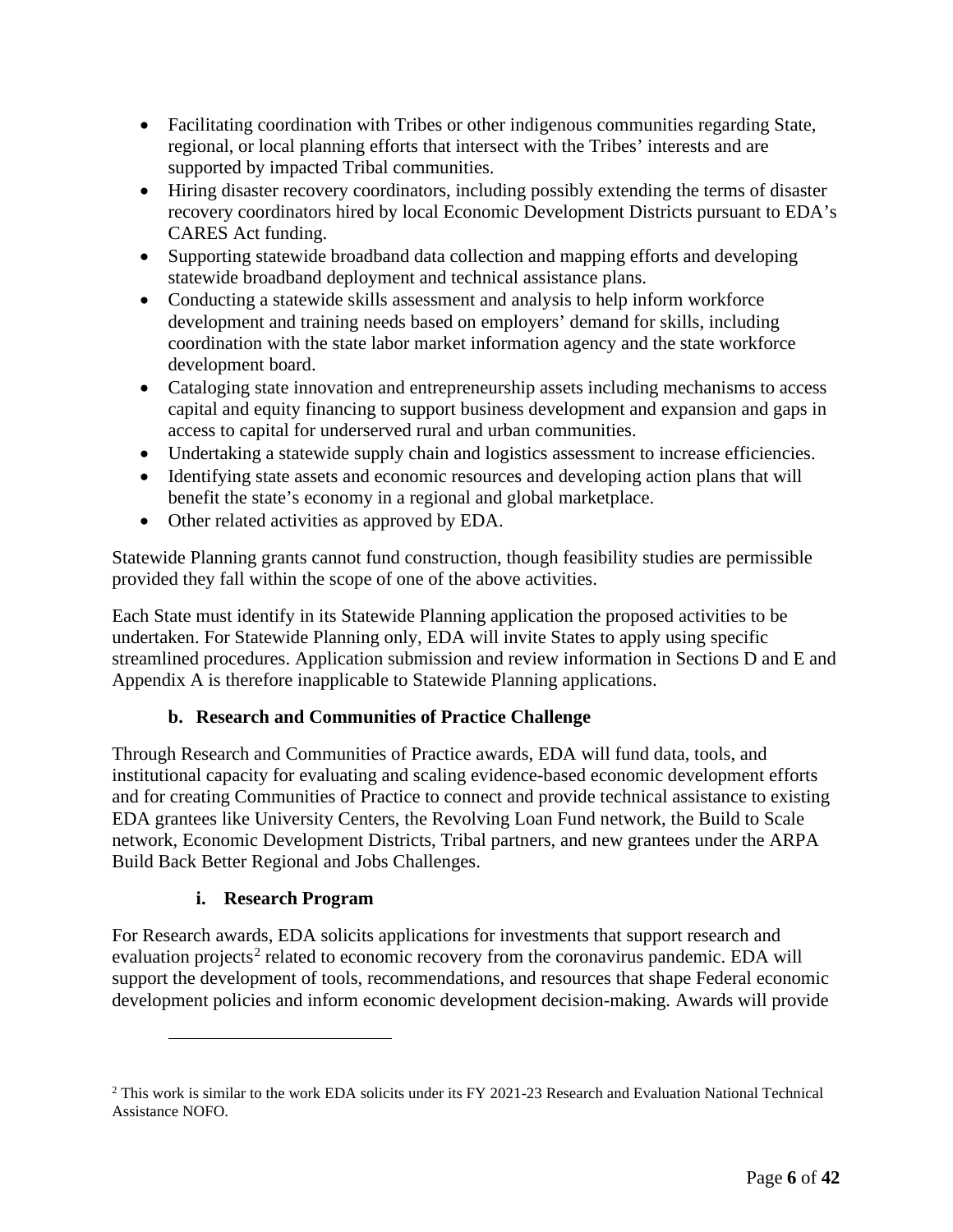critical, cutting-edge research and best practices to regional, state, and local practitioners in the economic development field, thereby enhancing understanding and implementation of economic development concepts throughout the country. EDA is specifically interested in research projects that will enable real-time research into EDA's ARPA programs, especially those related to the new Jobs Challenge, Build Back Better Regional Challenge, Indigenous Communities NOFO, and travel and tourism programs. See also section [D.2](#page-12-2) for more detail on the evaluation parameters EDA seeks.

# **ii. Communities of Practice Challenge**

For the Communities of Practice Challenge, EDA seeks to fund nationwide communities of practice that focus on key groups of economic development stakeholders and provide technical assistance to those groups, including developing methods to increase information and practice sharing, strengthening networks, and accelerating economic recovery. As communities and organizations face depleted institutional resources and are stressed with coronavirus-related demands, they have been unable to connect with and learn from peers across the industry to evaluate and nurture strategies needed to rebuild a more equitable and resilient economy. The Communities of Practice Challenge seeks to connect EDA grantees from the below identified groups of stakeholders (cohorts) with others within the same group or possibly also across multiple groups as well as to provide those cohorts technical assistance.

EDA intends to fund awards that specifically support and provide technical assistance to the following three cohorts focused on grantees applying for the following EDA ARPA competitions:

- **Build Back Better Regional Challenge (BBBRC) Participants** Under a separate NOFO, the Build Back Better Regional Challenge NOFO, EDA is seeking to fund 20-30 transformational clusters of projects that benefit their respective geographic regions and are aligned around a holistic approach to building and scaling a strategic industry cluster. Led by a lead institution, these regional growth clusters will spur economic diversification and competitiveness through job creation, capacity building, private investment, and more. Although comprised of several distinct projects, each regional growth cluster should be interconnected and work to drive regional economic diversification and competitiveness at a transformational scale within its region. The grantee selected to provide technical assistance for this cohort would be expected to provide technical assistance to the broader group of 50-60 Phase 1 finalists in helping lay the foundation for economic transformation.<sup>[3](#page-6-0)</sup> The grantee would also be expected to develop a community of practice for selected BBBRC participants and to continue to provide technical assistance through implementation.
- **Jobs Challenge Grantees** Under a separate NOFO, the Jobs Challenge NOFO, EDA has designed a program to help get Americans back to work by developing and strengthening regional systems to train workers with in-demand skills. A regional

<span id="page-6-0"></span><sup>&</sup>lt;sup>3</sup> Note that the grantee providing technical assistance to BBBRC participants under this NOFO cannot also be paid as a consultant by finalists selected by EDA under Phase 1 of the BBBRC NOFO nor will they be part of EDA's formal evaluation of any applicant.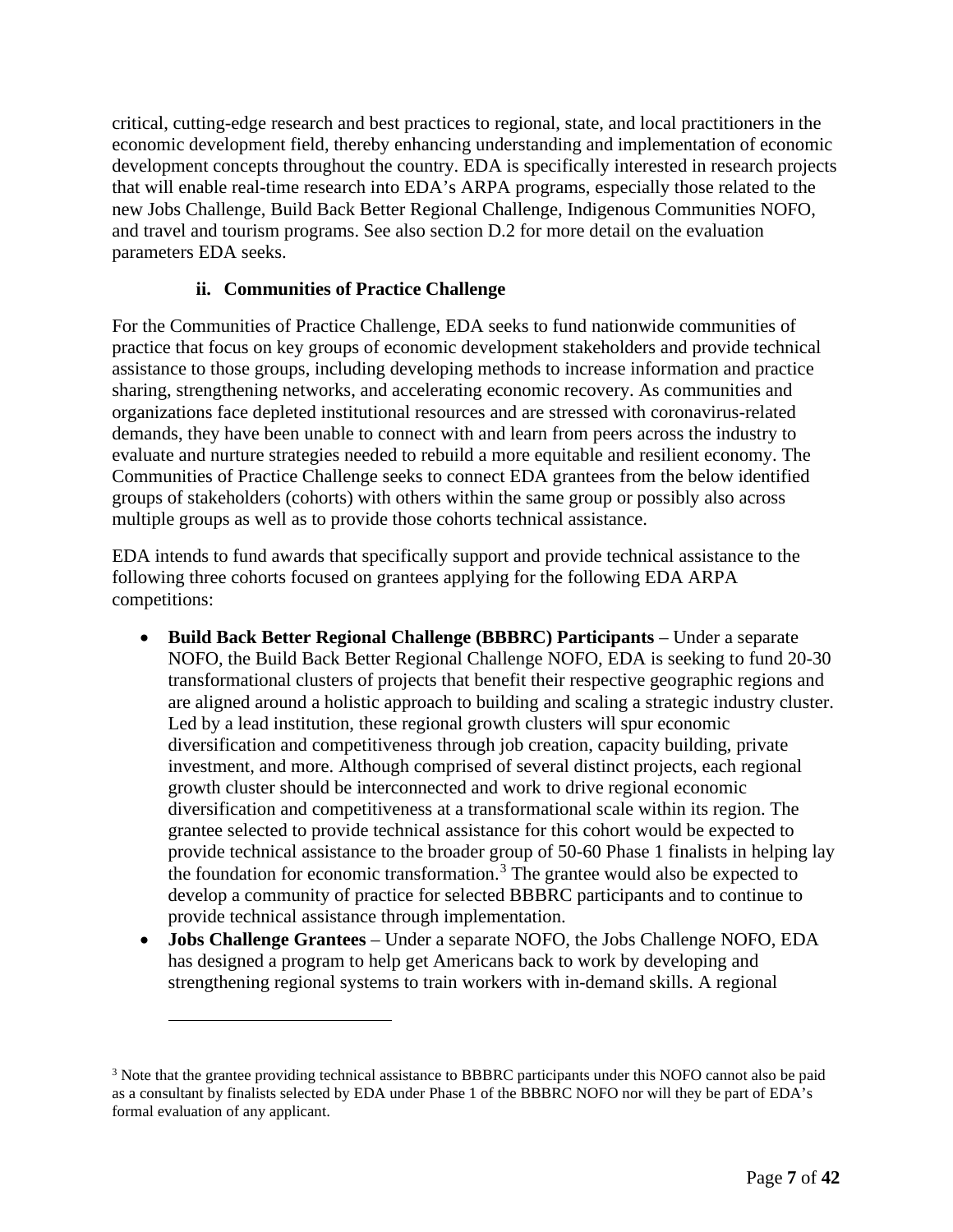employer-driven worker training system should connect and coordinate key regional stakeholders, including state and local governmental entities, workforce development boards, employers, employer-facing organizations, education and training providers, community-based organizations (CBOs), worker-serving organizations (WSOs), labor unions, and sponsors of Registered Apprenticeship Programs and other work-and-learn models. The grantee selected to provide technical assistance for this cohort would help prospective grantees connect to and coordinate with such key regional stakeholders and develop a community of practice for grantees selected under the Jobs Challenge NOFO. The grantee would also be expected to develop a community of practice for selected Jobs Challenge awardees and to continue to provide technical assistance through implementation.

• **Coal Community Grantees** – EDA funds communities negatively impacted by the downturn in the coal economy through many of its programs, including a \$300 million commitment and the annual Assistance to Coal Communities (ACC) funding. The grantee selected to provide technical assistance for this cohort in developing projects eligible for EDA funding, including under the \$300 million ARPA coal commitment, is expected to develop a community of practice for current and prospective coal grantees.

There are other cohorts for which EDA is principally interested in establishing interconnectedness across and between existing or future grantees through the development of communities or networks of practice:

- **[Economic Development Districts](https://www.eda.gov/edd/) (EDDs)** EDA funds a network of nearly 400 EDDs that facilitate regional growth through, among other things, working collaboratively with local partners to draft CEDS.
- **[Tribal Partners](https://www.eda.gov/tribal/)** EDA has funded a network of over 50 Tribal partners who similarly work to facilitate local growth by developing and implementing Tribal economic development plans. This grantee would also be expected to provide assistance to tribal entities that have not applied to EDA grant programs before and to help guide tribal entities through EDA's ARPA competitions.
- **[University Centers](https://www.eda.gov/programs/university-centers/) (UC)** EDA has funded a network of over 60 UCs to build regional economic ecosystems that support innovation and high-growth entrepreneurship, resiliency, and inclusiveness by providing expertise and technical assistance to economic development stakeholders in their regions such as EDDs, entrepreneurs, and local businesses.
- **[Revolving Loan Funds](https://www.eda.gov/rlf/)** (RLFs) EDA has funded a network of nearly 800 RLF awards operated by non-profits, universities, states, and local governments.
- **[Build to Scale](https://www.eda.gov/oie/buildtoscale) (B2S) [Grantees](https://www.eda.gov/oie/buildtoscale)** EDA's B2S grantees have over time developed numerous innovative models for commercializing new technologies or establishing investment funds.
- **Other Cross-Cutting/Stakeholder Groups** EDA supports regional economic development, and there are many different types of groups that are potentially critical to regional economic development ecosystems. To the extent there are additional stakeholder groups not identified above, such as Economic Development Organizations or persistent poverty counties, that are significant in number and critical to healthy economic development ecosystems, EDA will consider applications that seek to support other networks/communities of practice; however, the applicant organization(s) must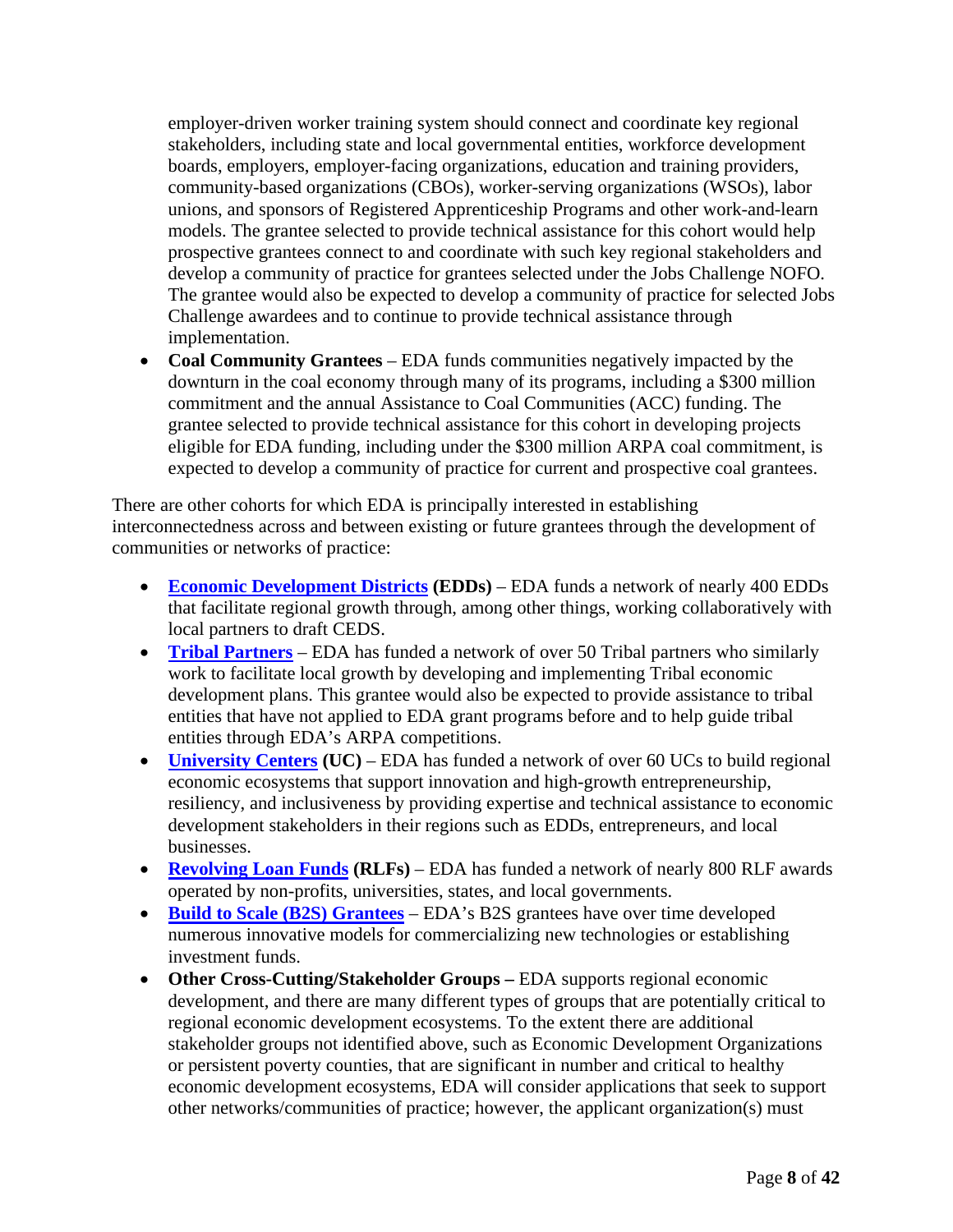connect their mission and their community of stakeholders to foundational economic development principles to demonstrate their level of importance to regional economic development ecosystems.

The Community of Practice Challenge seeks applications to build, launch, and operate a nationwide network supporting one or more of the above-mentioned cohorts designed to:

- establish and strengthen communication and collaboration between and among core groups within a cohort, including building urban-rural linkages;
- develop, organize, and disseminate best practices to accelerate the work and impacts of members across a cohort;
- increase awareness among core groups of stakeholders as well as reach new partners that were otherwise not benefiting from members' work within the cohort;
- support initiatives to address cross-cutting issues such as environmental justice, equity and inclusion, increasing access by underserved communities, communities specially impacted by the downturn in the coal economy, or other areas of emphasis from EDA's Investment Priorities;
- serve as an industry liaison and convener for Federal stakeholders, for instance to distribute grant notifications, research and data, and critical industry requirements; and
- advance economic development in partnership with EDA and the other successful applicants for this challenge.

For the EDD-related Community of Practice only, EDA will also consider applications that would support new or current EDD networks that are co-extensive with EDA's six Regions, so long as those projects would fulfill the programmatic intent described above.

# <span id="page-8-0"></span>**2. Additional Program Information**

EDA has determined that the projects solicited under this Statewide Planning, Research, and Networks NOFO are inherently in compliance with EDA's requirement that each project be consistent with the region's current CEDS or CEDS-equivalent. This is because activities funded under this NOFO will support effective regional planning. As such, specific discussion of the linkage to a CEDS is not required in applications submitted under this NOFO (including question B.3.a of Form ED-900).

Applications submitted under this NOFO should indicate if other Federal funds have been secured or requested to support any portion of the project for which an EDA investment is proposed. Applications should describe how the EDA investment will complement, leverage, or otherwise align with other public and private investments to accomplish the planned deliverables and outcomes. Where other Federal funding may be involved in the project, the applicant should provide the Federal program name and contact information within the application to facilitate interagency coordination and avoid duplication of resources.

Prospective applicants should note that section [C](#page-10-1) sets out eligibility criteria for applications, and only applications meeting the eligibility criteria will be considered. EDA will evaluate and select applications according to the evaluation criteria set forth in section [E.](#page-21-0)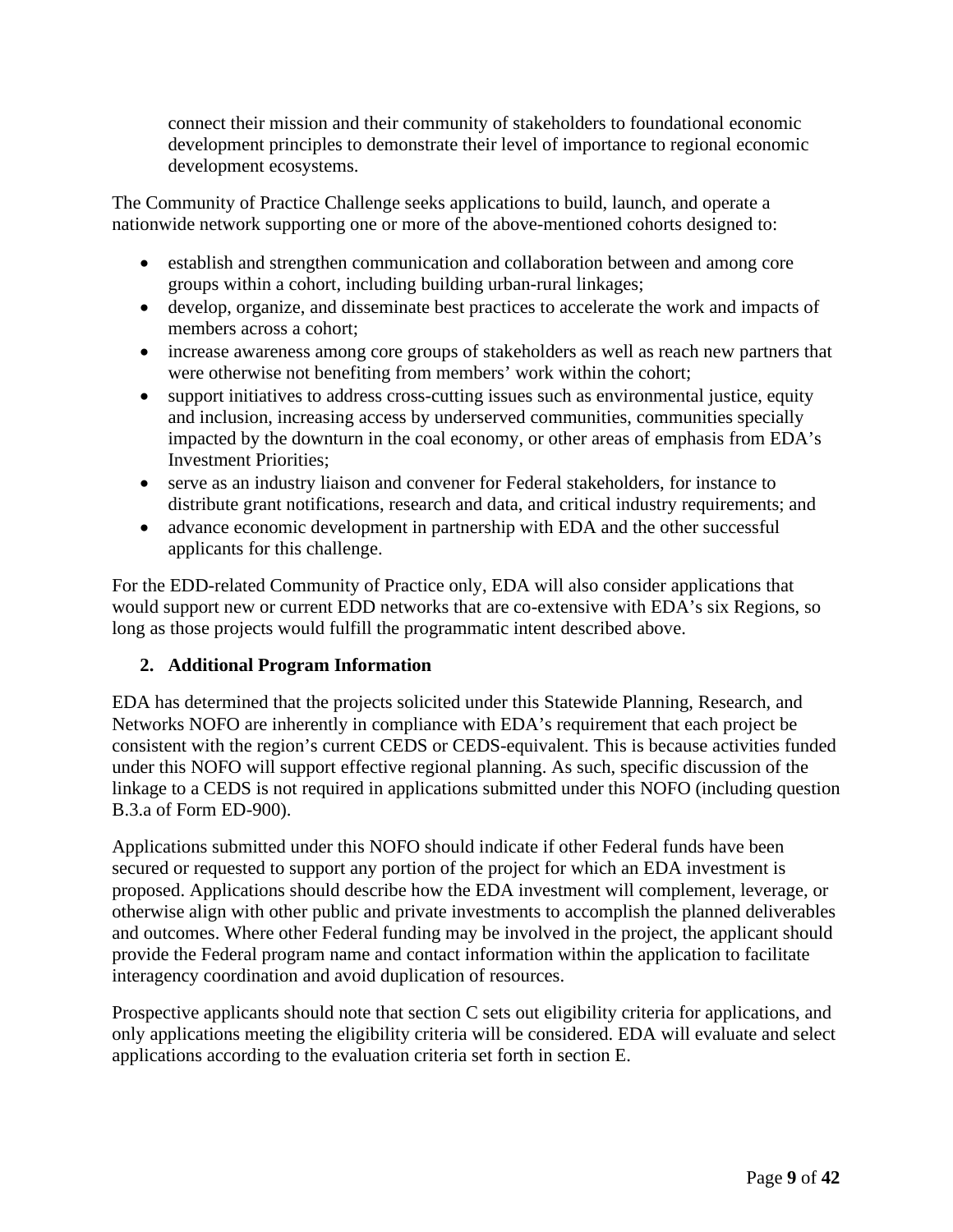EDA may make changes or additions or cancel the ARPA Statewide Planning, Research, and Networks NOFO at any time. All changes will be communicated via Grants.gov.

# <span id="page-9-0"></span>**3. EDA Investment Priorities**

All projects considered for EDA funding under this ARPA Statewide Planning, Research and Networks NOFO must be consistent with EDA's Recovery and Resilience Investment Priority. Applicants may also demonstrate that a project is consistent with any of EDA's other Investment Priorities. EDA's Investment Priorities can be found at [https://www.eda.gov/about/investment](https://www.eda.gov/about/investment-priorities/)[priorities/.](https://www.eda.gov/about/investment-priorities/) The priorities may be updated from time to time. Any future revisions will be reflected on EDA's website on January 15, April 15, July 15, or October 15 of each year.

# <span id="page-9-1"></span>**4. Statutory Authorities for EDA's Programs**

The statutory authority for the EAA program is section 209 of PWEDA (42 U.S.C. § 3149). The statutory authorization of supplemental appropriations for economic disaster recovery activities is section 703 of PWEDA (42 U.S.C. § 3233). Additional programmatic authority is provided by the American Rescue Plan Act of 2021 (Pub. L. 117-2).

Applicant eligibility and program requirements are set forth in EDA's regulations (codified at 13 C.F.R. Chapter III), and all applicants must address these requirements. EDA's regulations are accessible at the Electronic Code of Federal Regulations website at [https://www.ecfr.gov/cgi](https://www.ecfr.gov/cgi-bin/ECFR?page=browse)[bin/ECFR?page=browse.](https://www.ecfr.gov/cgi-bin/ECFR?page=browse) Under "Browse," select "Title 13 – Business Credit and Assistance", then "Go", then "300-399".

# <span id="page-9-2"></span>**B. Federal Award Information**

# <span id="page-9-3"></span>**1. What Funding Is Available Under this Announcement?**

Under the American Rescue Plan Act of 2021 (Public Law 117-2), Congress provided EDA with \$3,000,000,000, to remain available until September 30, 2022, to "prevent, prepare for, and respond to coronavirus and for necessary expenses for responding to economic injury as a result of coronavirus." Of the funds provided, EDA anticipates awarding \$90,000,000 under this NOFO: \$59,000,000 for Statewide Planning grants and \$31,000,000 for Research and Communities of Practice Challenge awards.

EDA's Regional Offices will award and administer Statewide Planning grants to States (as defined under PWEDA) within each EDA Regional Office's geographic region. EDA's Headquarters Office will award and administer Research and Communities of Practice awards.

Publication of this NOFO does not obligate DOC or EDA to award any specific grant or cooperative agreement or to obligate all or any part of available funds. The granting of any award is subject to the availability of funds at the time of award as well as to DOC priorities at the time of award. Neither DOC nor EDA will be held responsible for application preparation costs. If an applicant is awarded funding, neither DOC nor EDA is under any obligation to provide any future funding in connection with that award or to make any future award(s). Amendments or renewals of an award to increase funding or to extend the period of performance are at the sole discretion of DOC and EDA.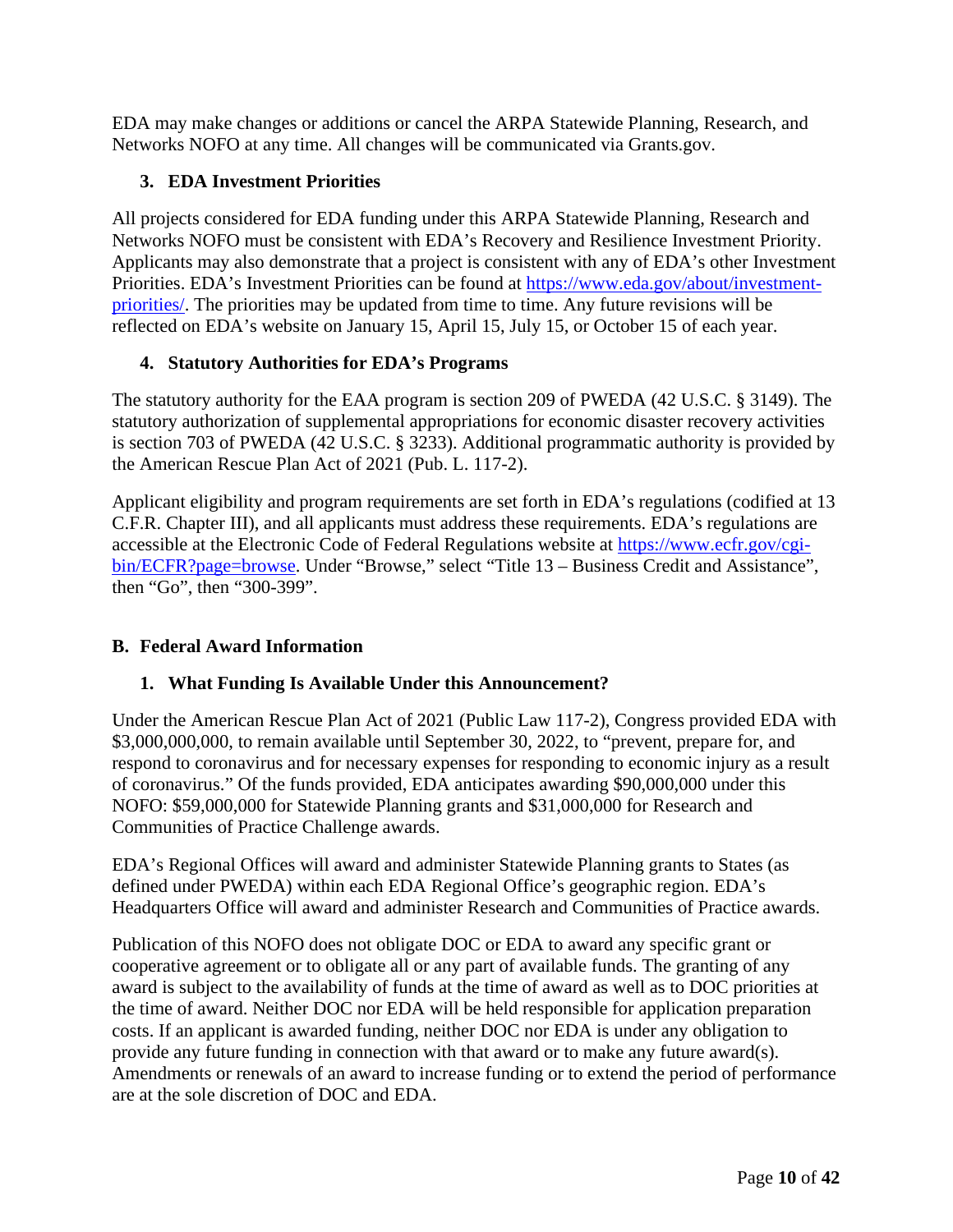Statewide Planning grants will be for up to \$1 million each. EDA expects Research awards will range from \$200,000 to \$600,000 each. EDA expects Community of Practice Challenge awards will range from \$2 million to \$6 million each.

Depending on demand under this NOFO, EDA may exercise its discretion to adjust the total amount available under this NOFO and other American Rescue Plan Act NOFOs to ensure funds are used to maximum effect or to adjust to unforeseen changes in recovery efforts.

## <span id="page-10-0"></span>**2. What Type of Funding Instrument Will Be Used to Make Awards? How Long Will a Project's Period of Performance Be?**

*Funding Instrument:* EDA expects to award grants for Statewide Planning. EDA may award grants or cooperative agreements for the Research and the Communities of Practice Challenge. EDA will award a cooperative agreement on a case-by-case basis if substantial agency involvement is required. For a cooperative agreement, the nature of EDA's "substantial involvement" (to be included in the terms and conditions of the award) will generally be collaboration between EDA and the recipient on the scope of work. However, other possible examples of EDA's "substantial involvement" may include, but are not limited to: (i) authority to halt immediately an activity if detailed performance specifications are not met; (ii) stipulation that the recipient must meet or adhere to specific procedural requirements before subsequent stages of a project may continue; (iii) involvement in the recipient's selection of key personnel; and (iv) operational involvement and monitoring during the project to ensure compliance with statutory requirements.

*Period of Performance:* For Statewide Planning grants, EDA expects the period of performance to range in duration from 12 to 30 months. For Research and Communities of Practice awards, the period of performance will depend on the nature of the project for which the grant or cooperative agreement is awarded. Typically, such projects range in duration from 12 to 24 months but, given the current on-going economic conditions, EDA expects some projects may require a period of performance of approximately 48-60 months. EDA expects that all projects will proceed efficiently and expeditiously, and EDA encourages applicants to clearly document how quickly they will be able to start and complete the proposed project scope of work. **EDA's American Rescue Plan appropriations are available for making awards through September 30, 2022, though performance under the award may extend to no later than September 30, 2027.**

# <span id="page-10-1"></span>**C. Eligibility Information**

# <span id="page-10-2"></span>**1. Eligible Applicants**

Eligible applicants for Research and Community of Practice Challenge awards include a(n):

- a. District Organization;
- b. Indian Tribe or a consortium of Indian Tribes;
- c. State, county, city, or other political subdivision of a State, including a special purpose unit of a State or local government engaged in economic or infrastructure development activities, or a consortium of political subdivisions;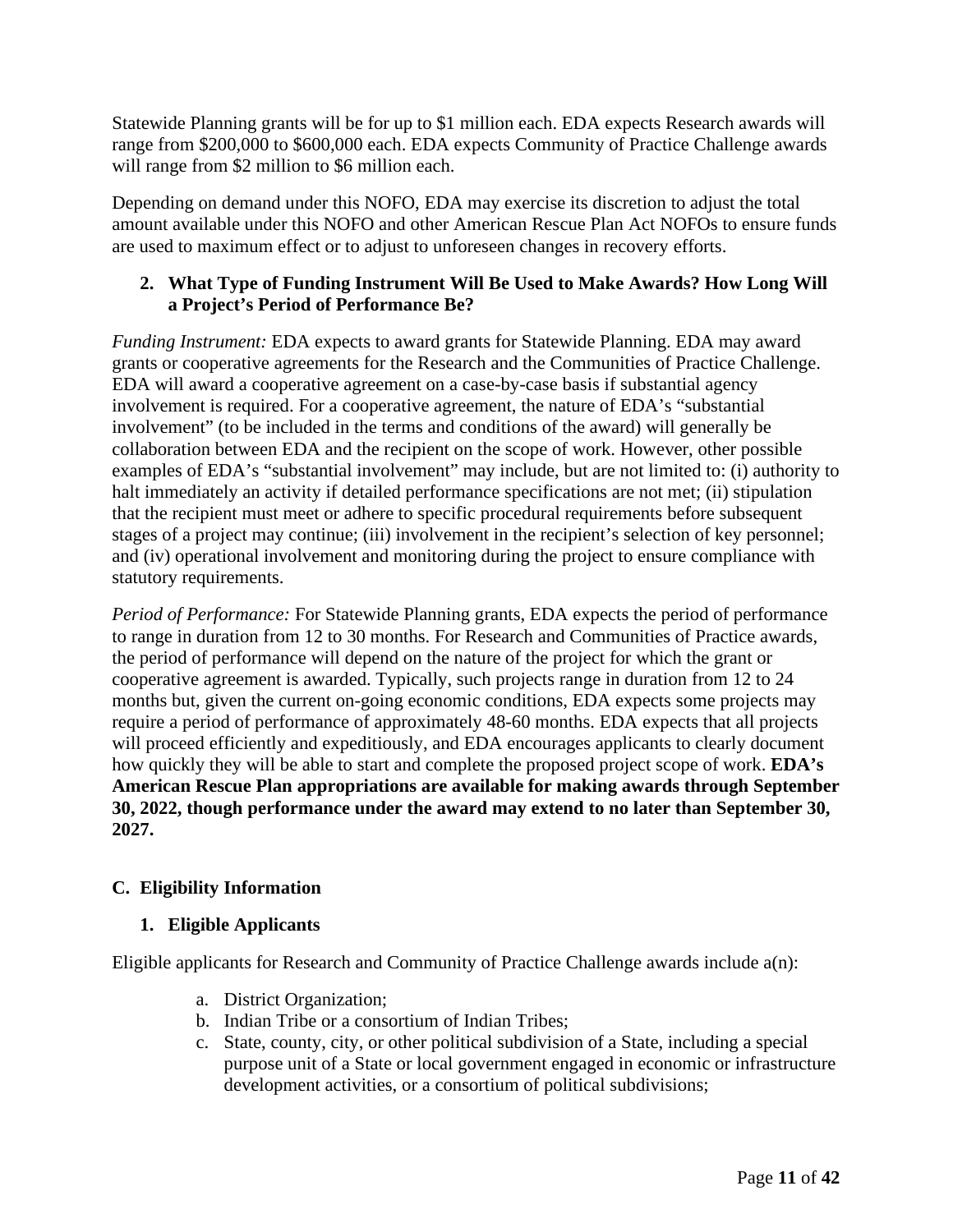- d. Institution of higher education or a consortium of institutions of higher education; or
- e. Public or private non-profit organization or association acting in cooperation with officials of a political subdivision of a State.<sup>[4](#page-11-2), [5](#page-11-3)</sup>

Eligible applicants for Statewide Planning grants are a Governor's Office, or equivalent, of a State, or an eligible applicant type described above that is designated in writing by the Governor's Office. Under section 3(10) of PWEDA the term "State" includes the fifty States, the District of Columbia, the Commonwealth of Puerto Rico, the Virgin Islands, Guam, American Samoa, the Commonwealth of the Northern Marianas, the Republic of the Marshall Islands, the Federated States of Micronesia, and the Republic of Palau.<sup>[6](#page-11-4)</sup>

## <span id="page-11-0"></span>**2. Applicable Disaster Declaration**

EDA has determined that economic injury from the coronavirus pandemic constitutes a "Special Need," and eligibility may be established on that basis without reference to the other economic distress criteria. This determination of nationwide eligibility for these funds is consistent with the March 13, 2020 emergency declaration for the coronavirus disease 2019 (COVID-19) pandemic pursuant to the Stafford Act for all states, tribes, territories, local governments, and the District of Columbia [\(https://www.fema.gov/disasters/coronavirus/disaster-declarations#\)](https://www.fema.gov/disasters/coronavirus/disaster-declarations).

## <span id="page-11-1"></span>**3. Cost Sharing or Matching**

Statewide Planning grants will be awarded at a 100% federal grant rate. No matching share is required for Statewide Planning grants.

For Research and Communities of Practice awards, given the extent of the economic impact and in accordance with the agency's statutory authority under section 703 of PWEDA, EDA generally expects to fund 100% of eligible project costs. Applications that propose matching share, however, may be considered more competitive in the evaluation process. See section [E.1](#page-21-3) of this NOFO.

Applications that propose matching share must document that the matching share will: (i) be committed to the project for the period of performance, (ii) be available as needed, and (iii) not be conditioned or encumbered in any way that may preclude its use consistent with the requirements of EDA investment assistance. To meet these requirements, applications must include for each source of matching share a commitment letter or equivalent document signed by an authorized representative of the organization providing the matching funds.

Documented in-kind contributions may serve as matching share, but they must be eligible project costs and meet applicable Federal cost principles and uniform administrative requirements.

<span id="page-11-2"></span><sup>4</sup> See Section 3 of PWEDA (42 U.S.C. § 3122) and 13 C.F.R. § 300.3.

<span id="page-11-3"></span> $<sup>5</sup>$  EDA, at its sole discretion, may waive the cooperation requirement for projects of a significant regional or national</sup> scope. See 13 C.F.R. § 301.2.

<span id="page-11-4"></span><sup>6</sup> 42 U.S.C. § 3122.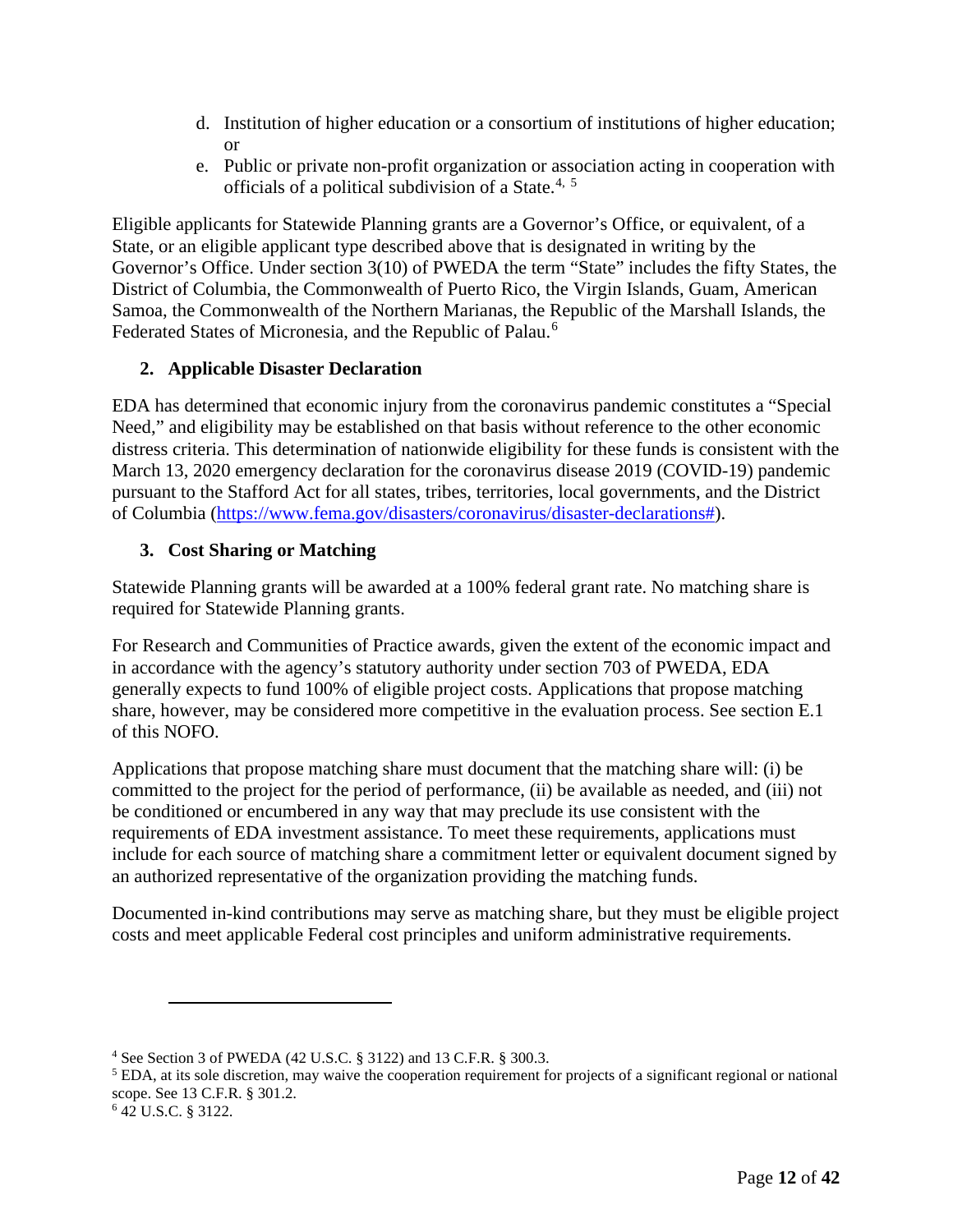Examples of in-kind contributions can include space, equipment, or services.<sup>[7](#page-12-3)</sup> Funds from other Federal financial assistance awards may be considered matching share funds only if authorized by statute, which may be determined by EDA's reasonable interpretation of the statute.<sup>[8](#page-12-4)</sup>

# <span id="page-12-0"></span>**D. Application Submission Information for Applicants**

For Statewide Planning, applications must follow the format prescribed in the EDA invitation letter and accept or reject the grant within 45 days of the date of transmission from EDA. The application submission requirements specified in this section apply only to applications for Research and the Communities of Practice Challenge.

For Research and the Communities of Practice Challenge, applications must include the materials listed in section [D.2.a](#page-13-0) of this NOFO to be considered for funding. EDA intends to review an application expeditiously upon receipt of the **complete application**. EDA may seek additional information or documentation from the applicant to clarify information presented in the application. EDA may also, in its sole discretion, continue review of applications with minor defects or errors, while the applicant supplies the missing information. Please see section [E](#page-21-0) of this NOFO for more information on EDA's review and selection process.

EDA strongly encourages potential applicants to consult with the appropriate POC listed in section [G](#page-28-0) of this NOFO to discuss whether proposed projects align with EDA's Investment Priorities, eligibility requirements, and other requirements outlined in this NOFO. This consultation is limited to clarification of technical matters involving proposed projects.

# <span id="page-12-1"></span>**1. Address to Request Application Package**

An electronic version of the Research and the Communities of Practice Challenge application may be obtained at Grants.gov using Funding Opportunity Number "EDA-HDQ-ARPRN-2021- 2006986". To accommodate applicants' accessibility requirements, a paper version of the application may be obtained by contacting the appropriate POC listed in section [G](#page-28-0) of this NOFO.

All Research and Communities of Practice Challenge applicants must apply through Grants.gov unless they request and receive authorization to submit a paper application package by contacting the appropriate POC listed in section [G.](#page-28-0) As noted above, Statewide Planning applicants must follow the application procedures outlined in EDA's invitation letter.

# <span id="page-12-2"></span>**2. Content and Form of Application Submission**

The tables in section [D.2.a](#page-13-0) below describe the EDA and Federal grant assistance forms and other documentation required for a complete application for Research and Communities of Practice Challenge applications and may serve as a checklist for applicants in preparing their submissions.

<span id="page-12-3"></span><sup>7</sup> See Section 204(b) of PWEDA (42 U.S.C. § 3144) and the definition of "In-Kind Contribution" at 13 C.F.R. § 300.3.

<span id="page-12-4"></span><sup>8</sup> See the definition of "Local Share or Matching Share" at 13 C.F.R. § 300.3. See also 2 C.F.R. § 200.306.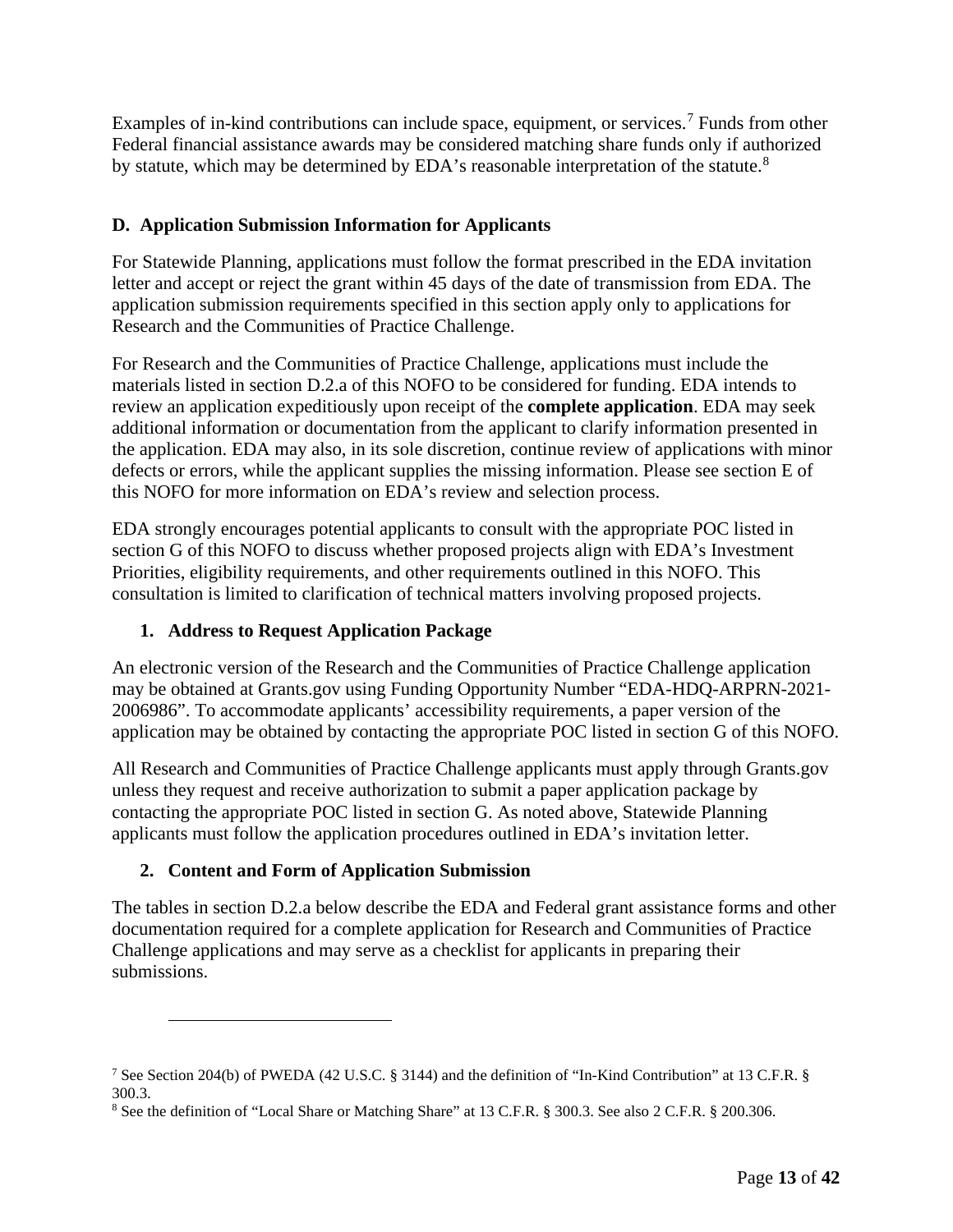All relevant forms must be signed electronically by the applicant's Authorized Organizational Representative (AOR); please see section [I](#page-36-0) of this NOFO for information on AOR requirements. The preferred electronic file format for attachments is Adobe portable document format (PDF); however, EDA will accept electronic files in Microsoft Word, WordPerfect, or Microsoft Excel formats. EDA will not accept paper, facsimile, or email transmissions of applications except as described below in section [D.4.b.](#page-20-1) Please refer to important information on submitting your application provided in section [D.4.](#page-20-0)

All documentation and data submitted should be current and applicable as of the date submitted. Applicants are encouraged to contact the appropriate contact listed in section [G](#page-28-0) for technical assistance before submitting an application.

Research and Communities of Practice Challenge applications must include the following documents:

| <b>Project Design and Substance</b>                                     |  |  |  |  |  |
|-------------------------------------------------------------------------|--|--|--|--|--|
| <b>Executive Summary</b>                                                |  |  |  |  |  |
| Project Narrative                                                       |  |  |  |  |  |
| <b>Applicant Capacity and Project Management</b>                        |  |  |  |  |  |
| <b>Budget Narrative and Staffing Plan</b>                               |  |  |  |  |  |
| Schedule of Major Milestones and Deliverables                           |  |  |  |  |  |
| <b>Resumes of Key Personnel</b>                                         |  |  |  |  |  |
| Matching Share Documentation (as applicable)                            |  |  |  |  |  |
| Forms and Supporting Documentation                                      |  |  |  |  |  |
| ED-900A (Additional EDA Assurances for Construction or Non-Construction |  |  |  |  |  |
| Investments)                                                            |  |  |  |  |  |
| SF-424 (Application for Federal Assistance)                             |  |  |  |  |  |
| SF-424A (Budget Information Non-Construction Programs)                  |  |  |  |  |  |
| CD-511 (Certification Regarding Lobbying)                               |  |  |  |  |  |
| SF-LLL (Disclosure of Lobbying Activities) (if applicable) <sup>9</sup> |  |  |  |  |  |
| Organizational Documentation (if applicable) $10$                       |  |  |  |  |  |
| Indirect Cost Rate (ICR) Documentation (if applicable) <sup>11</sup>    |  |  |  |  |  |

### **a. Project Design and Substance**

<span id="page-13-0"></span>

| Document                                  |  |  |  |  |  |
|-------------------------------------------|--|--|--|--|--|
| <b>Executive Summary</b>                  |  |  |  |  |  |
| <b>Project Narrative</b>                  |  |  |  |  |  |
| Applicant Capacity and Project Management |  |  |  |  |  |

<span id="page-13-1"></span><sup>9</sup> Form SF-LLL is only required if the applicant or co-applicant has engaged the services of a registered lobbyist in connection with its proposed project.

<span id="page-13-2"></span><sup>&</sup>lt;sup>10</sup> Only certain types of eligible entities are required to submit organization documents, and the documentation required varies by eligible entity type. *See* section [D.2.b.ii\(1\).](#page-18-0)

<span id="page-13-3"></span><sup>&</sup>lt;sup>11</sup> Applicants that do not have a current ICR agreement with a Federal agency are not required to submit this documentation and may elect to adopt a *de minimis* ICR. *See* section [D.2.b.ii\(2\).](#page-18-1)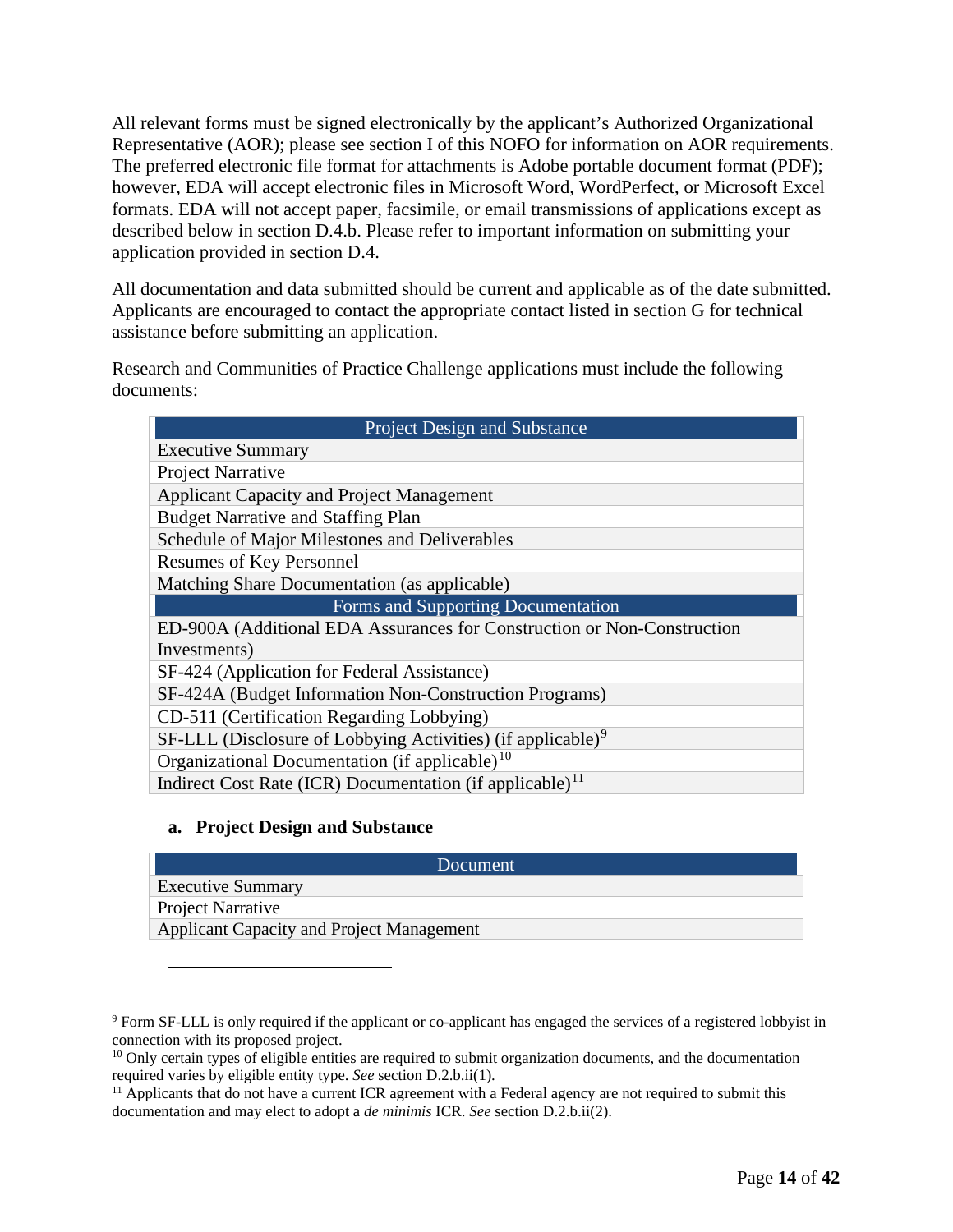| <b>Budget Narrative and Staffing Plan</b>     |
|-----------------------------------------------|
| Schedule of Major Milestones and Deliverables |
| <b>Resumes of Key Personnel</b>               |
| Matching Share Documentation (as applicable)  |

The application must clearly articulate the overall goals of the project, the specific and distinct Scope of Work and concrete activities that will be accomplished under it, specifically **addressing whether the applicant is applying for Research or the Communities of Practice Challenge**. [12](#page-14-0) The application also must demonstrate each applicant's capability to implement the proposed activities in accordance with the requirements of this NOFO. Applications will be evaluated based on the Evaluation Criteria outlined in section [E.](#page-21-0) **Applicants should carefully adhere to the word or page limits specified for each section of the application**. Pages beyond the specified page limit for each section will not be read or considered.

# **i. Executive Summary**

<span id="page-14-1"></span>The Executive Summary should be a clear, concise, and descriptive summary of the proposed project. This should be no more than 500 words and, if selected for funding, may be used in a public announcement or on EDA's website.

# **ii. Project Narrative**

<span id="page-14-2"></span>The Project Narrative should address all activities that will be undertaken using the funds requested under this NOFO, a summary of how these activities support the overall project's goals, and a clear vision for the final report. Applications must clearly describe how the proposed project aligns with one or more of EDA Investment Priorities.

The Project Narrative may not exceed **12-single sided, 8.5x11-inch pages, with a minimum 12 point font and 1-inch margins**. Within the Project Narrative, applicants should address the following elements depending on application type:

# **Applications for Research must address the following sub-criteria:**

- Justification for why the proposed project will provide a specific benefit to the nation's economic development community and economic recovery from the pandemic;
- Description of how the proposed project is original and innovative, and will add to the body of knowledge supporting decisions made on economic development;
- Description of how the proposed project will measure the results of the particular areas of focus from EDA's ARPA grant competitions such as the Jobs Challenge, Build Back Better Regional Challenge, Indigenous Communities Challenge, and travel and tourism programs;

<span id="page-14-0"></span> $12$  Note that the grantee providing technical assistance to BBBRC participants under this NOFO cannot also be paid as a consultant by finalists selected by EDA under Phase 1 of the BBBRC NOFO nor will they be part of EDA's formal evaluation of any applicant.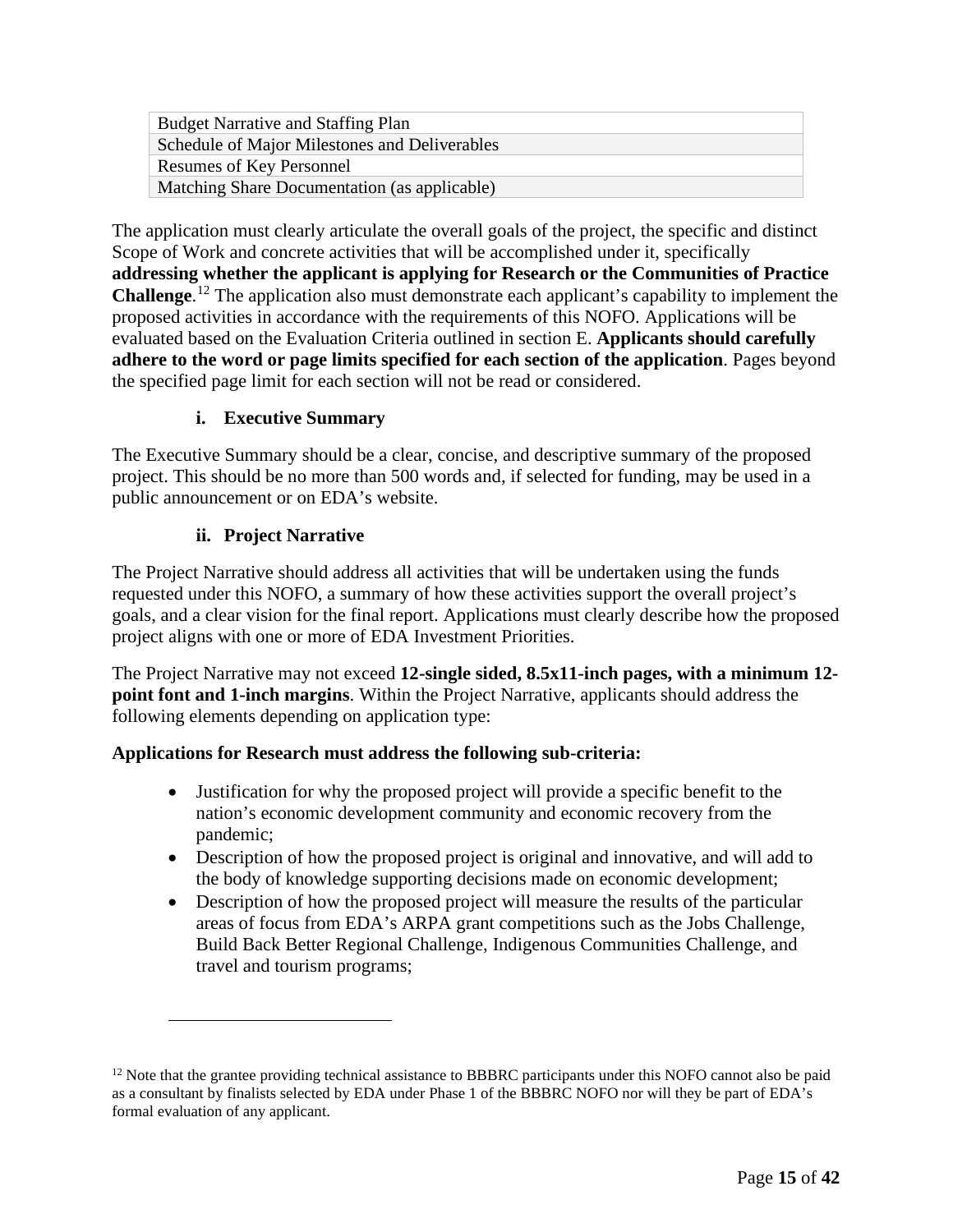- o Applicants should include the key outcome measures that they will evaluate and their proposed methodology. Applicants should also provide previous evaluation projects they have completed if available.
- o Applicants that propose to measure the results of more than one EDA ARPA grant competition should include measures that permit comparisons across competitions, to the extent practicable.
- Description of how the proposed project will promote better understanding of economic development research, policy, and implementation;
- Description of how the proposed project will increase understanding of economic development principles and achieve improved economic development outcomes;
- Description of how the proposed project will support initiatives to address crosscutting issues such as environmental justice, equity and inclusion, increasing access by underserved communities, communities specially impacted by the downturn in the coal economy, or other areas of emphasis from EDA's Investment Priorities;
- Explanation of how the proposed project supports EDA's mission to lead the Federal economic development agenda by promoting innovation and competitiveness, preparing and supporting American regions for growth and success in the global economy; and
- Clear plan for ensuring products/services produced by the proposed project will remain available to the economic development community, and updated as necessary, without continued EDA financial support.

# **Applications for the Community of Practice Challenge must address the following sub-criteria:**

- Description of the Community of Practice $(s)$  that will be established and the systems that will be used to facilitate the Community of Practice;
- Description of how the proposed Community of Practice(s) increases the economic development capacity of the identified stakeholder group(s) and enhances the intended impacts of the cohort they are proposing to support;
- Description of how the grantee is well suited to support the identified Community of Practice(s);
- Discussion of how the proposed project will stimulate economic development in distressed regions;
- Explanation of how the proposed project supports EDA's mission to lead the Federal economic development agenda by promoting innovation and competitiveness, preparing and supporting American regions for growth and success in the global economy;
- Clear plan for ensuring products/services produced by the proposed project will remain available to the economic development community, and updated as necessary, without continued EDA financial support;
- Discussion of how the proposed Community of Practice(s) will promote inclusion of historically underserved populations and geographies, advancing equity in access to services provided through grantees funded via EDA's various ARPA competitions; and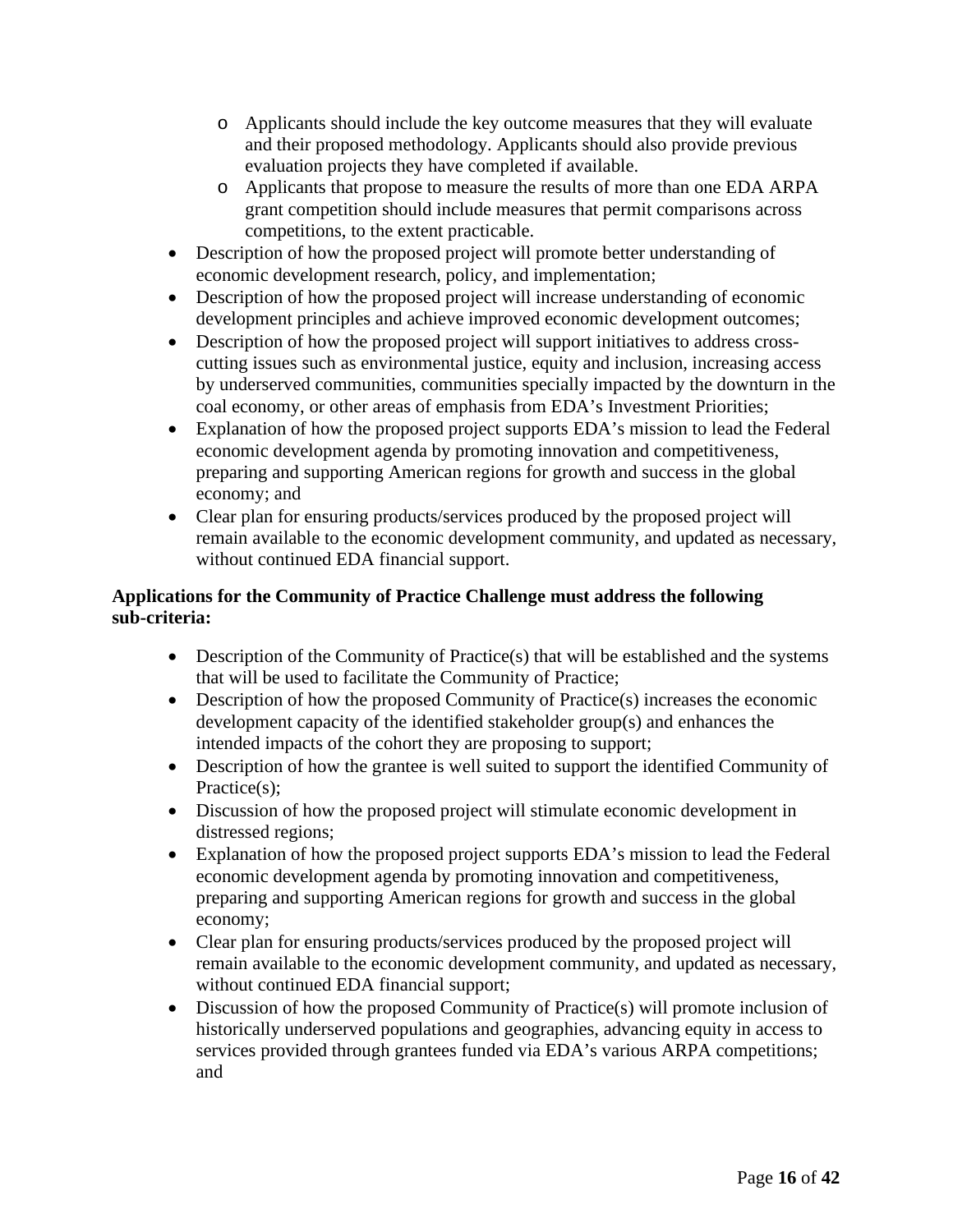• Explanation of the qualifications and relevant expertise of the applicant to successfully develop and sustain a Community of Practice(s).

# **iii. Applicant Capacity and Project Management**

<span id="page-16-0"></span>Applications must include a **separate section** on applicant capacity, including project management experience, that addresses the applicant's ability to perform all activities that will be undertaken using the funds requested under this NOFO, a summary of how these activities support the overall project's goals, and a clear vision for the final deliverables, including required final reports.

The Applicant Capacity and Project Management section may not exceed **5 single-sided, 8.5x11 inch pages, with a minimum 12-point font and 1-inch margins**. (Note: resumes for key personnel should be included under Resumes for Key Personnel and will not count against the page limitations of this section.) Within the Applicant Capacity and Project Management section, applications should address how the applicant will be able to work collaboratively with Federal partners and economic development organizations, and demonstrate:

- Subject matter expertise in the various aspects of a regional ecosystem including, economic development, workforce development, planning, and others.
- Functional expertise in the major components of the work, including leadership and facilitation of projects related to robust programmatic content, actionable recommendations, and toolkits.
- Experience coordinating with Federal project managers and collaborating with various partners (including a discussion of the extent of participation of government agencies, private sector interests, education providers, non-profits, community and labor groups, workforce boards, utilities, etc.). This competency includes the governance structure of the project and should be as specific as possible regarding roles and responsibilities.

# **iv. Budget Narrative and Staffing Plan**

<span id="page-16-1"></span>**Applications must include a Budget Narrative that describes the costs associated with each line item on Form SF-424A.** There is a sample budget template in Appendix B that applicants may use.

**Applications must also include a Staffing Plan** listing all positions proposed to be charged to the project whether as federal or non-federal costs. The Staffing Plan must include the position titles, salaries, percentage of time dedicated to the project, and amount of salary charged to the project for each staff member assigned to the project. The sum of all salaries charged to the project must equal the amount on the "Personnel" budget line item on Form SF-424A. The Staffing Plan should provide a description of how the personnel will carry out the proposed project, including the adequacy and previous performance of the proposed team to carry out project activities.

# **v. Schedule of Major Milestones and Deliverables**

<span id="page-16-2"></span>Applications must include a schedule detailing the expected start and end date of all major milestones and deliverables (e.g., what data points, what analysis, etc.) described in the Project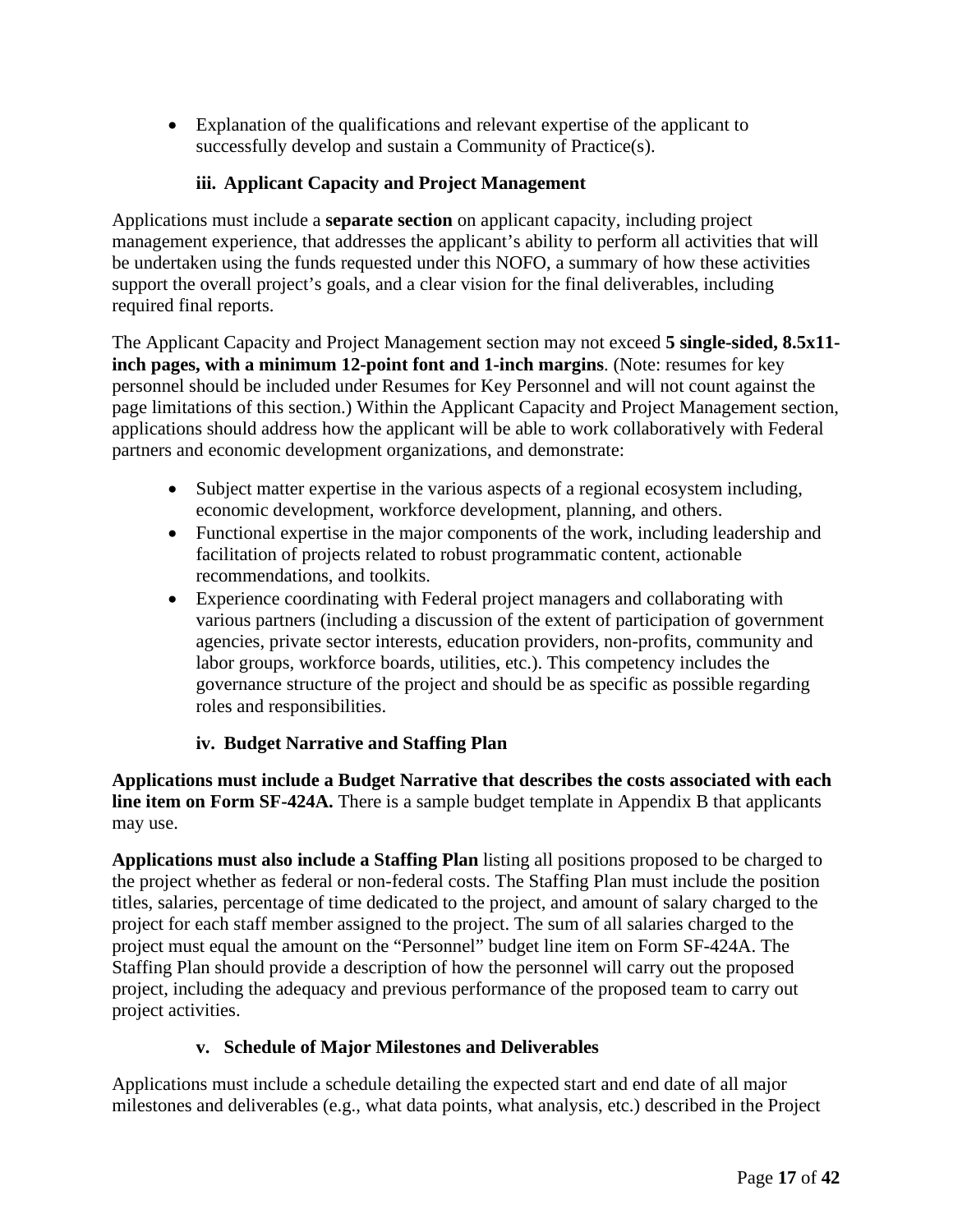Narrative. The schedule should be outlined in months (e.g., "One month from award…"), such that an evaluator could easily discern in how many months the Applicant could start the project from the date of project award, in how many months each of the key project milestones and deliverables will be accomplished from the date of project award, and the anticipated number of months after the date of project award that the project will be completed, generally not to exceed a 48-month award period. Applications should incorporate preparation of the final report and presentation into the project timeline and period of performance.

This is best conveyed through a Gantt Chart. There is a sample Gantt Chart in Appendix B that applicants may use.

# **vi. Resumes of Key Personnel**

<span id="page-17-2"></span>Applications must include the resumes of key project staff, each of which should not exceed two pages in length. Resumes should be compiled and uploaded together as one PDF file.

## **vii. Matching Share Documentation (as applicable)**

<span id="page-17-3"></span>If matching share is provided, applications must include commitment letters or equivalent documents that demonstrate that **all matching funds** (whether cash or in-kind) from **all sources** (i.e., any applicant, any co-applicants, and any other sources of matching funds) referenced in the application will be *unencumbered, unrestricted, and committed at the time of award* and that are *signed by authorized representatives* of the sources of the matching funds. Authorized representatives must have the authority to execute documents and to obligate and expend funds on behalf of their respective organizations.

# **b. Forms and Supporting Documentation**

### **i. Forms**

<span id="page-17-1"></span>Applications must include the following forms, either per applicant or per application, as noted:

| <b>Form</b>    | <b>Description</b>                                                                   | <b>Number</b>       |  |  |  |
|----------------|--------------------------------------------------------------------------------------|---------------------|--|--|--|
| <b>ED-900A</b> | <b>Additional EDA Assurances for Construction</b><br>or Non-Construction Investments | One per applicant   |  |  |  |
| <b>SF-424</b>  | <b>Application for Federal Assistance</b>                                            | One per applicant   |  |  |  |
| <b>SF-424A</b> | <b>Budget Information—Non-Construction</b><br>Programs                               | One per application |  |  |  |
| <b>CD-511</b>  | <b>Certification Regarding Lobbying</b>                                              | One per applicant   |  |  |  |
| <b>SF-LLL</b>  | Disclosure of Lobbying Activities (if<br>applicable) $^{13}$                         | One per applicant   |  |  |  |

<span id="page-17-0"></span><sup>&</sup>lt;sup>13</sup> Form SF-LLL is only required if the applicant or co-applicant has engaged the services of a registered lobbyist in connection with its proposed project.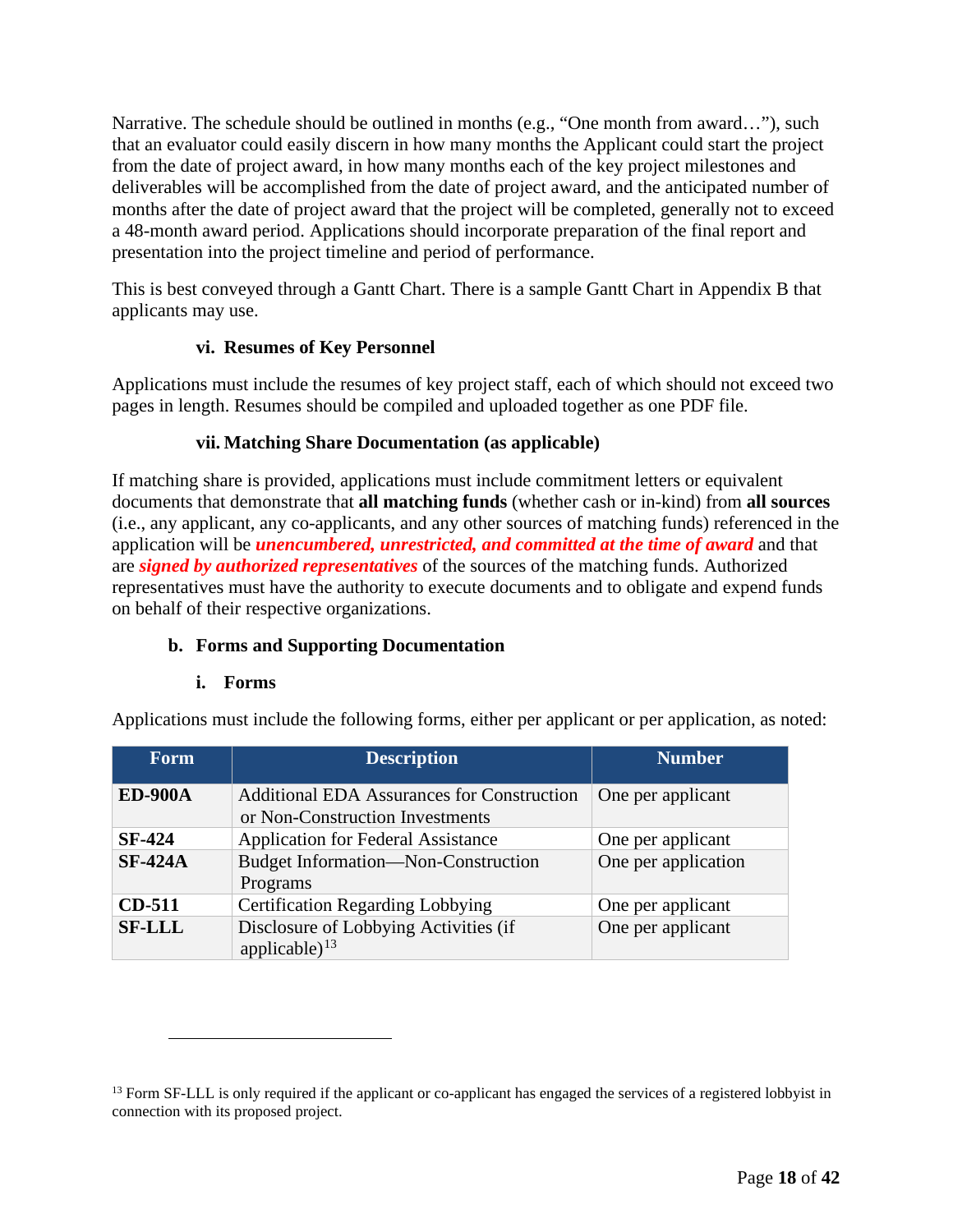## **ii. Supporting Documentation**

Applications must include the following supporting documentation, as applicable:

| <b>Documentation</b>                            | <b>Number</b>                                |
|-------------------------------------------------|----------------------------------------------|
| Organizational Documentation<br>(if applicable) | For each applicant, depending on entity type |
| <b>ICR</b> Documentation                        | For each applicant                           |
| (if applicable)                                 |                                              |

## **(1) Organizational Documentation**

<span id="page-18-0"></span>Each applicant and co-applicant must provide documentation that supports each applicant's or co-applicant's **organizational status as an eligible entity** where applicable (section [C.1](#page-10-2) of this NOFO).

- States, Indian tribes, cities or other political subdivisions of States, and institutions of higher education that are 100% publicly-controlled are not required to submit organizational documentation.
- Nonprofit organizations must submit documentation that demonstrates their status as nonprofit organizations. This must include articles of incorporation, bylaws, certificate of good standing, and a copy of the most recent (not older than 18 months) IRS Form 990 (Return of Organization Exempt from Income Tax) (without attachments or schedules).
- Other entities, including institutions of higher education that are not 100% publiclycontrolled, must provide documentation that demonstrates their organization type.

# **(2) Indirect Costs (if applicable)**

<span id="page-18-1"></span>If indirect costs are included in the budget, the applicant must include documentation to support the indirect cost rate it is using (unless claiming the 10 percent de minimis indirect cost rate, discussed below), as well as details about how the applicant calculated estimated indirect costs (i.e., how the applicant calculated modified total direct costs as defined in the appropriate negotiated indirect cost rate agreement (NICRA) or at 2 C.F.R. § 200.1, as appropriate).

For most applicants, this will entail the submission of a copy of the applicant's current approved NICRA. The maximum dollar amount of allocable indirect costs for which EDA will reimburse a recipient shall be the lesser of the (1) line-item amount for the Federal Share of indirect costs contained in the EDA approved budget for the award, or (2) Federal Share of the total allocable indirect costs of the award based on either (a) the indirect cost rate approved by EDA (or applicable cognizant Federal agency), provided that the cost rate is current at the time the costs were incurred and provided that the rate is approved on or before the award end date, or (b) other acceptable documentation as indicated below.

If the applicant does not have a current or pending NICRA, it may propose indirect costs in its budget; however, the applicant must prepare and submit an allocation plan and rate proposal for approval within 90 days from the award start date (unless claiming the 10 percent de minimis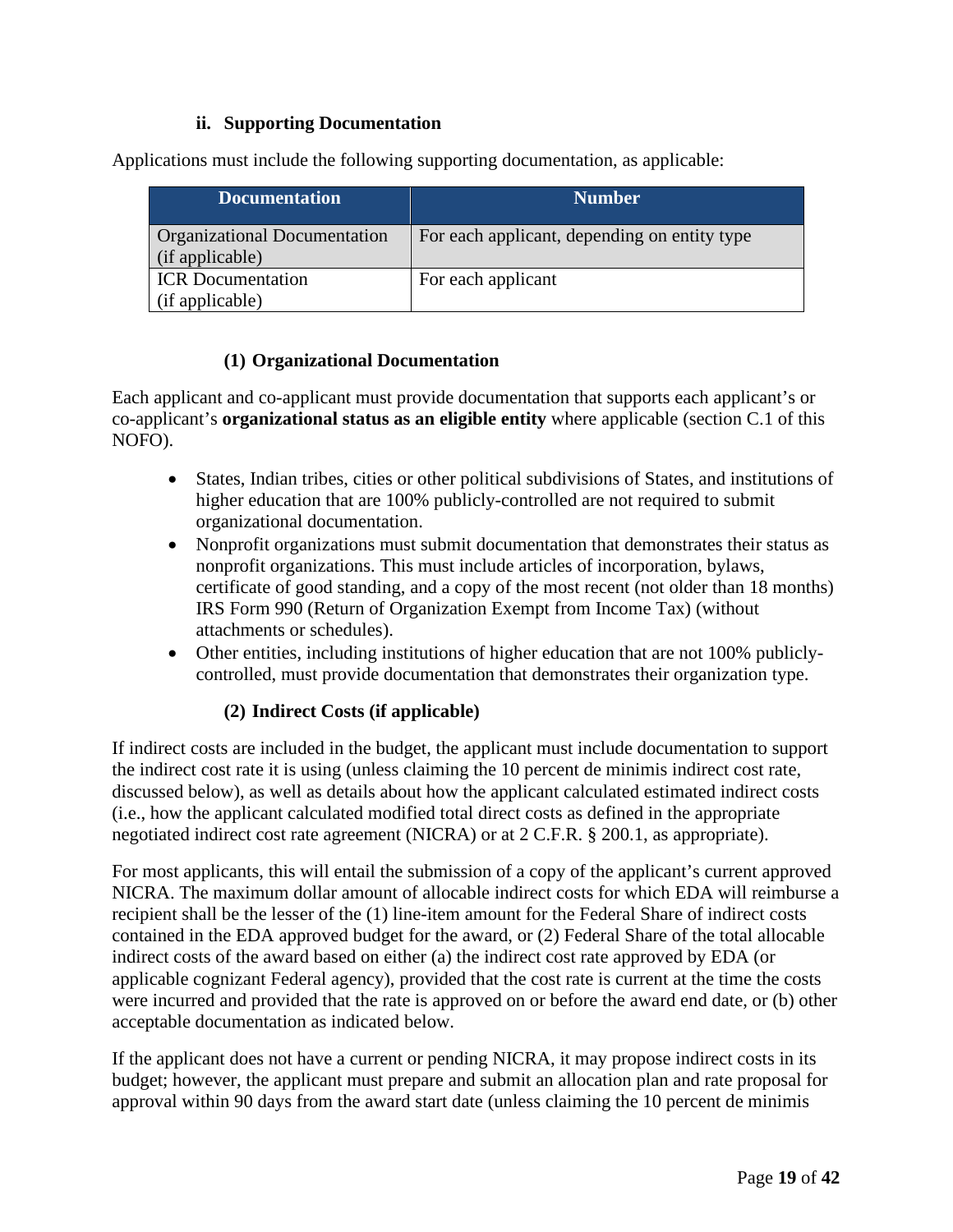indirect cost rate, discussed below). See 2 C.F.R. part 200 Apps. III, IV, V, VI, VII for guidance. The allocation plan and the rate proposal shall be submitted to EDA's Office of Regional Affairs (or applicable cognizant Federal agency). If the applicant chooses to pursue this option, it should include a statement in its Budget Narrative that it does not have a current or pending NICRA and will submit an allocation plan and rate proposal to EDA or the applicant's cognizant Federal agency for approval.

In accordance with 2 C.F.R. § 200.414(f), an applicant that does not have a current negotiated (including provisional) rate may elect to charge a de minimis rate of 10 percent of modified total direct costs (unless the applicant is a state or local unit of government that receives less than \$35 million in direct federal funding per year, discussed below). No documentation is required to justify the 10 percent de minimis indirect cost rate; however, an applicant electing to charge a de minimis rate of 10 percent must include a statement in its Budget Narrative that it does not have a current negotiated (including provisional) indirect cost rate and is electing to charge the de minimis rate.

Note if the applicant is a State or local unit of government that receives less than \$35,000,000 in direct Federal funding per year it may submit any of the following:

- i. A Certificate of Indirect Costs from DOI or EDA;
- ii. Acknowledgment received from EDA/DOI and Certificate of Indirect Costs in the form prescribed at 2 C.F.R. pt. 200, app. VII;
- iii. Cost Allocation Plan approved by a Federal agency (note that cost allocation plans or indirect cost rates approved by state agencies are not acceptable); or iv. NICRA.

EDA reserves the right to require District Organizations to submit a cost allocation plan or a full indirect cost rate proposal if, in EDA's judgment, a NICRA is required to verify the District Organization's proposed indirect cost rate.

# <span id="page-19-0"></span>**3. Unique Entity Identifier and System for Award Management (SAM)**

To enable the use of a universal identifier and to enhance the quality of information available to the public as required by the Federal Funding Accountability and Transparency Act of 2006, applicants are required to: (i) be registered in SAM before submitting an application; (ii) provide a valid unique entity identifier in the application; and (iii) continue to maintain an active SAM registration with current information at all times during which they have an active federal award or an application or plan under consideration by a federal awarding agency. EDA may not make a federal award to an applicant until the applicant has complied with all applicable unique entity identifier and SAM requirements and, if an applicant has not fully complied with the requirements by the time the EDA is ready to make an award, EDA may determine that the applicant is not qualified to receive an award and use that determination as a basis for making an award to another applicant. Award recipients will be subject to reporting requirements as identified in OMB guidance published at 2 C.F.R. parts 25 and 170.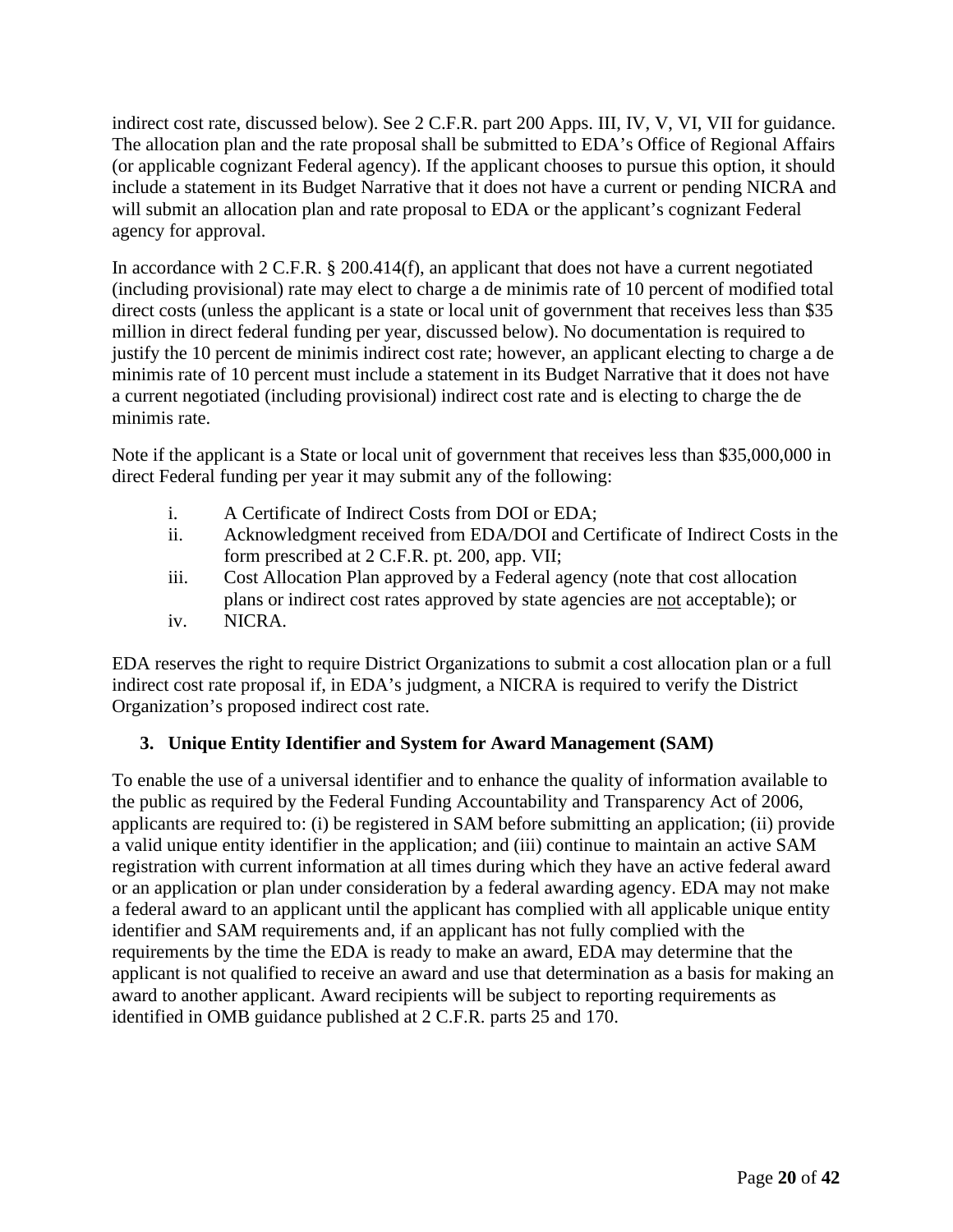## <span id="page-20-0"></span>**4. Submission Dates and Times**

For Statewide Planning grants, States must accept or reject the grant within 45 days of the date of transmission from EDA of an invitation letter.

For Research and Communities of Practice grants, there are no application submission deadlines.

While EDA encourages eligible applicants to submit their applications as soon as possible, EDA strongly advises eligible applicants to submit complete applications no later than **October 31, 2021** so that EDA can review and process the application in time to achieve the objectives of the grant program. **Submission by October 31, 2021 is not a guarantee of funding**. Any award is subject to the availability of funds.

In addition, please note the following:

- EDA will not accept any unsolicited changes, additions, revisions, or deletions to applications after the submission deadline.
- Throughout the review and selection process, EDA reserves the right to seek clarification from applicants whose applications are being reviewed and considered.
- Applicants may be asked to clarify objectives and work plans and modify budgets or other specifics as necessary to comply with federal requirements and provide supplemental information required by the agency before award.
- See section [E](#page-21-0) of this NOFO for application review and selection information.

**EDA's American Rescue Plan appropriations are available for making awards through September 30, 2022, though performance under the award may extend to no later than September 30, 2027.** EDA may cancel or withdraw this ARPA Statewide Planning, Research and Networks NOFO at any time.

### **a. Electronic Submission**

**EDA accepts electronic submissions of applications through Grants.gov.** EDA will not accept paper, facsimile, or email transmissions of applications except as provided below.

Once an application is submitted, it undergoes a validation process through Grants.gov during which the application may be accepted or rejected by the system. Please be advised that the validation process may take 24 to 48 hours to complete. Applications that contain errors will be rejected by Grants.gov and will not be forwarded to EDA for review. The applicant must correct any errors before Grants.gov will accept and validate the application.

## **Please see section [I](#page-36-0) of this NOFO for more detailed instructions and information on the requirements for submitting applications electronically via Grants.gov.**

### **b. Alternatives to Electronic Submission**

<span id="page-20-1"></span>If an applicant is unable to submit an application electronically for reasons beyond the control of the applicant, EDA, in its sole discretion, may **pre-approve in writing** submission via an alternate method (e.g., email).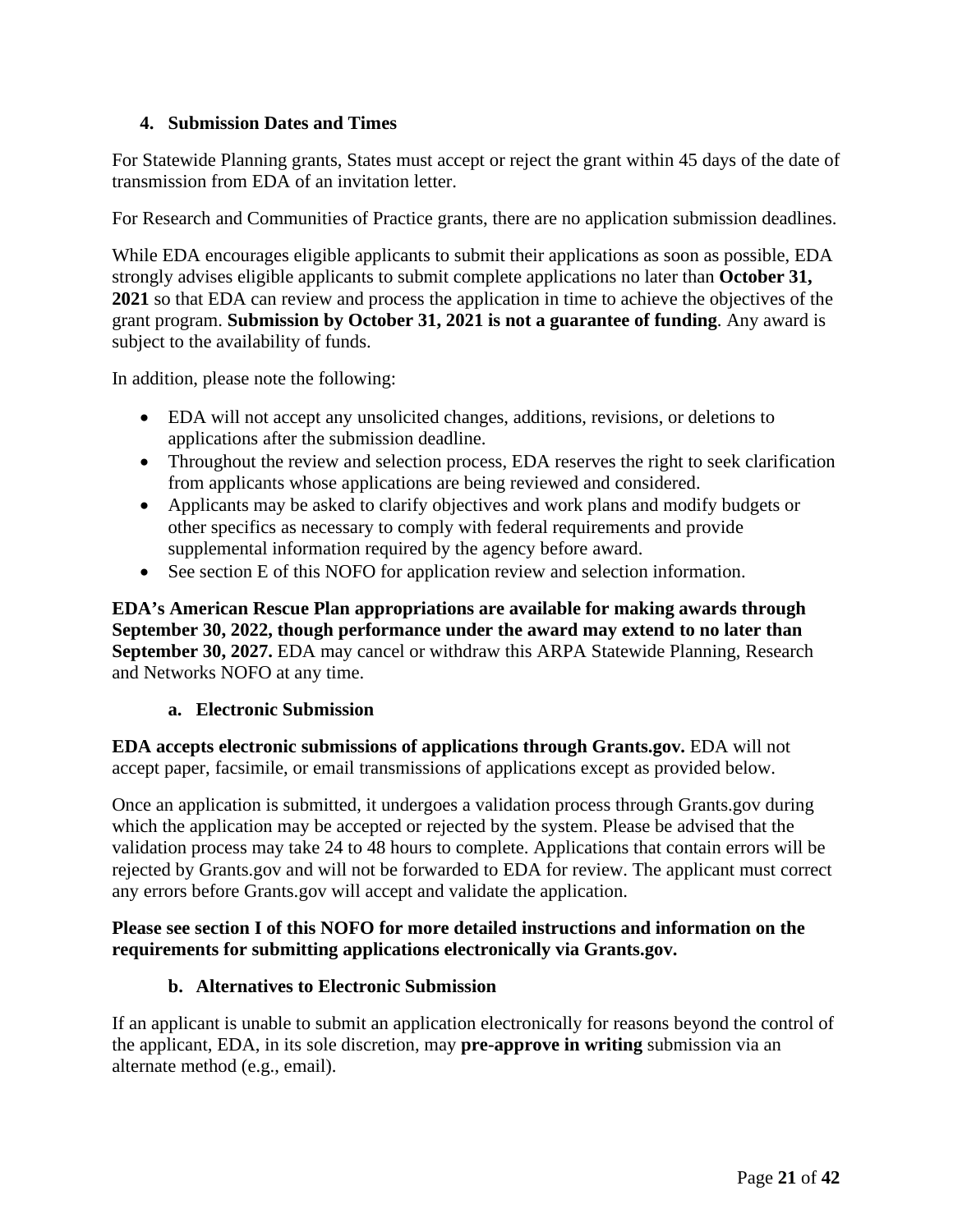# <span id="page-21-1"></span>**5. Intergovernmental Review**

Applications submitted under this ARPA Statewide Planning, Research, and Networks NOFO are subject to the requirements of Executive Order (EO) 12372, "Intergovernmental Review of Federal Programs," if a State has adopted a process under EO 12372 to review and coordinate proposed Federal financial assistance and direct Federal development (commonly referred to as the "single point of contact review process"). All applicants whose primary service areas fall within one or more such States must give State and local governments a reasonable opportunity to review and comment on the proposed Project, including review and comment from area-wide planning organizations in metropolitan areas.<sup>[14](#page-21-4)</sup> To find out more about a State's process under EO 12372, applicants may contact their State's Single Point of Contact (SPOC). Names and addresses of some States' SPOCs are listed at [https://www.whitehouse.gov/wp](https://www.whitehouse.gov/wp-content/uploads/2020/04/SPOC-4-13-20.pdf)[content/uploads/2020/04/SPOC-4-13-20.pdf.](https://www.whitehouse.gov/wp-content/uploads/2020/04/SPOC-4-13-20.pdf) Question 19 of Form SF-424 allows applicants to demonstrate compliance with EO 12372.

# <span id="page-21-2"></span>**6. Other Submission Requirements**

After EDA reviews an application, EDA may contact the applicant to request any necessary additional documentation to clarify or substantiate submitted application materials, depending on the type of project proposed. Examples of additional documentation may include, but are not limited to, documentation of the value of in-kind contributions or evidence all funding is available and committed to the project. This additional documentation will be required to ensure the proposed project complies with all applicable rules and regulations prior to EDA's issuance of an award. EDA will provide applicants a reasonable amount of time to provide any additional documentation. Failure to provide complete and accurate supporting documentation in a timely manner when requested by EDA may result in the denial of an application.

EDA may, at its discretion, make changes or additions to this ARPA Statewide Planning, Research, and Networks NOFO. All changes will be communicated on Grants.gov.

# <span id="page-21-0"></span>**E. Application Review Information**

The application review information in this section applies to Research and Communities of Practice Challenge applications only. Statewide Planning applications will be reviewed by the applicable EDA Regional Office and a maximum of one award will be made for each State.

# <span id="page-21-3"></span>**1. Evaluation Criteria**

The following evaluation criteria apply to all Research and Communities of Practice Challenge applications. For several, there are general criteria that all projects will be evaluated against as well as specific criteria that apply only to a Research or Communities of Practice project; applicants will be scored against both sets based on their status as a Research or Community of Practice project. Please read the criteria carefully. The number of points that can be earned for each category of criteria is listed below, with 100 points the maximum total that can be earned.

<span id="page-21-4"></span><sup>&</sup>lt;sup>14</sup> As provided for in 15 C.F.R. part 13.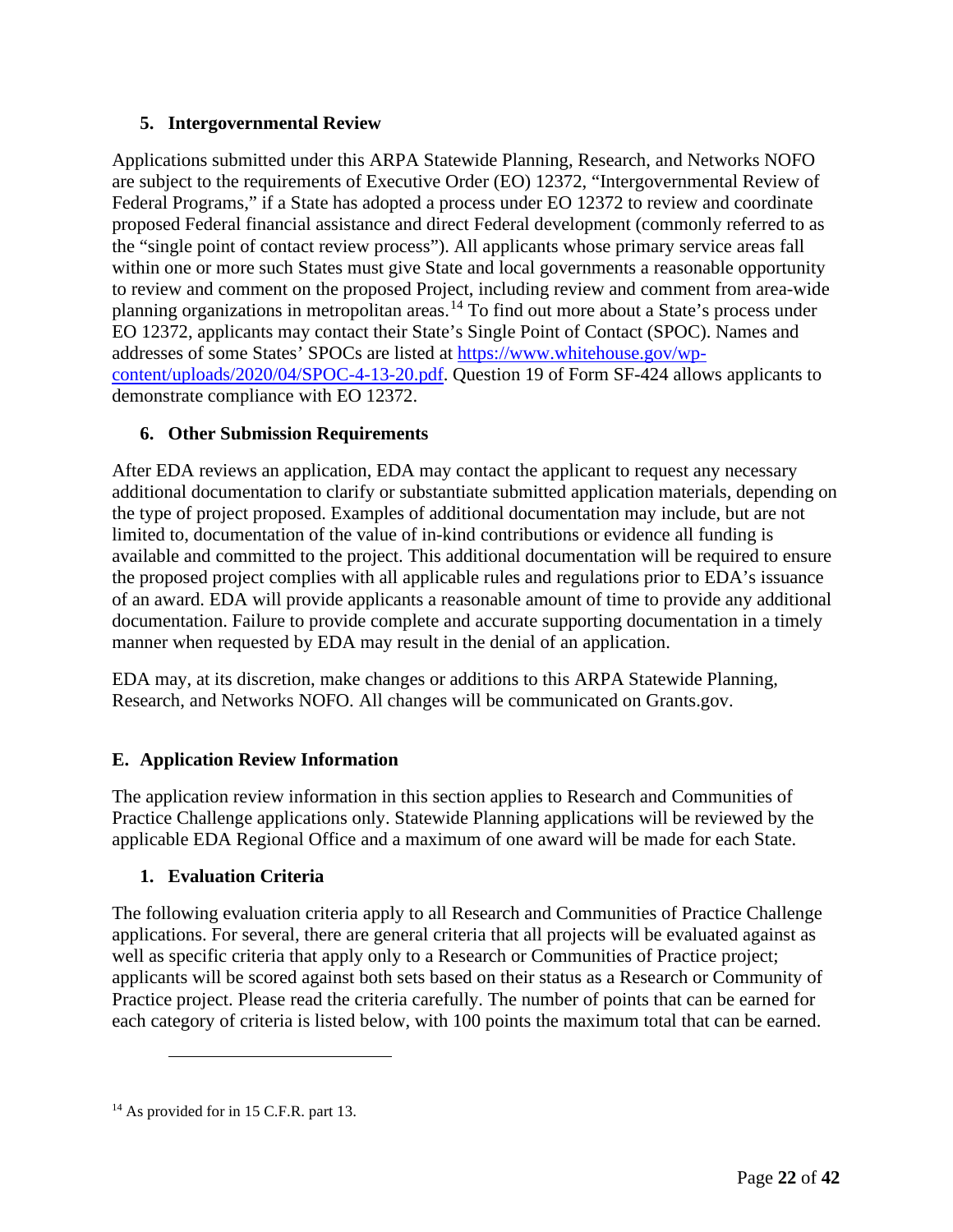All projects applying for EDA funding through this NOFO should clearly articulate and have a logical nexus to supporting EDA's Investment Priorities and specific programmatic funding priorities that EDA wishes to fund under this NOFO.

| Summary of Criteria                                                           |  |  |  |  |  |  |
|-------------------------------------------------------------------------------|--|--|--|--|--|--|
| Organizational or Applicant Capacity and Personnel                            |  |  |  |  |  |  |
| Strategic Approach                                                            |  |  |  |  |  |  |
| Feasibility of Budget and Financial Match                                     |  |  |  |  |  |  |
| Feasibility of Deliverables and Timeline                                      |  |  |  |  |  |  |
| Sustainability, Scalability, and Dissemination                                |  |  |  |  |  |  |
| Cross Collaboration with other EDA and/or other Economic Development Partners |  |  |  |  |  |  |

### **Organizational or Applicant Capacity and Personnel (15 Points)**

- Ability of the applicant to carry out the proposed work and achieve success based on the education, experience, and professional accomplishments of each organization and all key personnel;
- Qualified personnel that, as a group, demonstrate project management expertise, as well as demonstrated success in all aspects of the scope of work;
- Quality of the partnerships and extent of partnership commitments;
- Appropriateness, quality, and availability of any facilities, materials and resources to be used in implementing the proposed plan; and
- Verifiable quality of past performance on similar projects; applicants may be asked to provide references to substantiate this information.

### **Research-oriented specific-criteria:**

• Expertise of the applicant in the various subject matter necessary to implement research on performance measurement, metrics, and economic development and to deliver practical, sound recommendations.

#### **Communities of Practice Challenge specific-criteria:**

• Expertise of the applicant in the various subject matter necessary to develop and sustain a Community of Practice.

# **Strategic Approach (30 Points)**

• Extent to which the applicant describes how the proposed project fits within one or more of EDA's Investment Priorities.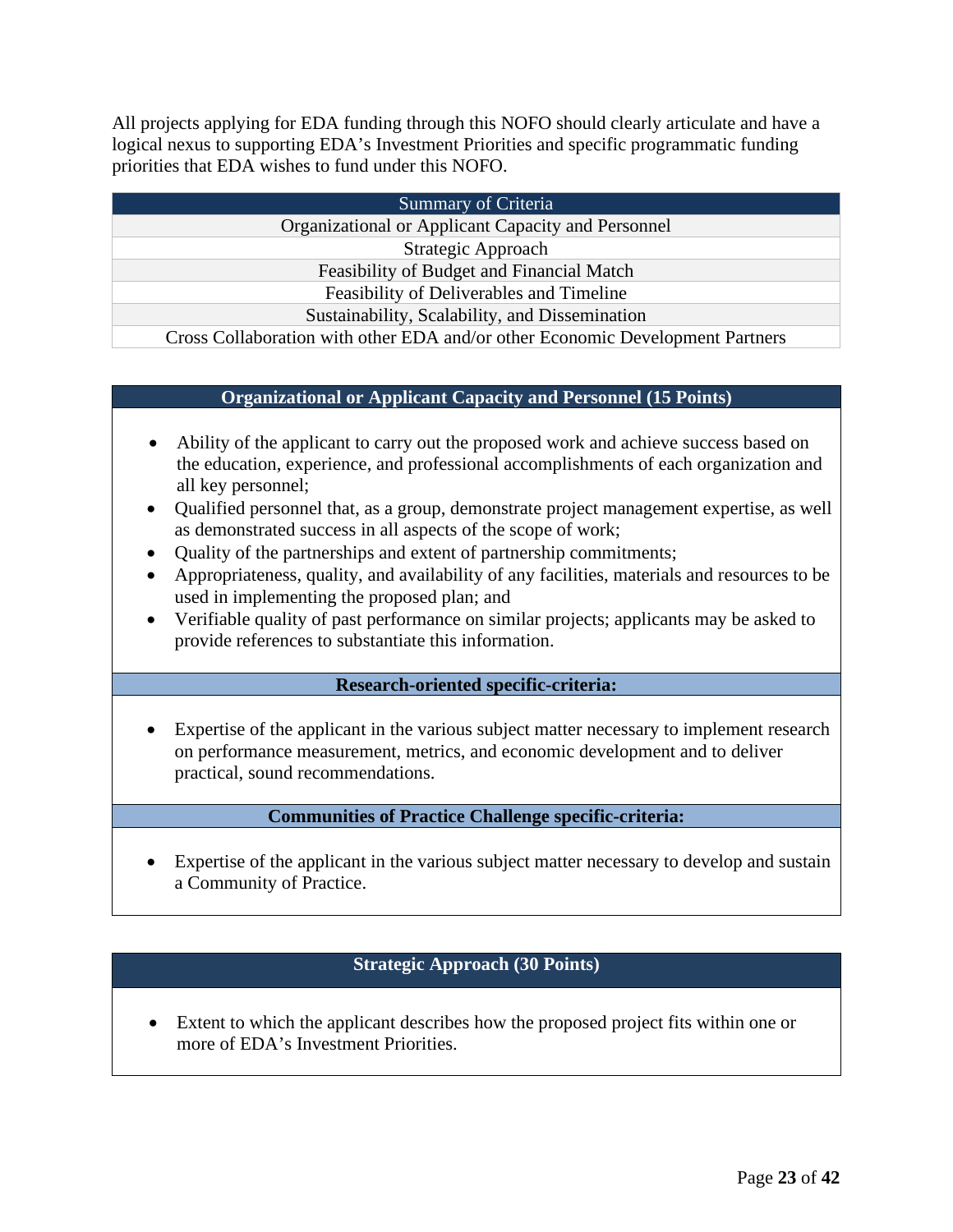#### **Research-oriented specific-criteria:**

- Extent to which the applicant describes how the proposed project fits within one or more Research & Evaluation programmatic areas of emphasis see [examples here](https://eda.gov/programs/rnta/rnta-programs/research-and-evaluation/index.htm) and [here\)](https://eda.gov/programs/rnta/rnta-programs/national-technical-assistance/index.htm).
- Extent to which the proposed project will provide a specific benefit to economic development practitioners;
- Extent to which the proposed project is original and substantially contributes to the existing body of knowledge to support decisions made in economic development;
- Extent to which the proposed project can measure results associated with and isolate best practices within EDA ARPA projects related to equity, climate resilience, or other EDA investment priorities;
- Demonstrates that the project will support, promote, and improve understanding of economic development research, policy, and implementation; and
- Supports EDA's mission to lead the federal economic development agenda by promoting innovation and competitiveness, preparing and supporting American regions for growth and success in the global economy.

# **Communities of Practice Challenge specific-criteria:**

- Compelling description of how the project will develop a Community of Practice(s) for an identified stakeholder group(s) and how the stakeholders will benefit from the provision of a Community of Practice, including how the project will maintain connectivity across a potentially geographically dispersed cohort;
- Demonstrates how the proposed project will increase capacity of members of the stakeholder group(s), individuals, firms, or communities and specifically supports the success of EDA ARPA funding;
- Ability of the proposed project to stimulate economic development in distressed regions;
- Ability of the proposed project to identify or promote best practices in equity, climate resilience, or other EDA investment priorities throughout the Community of Practice(s);
- Strength of proposed project to increase understanding of economic development principles; and
- Supports EDA's mission to lead the federal economic development agenda by promoting innovation and competitiveness, preparing and supporting American regions for growth and success in the global economy.

## **Feasibility of Budget and Financial Match (15 points)**

- Strength of the proposed management plan to achieve the project goals and manage partner organizations and project staff;
- Completeness of a proposed schedule and budget, including the extent to which appropriate targets, metrics, and milestones are clearly defined;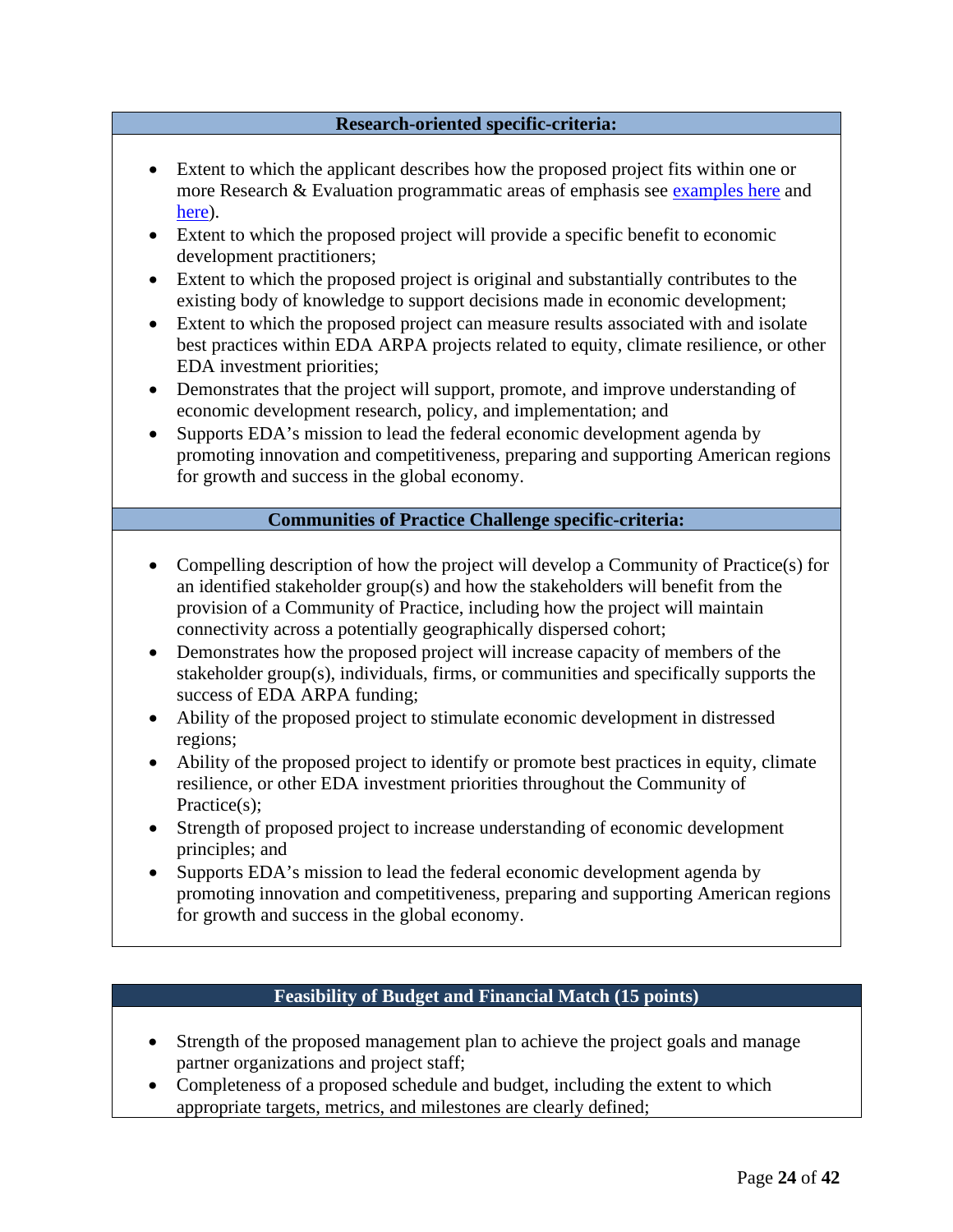- Strength of proposed financial match (if any) including documented commitments;
- Identification of how Federal funds will be used and how financial match will be used: and
- Strength of partnership collaboration and interest in the concept as demonstrated by willingness of partners to contribute resources (i.e., amount of match contributed, financial or otherwise).

### **Feasibility of Deliverables and Timeline (15 points)**

- Strength of the timeline to work toward key milestones and dates, measure progress toward well-defined targets, and the likelihood that metrics and milestones will be met;
- Proposed plan to work with Federal Project Manager and Federal Project Management Team; and
- Extent to which challenges and risks are identified and mitigation strategies are proposed.

## **Sustainability, Scalability, and Dissemination (15 points)**

- Demonstrated success in sharing knowledge with groups that do not directly participate in the project;
- Demonstrated success in efficiently taking existing practices to scale within and after the period of the initial funding award;
- Demonstrated success in developing recommendations for how the original funders of a project can utilize additional funding opportunities to maintain and expand project success;
- Strength of proposed dissemination and outreach strategy; and
- Clear plan for ensuring products/services produced by the project will remain available to the economic development community, and updated as necessary, without continued EDA financial support.
- For Community of Practice applicants, the quality of the utility of the proposed outcomes for supporting the success of the Community of Practice and the feasibility of those outcomes.
- For Research applicants, the anticipated utility of the proposed final products for improving outcomes from future economic development projects.

### **Cross Collaboration with other EDA and/or other Economic Development Partners (10 Points)**

• Proposed plan to work collaboratively, where feasible and practicable, with EDA's Research and National Technical Assistance (RNTA) program award recipients (see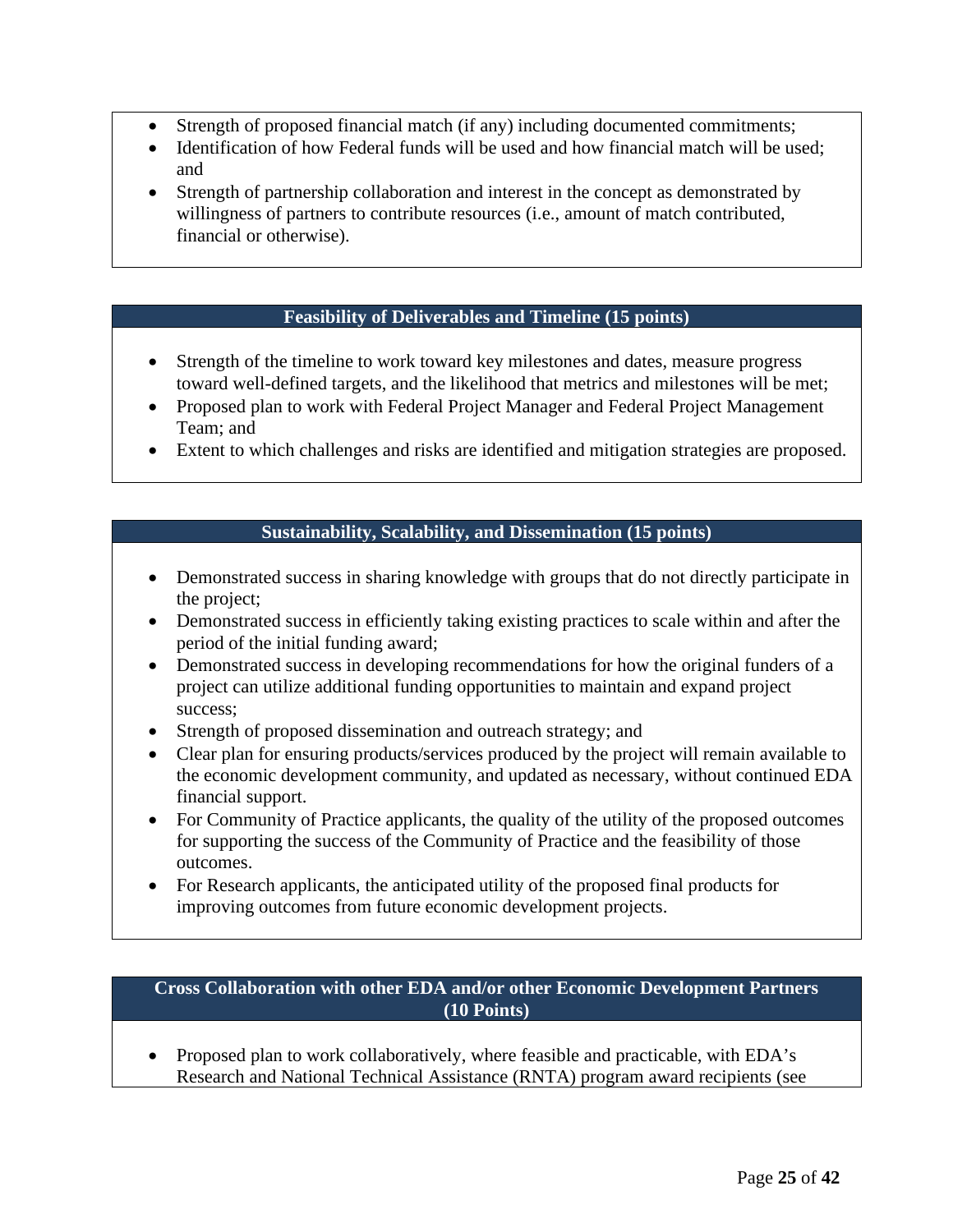[https://www.eda.gov/programs/rnta/\)](https://www.eda.gov/programs/rnta/) and/or other EDA partners, stakeholders, and other grantees; and

• Clear explanation of how the proposed project fits with, complements, or adds to/strengthens previously funded projects under the RNTA portfolio and the broader national EDA "portfolio".

# <span id="page-25-0"></span>**2. Review for Eligibility and Completeness (Technical Review)**

EDA staff will initially conduct an eligibility and technical completeness review (the "Technical Review") of all applications received. Applications received from ineligible entities will not be considered for funding. Applications that do not contain all forms and required documentation listed in section [D.2](#page-12-2) of this NOFO may be deemed non-responsive and excluded from further consideration. EDA expects all applicants to complete and include all required forms and documentation. However, EDA, in its sole discretion, may determine that an omission is curable and therefore may continue its consideration of the application despite the deficiency.

## <span id="page-25-1"></span>**3. Investment Review Committee (IRC)**

An IRC, comprised of at least three evaluators, will evaluate complete applications against the evaluation criteria in section [E.1](#page-21-3) of this NOFO. Application scores will be determined by each panelist on an individual basis, and the average of the individual ratings will produce a panel score. Based on its consideration of the evaluation criteria and panel score, the IRC will prepare a ranking or other categorization of applications (e.g., fund, don't fund, carry forward) to assist the Grants Officer Director in making funding decisions. Research and Communities of Practice Challenge will be evaluated independently of each other based on the evaluation criteria of the specific program.

### <span id="page-25-2"></span>**4. Due Diligence**

EDA may request that an applicant submit additional documents and information to allow EDA to fully evaluate compliance with applicable rules and regulations. If the applicant provides the requested information and supporting documentation in a timely fashion and EDA determines that the project is fully compliant with applicable rules and regulations, the application will be forwarded to the Grants Officer for a final decision and award approval. Applicants that do not provide the additional information and supporting documentation in a timely fashion or who are deemed not to be in compliance with applicable rules and regulations will receive notification that their application was not successful.

### <span id="page-25-3"></span>**5. Grants Officer's Decision**

Applications recommended by the IRC and deemed fully compliant with applicable rules and regulations will be forwarded to the EDA Grants Officer under this NOFO. The Grants Officer has been delegated the authority to make the final decision on whether to fund an application and may select a project for funding that differs from the IRC's recommendations based on any of the following Selection Factors or use these Selection Factors to break a tie for applications that are otherwise considered equal in merit: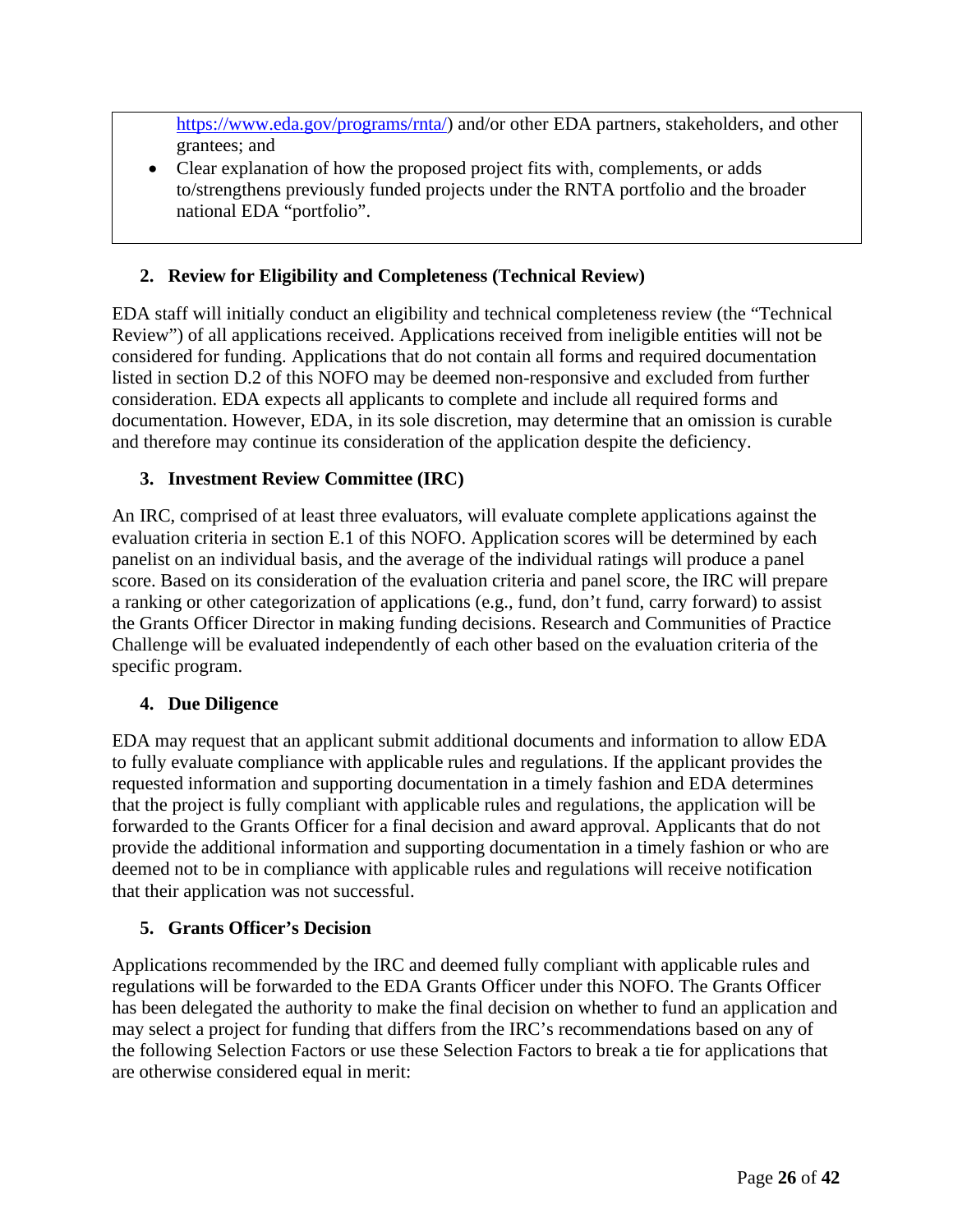- i. A determination that the selected application better meets the overall objectives of the RNTA program and Community of Practice goals (*See* section [A.1](#page-4-1) of this NOFO);
- ii. The ability of a project to start quickly;
- iii. The extent to which the selection of the application, alone or in the context of other applications, supports EDA's compliance with appropriations law requirements and report language guidance;
- iv. The applicant's performance under previous awards including whether the grantee submitted required performance reports and data; or
- v. The availability of program funding.

The Grants Officer's final decision must be consistent with this NOFO and EDA's and DOC's published policies. However, if EDA does not receive satisfactory applications, the Grants Officer may elect not to make any selection.

# <span id="page-26-0"></span>**6. Federal Awardee Performance and Integrity Information System (FAPIIS) Review**

EDA, prior to making a Federal award with a total amount of Federal Share greater than the simplified acquisition threshold, is required to review and consider any information about the applicant that is in the designated integrity and performance system accessible through SAM (currently FAPIIS). See 41 U.S.C. § 2313.

Each applicant, at its option, may review information in the designated integrity and performance system accessible through SAM and comment on any information about itself that a Federal awarding agency previously entered and is currently in the designated integrity and performance system accessible through SAM. EDA will consider any comments by the applicant, in addition to the other information in the designated integrity and performance system, in making a judgment about the applicant's integrity, business ethics, and record of performance under Federal awards when completing the review of risk posed by applicants as described in 2 C.F.R. § 200.206.

# <span id="page-26-1"></span>**F. Federal Award Administration Information**

# <span id="page-26-2"></span>**1. Federal Award Notification**

If an application is selected for funding the EDA Grants Officer will issue the award (Form CD-450), which is the authorizing financial assistance award document and includes Specific Award Conditions and the DOC Financial Assistance Standard Terms and Conditions (DOC ST&Cs) as described in section [F.3,](#page-27-1) below.

By signing Form CD-450, the applicant agrees to comply with all award provisions. EDA will provide Form CD-450 via the award package to the applicant's authorized representative. The applicant's representative must sign and return the Form CD-450 without modification within 30 calendar days of the date of EDA's signature on the form.

If an applicant is awarded funding, neither DOC nor EDA is under any obligation to provide any additional future funding in connection with that award or to make any future award(s).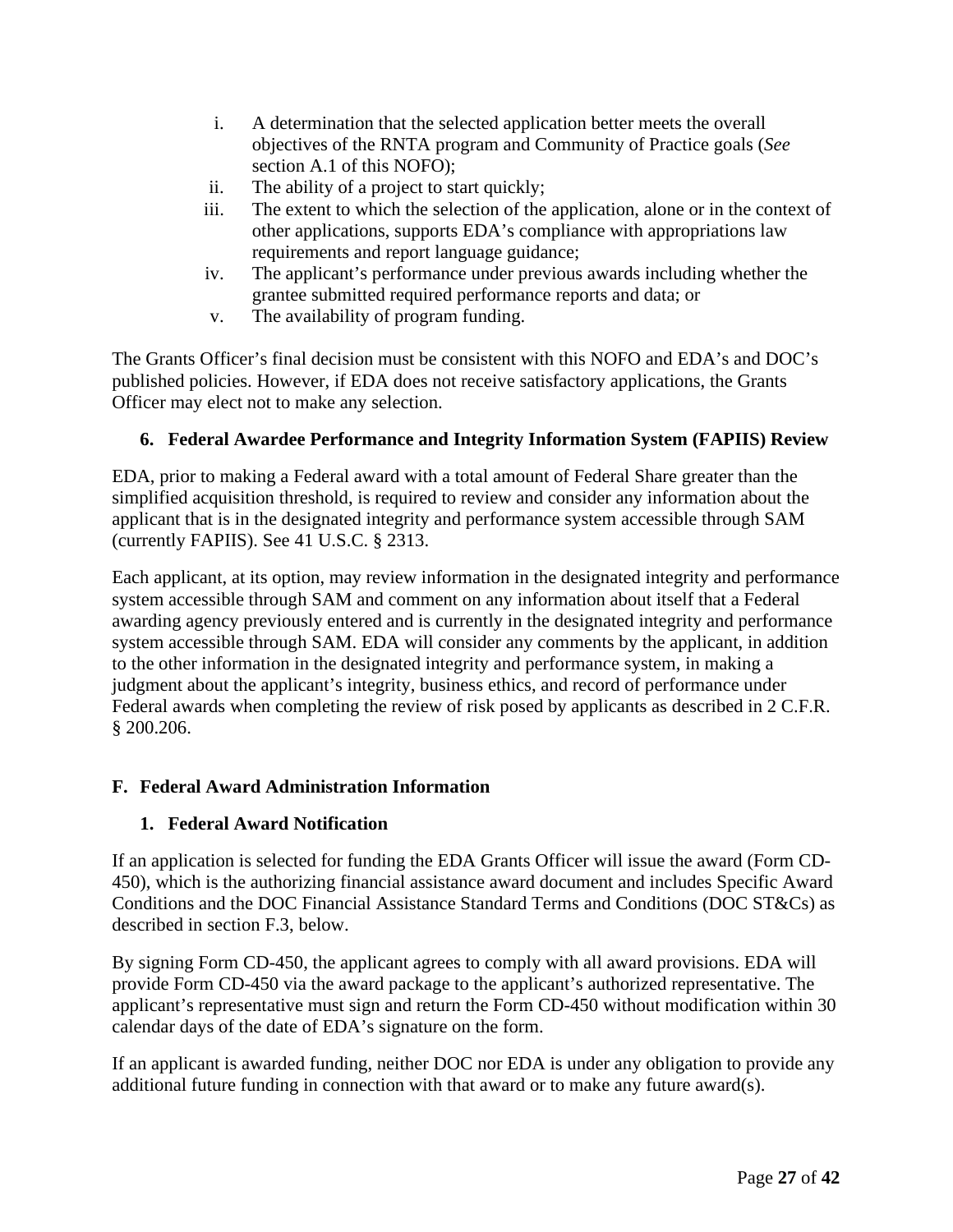Amendment or renewal of an award to increase funding or to extend the period of performance is at the discretion of DOC and EDA.

EDA will notify unsuccessful applicants in writing to the applicant's authorized representative. EDA will retain unsuccessful applications in accordance with EDA's record retention schedule.

# <span id="page-27-0"></span>**2. Administrative and National Policy Requirements**

Recipients of an EDA award will be bound by the Uniform Administrative Requirements, Cost Principles, and Audit Requirements for Federal Awards (Uniform Guidance) as set forth in 2 C.F.R. part 200.

# <span id="page-27-1"></span>**3. DOC Financial Assistance Standard Terms and Conditions**

For all projects under this NOFO, EDA will apply the DOC ST&Cs applicable on the date of award. The DOC ST&Cs may be accessed at the following website: [https://www.commerce.gov/](https://www.commerce.gov/oam/policy/financial-assistance-policy) [oam/policy/financial-assistance-policy.](https://www.commerce.gov/oam/policy/financial-assistance-policy)

# <span id="page-27-2"></span>**4. DOC Pre-Award Notification Requirements**

DOC will apply the Pre-Award Notification Requirements for Grants and Cooperative Agreements effective December 26, 2014, 79 Fed. Reg. 78,390. The Pre-Award Notice may be accessed at the Government Printing Office (GPO) website at [http://www.gpo.gov/fdsys/pkg/FR-](http://www.gpo.gov/fdsys/pkg/FR-2014-12-30/pdf/2014-30297.pdf)[2014-12-30/pdf/2014-30297.pdf.](http://www.gpo.gov/fdsys/pkg/FR-2014-12-30/pdf/2014-30297.pdf)

## <span id="page-27-3"></span>**5. Reporting**

# **a. Financial, Performance, and Impact Reports**

All recipients are required to submit financial, progress, and impact reports in accordance with the terms and conditions of the grant award, generally no less than semi-annually. All project progress and financial reports must be submitted to the applicable EDA program officer in an electronic format to be determined at the time of award.

# **b. Federal Funding Accountability and Transparency Act of 2006**

The Federal Funding Accountability and Transparency Act of 2006 includes a requirement for awardees of applicable Federal grants to report information about first-tier subawards<sup>[15](#page-27-4)</sup> and executive compensation under Federal assistance awards issued in FY 2011 or later. All awardees of applicable grants and cooperative agreements are required to report to the Federal Subaward Reporting System (FSRS) available at [www.FSRS.gov](http://www.fsrs.gov/) on all subawards over \$30,000. Please see the OMB guidance published at 2 C.F.R. part 170.

<span id="page-27-4"></span><sup>&</sup>lt;sup>15</sup> A first-tier subaward means an award provided by the recipient to a subrecipient for the subrecipient to carry out as part of a Federal award.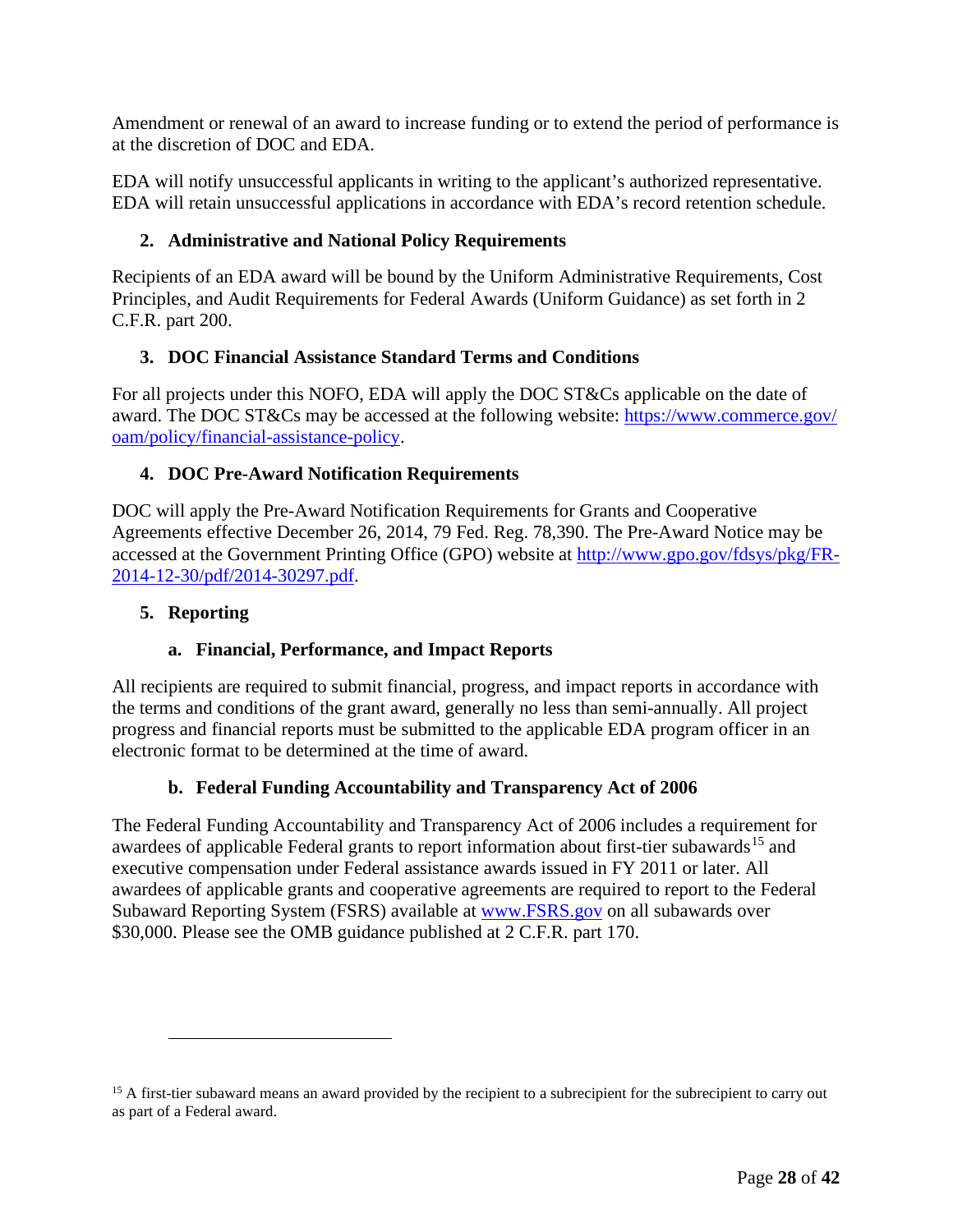### **c. Government Performance and Results Act**

EDA will require additional data on activities, outputs, and actual impact of the funded investment, in part to fulfill the requirements of the Government Performance and Results Act (GPRA). EDA anticipates that recipients will be expected to track their engagement activities within the scope of work, with project beneficiaries, and other project stakeholders. EDA further anticipates recipients will be expected to collect data, using surveys of beneficiaries or clients or other methods, if necessary, on the outputs and outcomes of their activities, such as the number of strategic plans or economic development tools developed, the number of new business partnerships formed, or the range of new capabilities acquired. EDA plans to collect this information using Forms ED-916 (Semi-annual Program Outputs Questionnaire for EDA grantees), ED-917 (Annual Capacity Outcomes Questionnaire for EDA Grantees serving clients), and ED-918 (Annual Capacity Outcomes Questionnaire for EDA Grantees). For more information, please refer to [https://www.eda.gov/performance/g](https://www.eda.gov/performance/)pra. EDA also expects to engage with leading research institutions to perform third-party program evaluations, which will require cooperation between the grantee, organizations within their service area, and the evaluating institution.

### <span id="page-28-0"></span>**G. Federal Awarding Agency Contacts**

For questions concerning this ARPA Statewide Planning, Research, and Networks NOFO, or more information about EDA programs, you may contact the appropriate EDA representative listed below. Updated contact information can be found on EDA's website at [https://www.eda.gov/contact.](https://www.eda.gov/contact) EDA's website at [http://www.eda.gov](http://www.eda.gov/) provides additional information on EDA and its programs.

For questions related to Research, please contact [research@eda.gov.](mailto:research@eda.gov) For questions related to the Communities of Practice Challenge, please contact [networks@eda.gov.](mailto:networks@eda.gov) For questions related to Statewide Planning, please contact:

### **Atlanta Regional Office**

<span id="page-28-1"></span>H. Philip Paradice, Jr., Regional Director 401 West Peachtree Street, NW, Suite 1820, Atlanta, GA 30308-3510 (404) 730-3002 Main Office (404) 730-3025 Fax

**Alabama** Michael Mills mmills@eda.gov 251-222-1834

**Florida** Greg Vaday gvaday@eda.gov 772-521-4371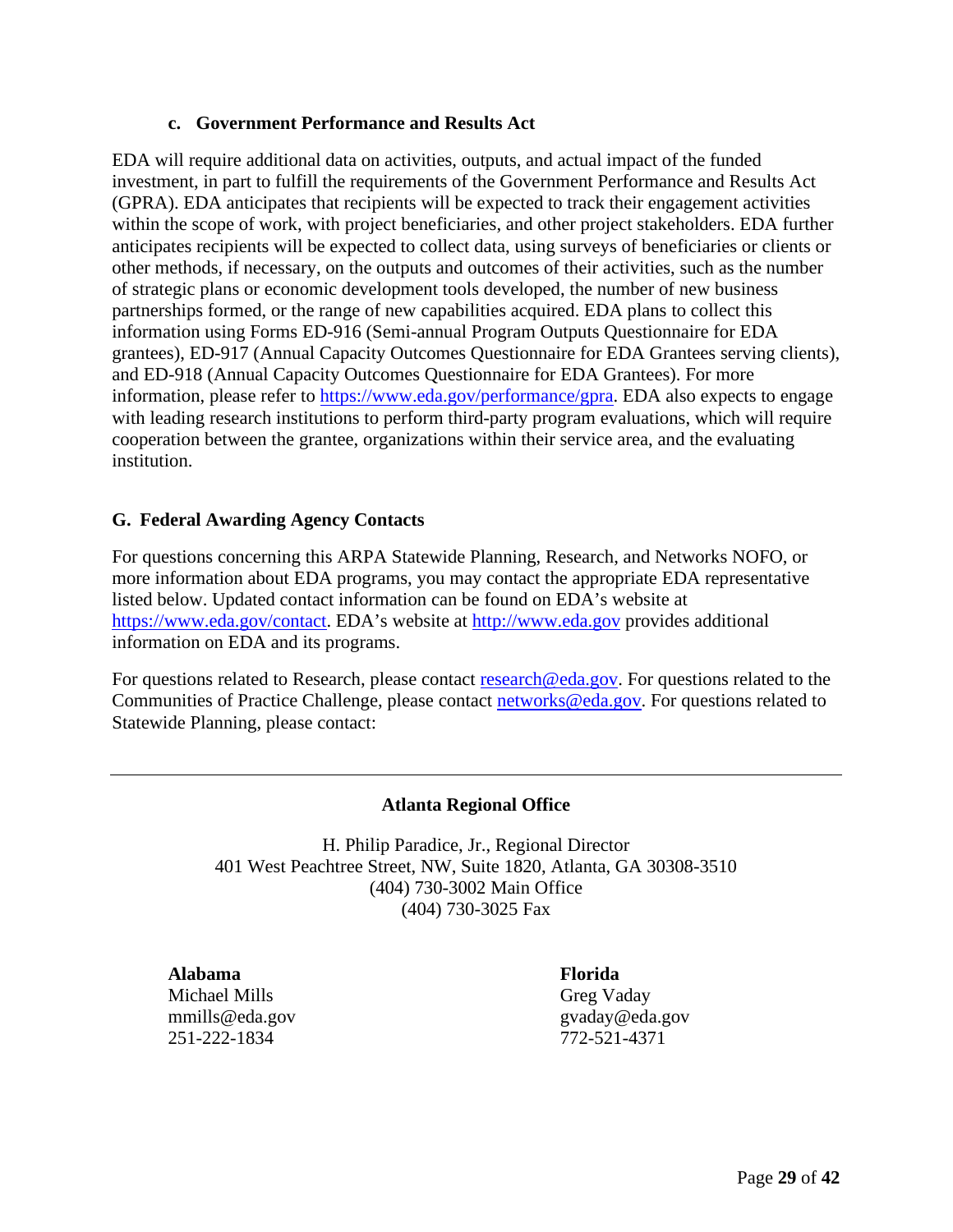#### **Georgia**

Jonathan Corso jcorso@eda.gov 404-809-7094

### **Kentucky**

Bertha Partin bpartin@eda.gov 404-987-2887

#### **Mississippi**

Gil Patterson gpatterson2@eda.gov 404-304-2319

### **North Carolina**

<span id="page-29-0"></span>Hillary Sherman hsherman@eda.gov 828-707-2748

#### **South Carolina**

Robin Cooley rcooley@eda.gov 404-987-7913

#### **Tennessee**

Lucas Blankenship lblankenship@eda.gov 615-736-1423

#### **Environmental Officers**

Keith Dyche kdyche@eda.gov 404-973-7491

Connie Tallman ctallman@eda.gov 470-571-5678

#### **Austin Regional Office**

Jorge Ayala, Regional Director 903 San Jacinto, Suite 206, Austin, TX 78701 (512) 381-8150 Main Office (512) 499-0478 Fax

#### **Arkansas**

April Campbell acampbell@eda.gov 512-667-0496

#### **Louisiana, East Texas**

Jason Wilson jwilson1@eda.gov 512-420-7738

#### **New Mexico, Texas Panhandle**

Trisha Korbas tkorbas@eda.gov 720-626-1499

#### **Oklahoma, North Texas**

Stacey Webb swebb@eda.gov 737-704-4707

#### **South and West Texas**

Robert Peche rpeche1@eda.gov 512-568-7732

### **Statewide Planning, State Travel Grants** Apurva Naik

anaik@eda.gov 737-207-1415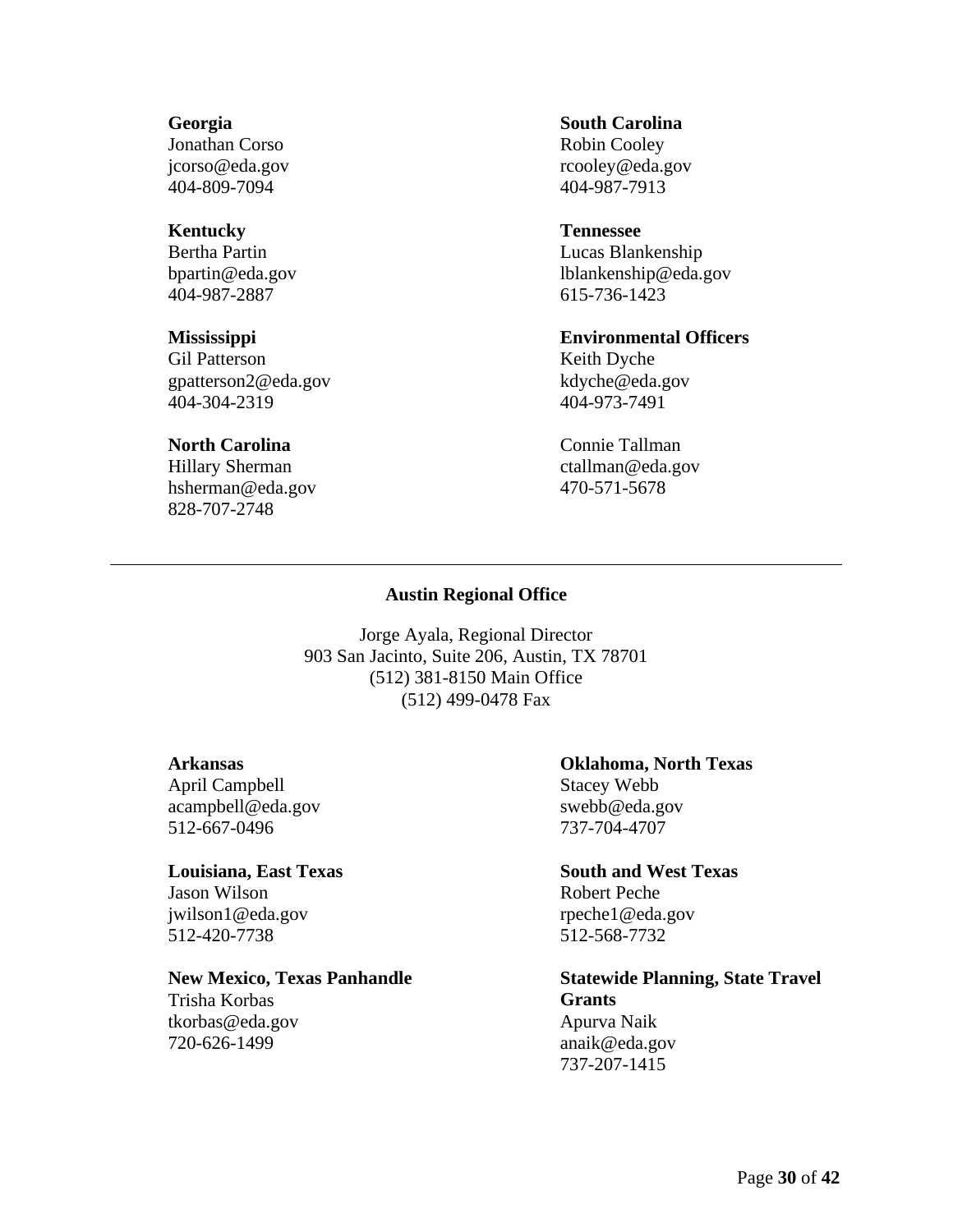#### **Environmental Officer**

<span id="page-30-0"></span>Corey Dunn cdunn@eda.gov 512-381-8169

#### **Chicago Regional Office**

Susan Brehm, Regional Director 230 South Dearborn Street, Suite 3280, Chicago, IL 60604-1512 (312) 353-8143 Main Office (312) 353-8575 Fax

**Illinois and Minnesota** Darrin Fleener dfleener@eda.gov

312-789-9753

#### **Indiana**

James Winters jwinters@eda.gov 312-789-9771

#### **Michigan**

<span id="page-30-1"></span>Lee Shirey lshirey@eda.gov 312-789-9751

**Ohio** Ellen Heinz eheinz@eda.gov 312-505-4953

#### **Wisconsin**

Tom Baron tbaron@eda.gov 312-789-9773

312-789-9752

**Environmental Officer** Kyle Darton kdarton@eda.gov

#### **Denver Regional Office**

Angela Belden Martinez, Regional Director 1244 Speer Boulevard, Suite 431, Denver, CO 80204 (303) 844-4715 Main Office (303) 844-3968 Fax

**Colorado, Utah**

Trent Thompson tthompson@eda.gov 303-844-5452

### **Eastern Iowa, Eastern and Central Missouri** Steve Castaner scastaner@eda.gov 573-590-1194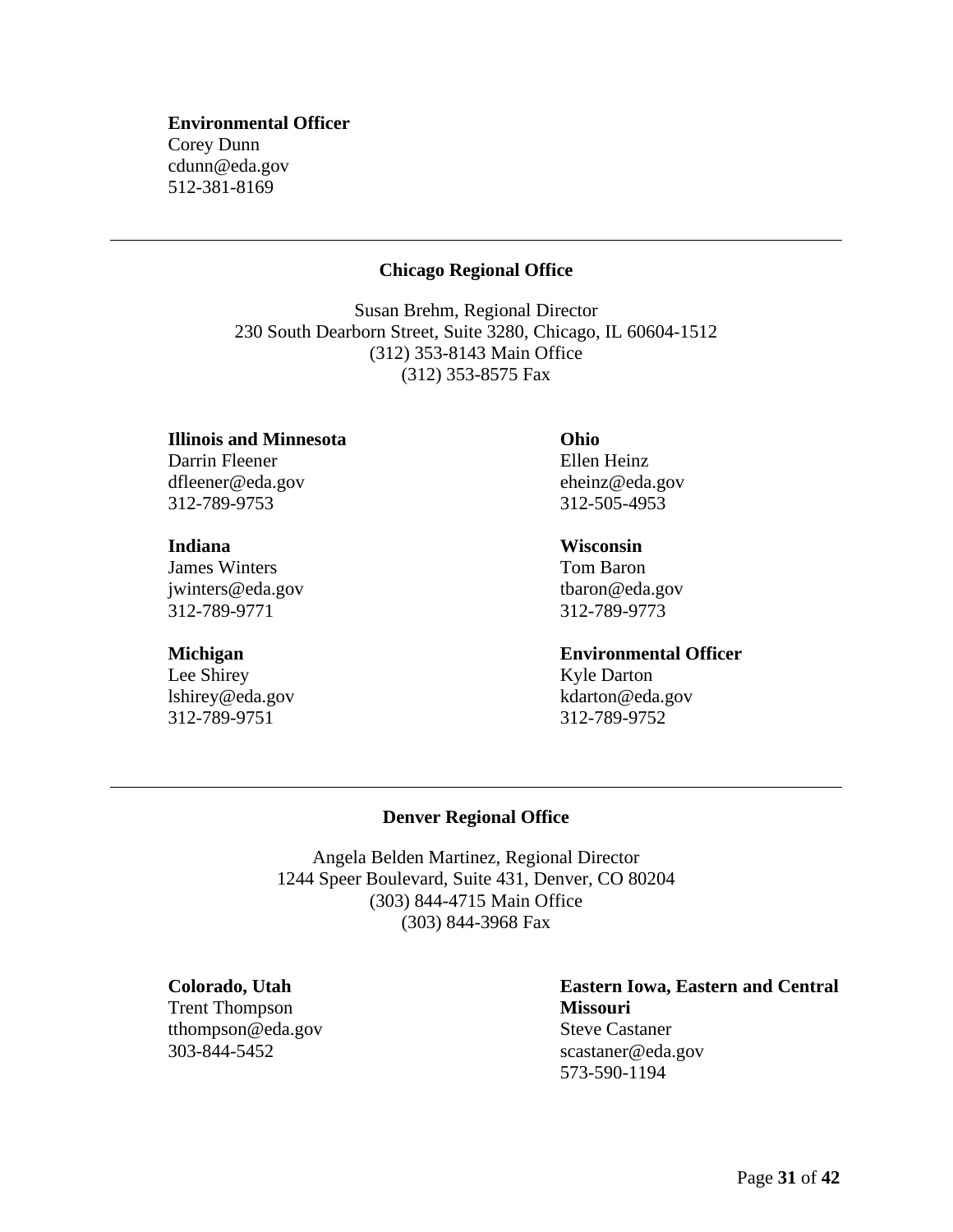# **Western Iowa, North Dakota,**

**South Dakota** Alex Smith asmith1@eda.gov 720-402-7686

#### **Kansas**

Dan Lara dlara@eda.gov 913-225-4968

#### **Montana, Wyoming**

<span id="page-31-0"></span>Kirk Keysor kkeysor@eda.gov 406-599-9795

#### **Nebraska, Western Missouri** Mark Werthmann mwerthmann@eda.gov 913-894-1586

#### **Indigenous Communities**

Ali DeMersseman ademersseman@eda.gov 720-237-6079

#### **Environmental Officer**

Jenny Benz jbenz@eda.gov 303-844-5363

## **Philadelphia Regional Office**

Linda Cruz-Carnall, Regional Director Robert N.C. Nix Federal Building 900 Market Street, Room 602 Philadelphia, PA 19107 (215) 597-4603 Main Office (215) 597-1063 Fax

### **Connecticut, Massachusetts, Rhode Island** Debra Beavin dbeavin@eda.gov 267-559-3385

# **Delaware, Maryland,**

**Washington, DC** Alma R. Plummer aplummer@eda.gov 215-597-7538

### **Maine, New Hampshire**

Alan Brigham abrigham@eda.gov 215-316-2965

## **New Jersey, New York** Edward Hummel ehummel@eda.gov 215-316-2124

#### **Pennsylvania**

Christopher Casper ccasper1@eda.gov 215-597-1074

# **Puerto Rico, Virgin Islands**

Juan Bauza jbauza@eda.gov 215-435-2212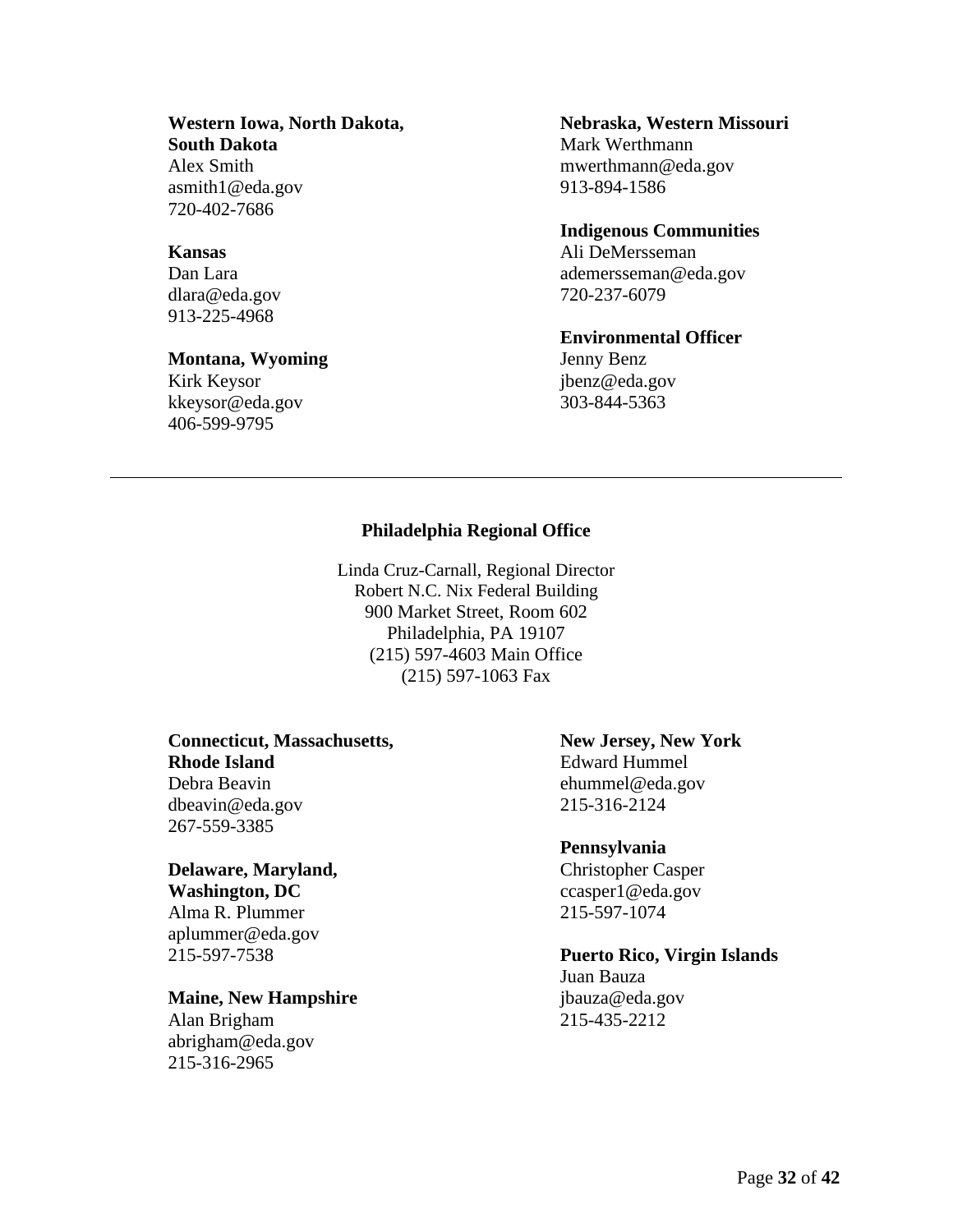### **Vermont**

Matt Suchodolski msuchodolski@eda.gov 215-597-1242

### **Virginia**

Lauren Stuhldreher lstuhldreher@eda.gov 215-764-0427

#### **West Virginia**

Tracey Rowan trowan@eda.gov 304-533-4497

### **Environmental Officer**

Megan Coll mcoll@eda.gov 267-969-2937

## **Seattle Regional Office**

<span id="page-32-0"></span>Maiea Sellers, Acting Regional Director Jackson Federal Building 915 Second Avenue, Room 1890, Seattle, WA 98174-1001 (206) 220-7660 Main Office (206) 220-7669 Fax

## **Alaska**

Shirley Kelly skelly2@eda.gov 907-271-2272

### **Arizona**

Cynthia Ptak cptak@eda.gov 206-888-3386

### **California (Coastal and Northern)**

Malinda Matson Mmatson1@eda.gov 916-235-0088

### **California (Southern), Nevada**

Wilfred Marshall Wmarshall@eda.gov 310-261-6005

### **California (Central)**

Asia King Aking2@eda.gov 206-247-0991

**Hawaii, Guam, Northern Mariana Islands, American Samoa, Marshall Islands, Federated States of Micronesia, Palau** Herbert Thweatt hthweatt@eda.gov 808-260-6641

# **Idaho, Rural Nevada**

Carleen Herring cherring@eda.gov 206-798-7814

# **Clark County Nevada**

John Edmond jedmond@eda.gov 206-888-3390

# **Oregon**

J. Wesley Cochran jcochran@eda.gov 206-561-6646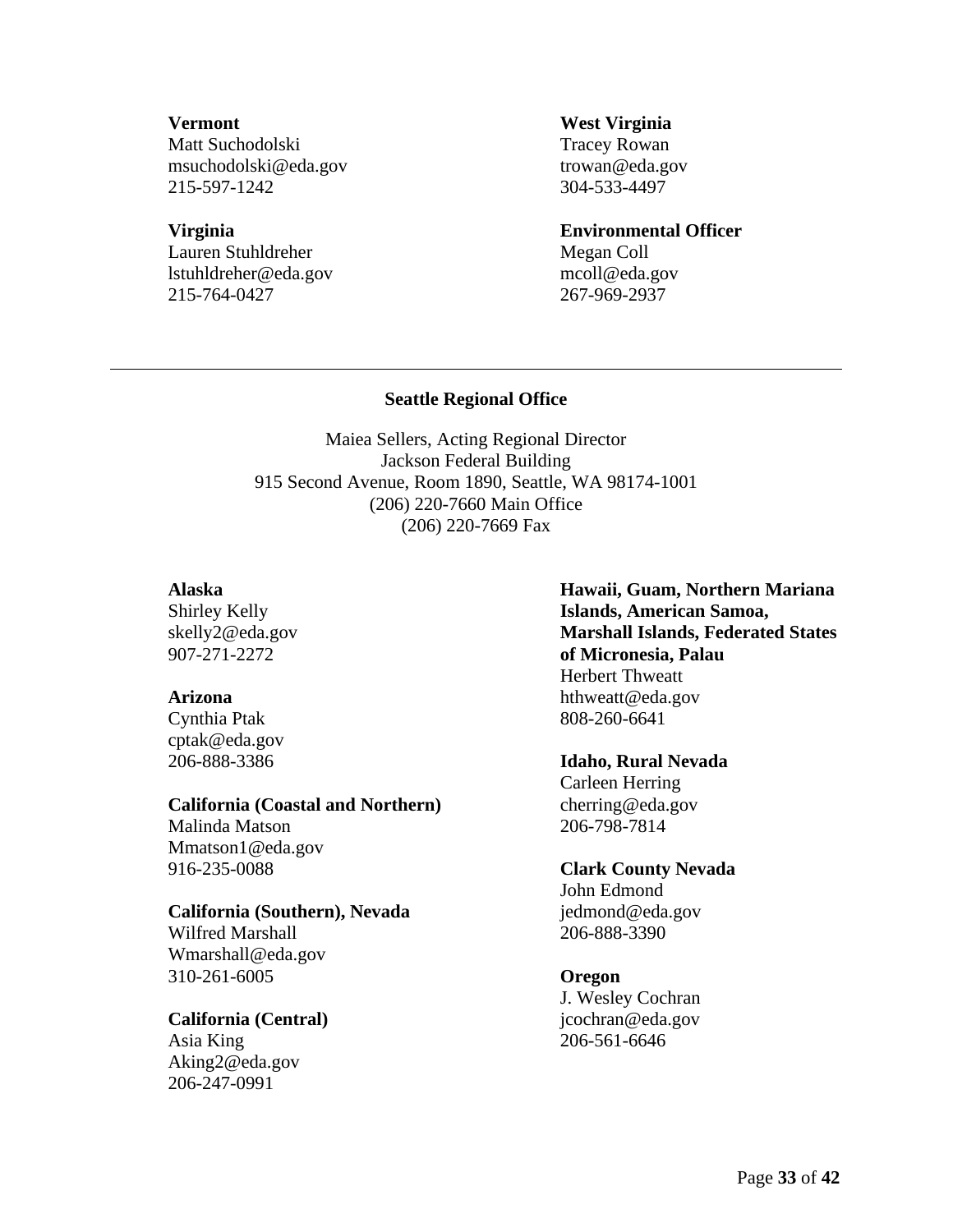**Washington** Laura Ives lives@eda.gov 206-200-1951

**Environmental Officer** Jim Jacobson jjacobson@eda.gov 206-833-6035

#### <span id="page-33-0"></span>**H. Other Information**

#### <span id="page-33-1"></span>**1. Right to Use Information**

The applicant acknowledges and understands that information and data contained in applications for financial assistance, as well as information and data contained in financial, performance and other reports submitted by applicants, may be used by the Department of Commerce in conducting reviews and evaluations of its financial assistance programs. For this purpose, applicant information and data may be accessed, reviewed and evaluated by Department of Commerce employees, other Federal employees, and also by Federal agents and contractors, and/or by non-Federal personnel, all of whom enter into appropriate conflict of interest and confidentiality agreements covering the use of such information. As may be provided in the terms and conditions of a specific financial assistance award, applicants are expected to support program reviews and evaluations by submitting required financial and performance information and data in an accurate and timely manner, and by cooperating with Department of Commerce and external program evaluators. In accordance with 2 C.F.R. § 200.303(e), applicants are reminded that they must take reasonable measures to safeguard protected personally identifiable information and other confidential or sensitive personal or business information created or obtained in connection with a Department of Commerce financial assistance award.

#### <span id="page-33-2"></span>**2. Freedom of Information Act Disclosure**

EDA may publish any applications it receives, including any supporting documentation, on its website or through other means. Applicants are advised that any confidential commercial information that should not be disclosed must be identified, bracketed, and marked as Privileged, Confidential, Commercial or Financial Information.

In addition, Department of Commerce regulations implementing the Freedom of Information Act (FOIA), 5 U.S.C. Sec. 552, are found at 15 C.F.R. Part 4, Public Information. These regulations set forth rules for the Department regarding making requested materials, information, and records publicly available under the FOIA. Applications submitted in response to this Notice of Funding Opportunity may be subject to requests for release under the Act. In the event that an application contains information or data that the applicant deems to be confidential commercial information that should be exempt from disclosure under FOIA, that information should be identified, bracketed, and marked as Privileged, Confidential, Commercial or Financial Information. In accordance with 15 C.F.R. § 4.9, the Department of Commerce will protect from disclosure confidential business information contained in financial assistance applications and other documentation provided by applicants to the extent permitted by law.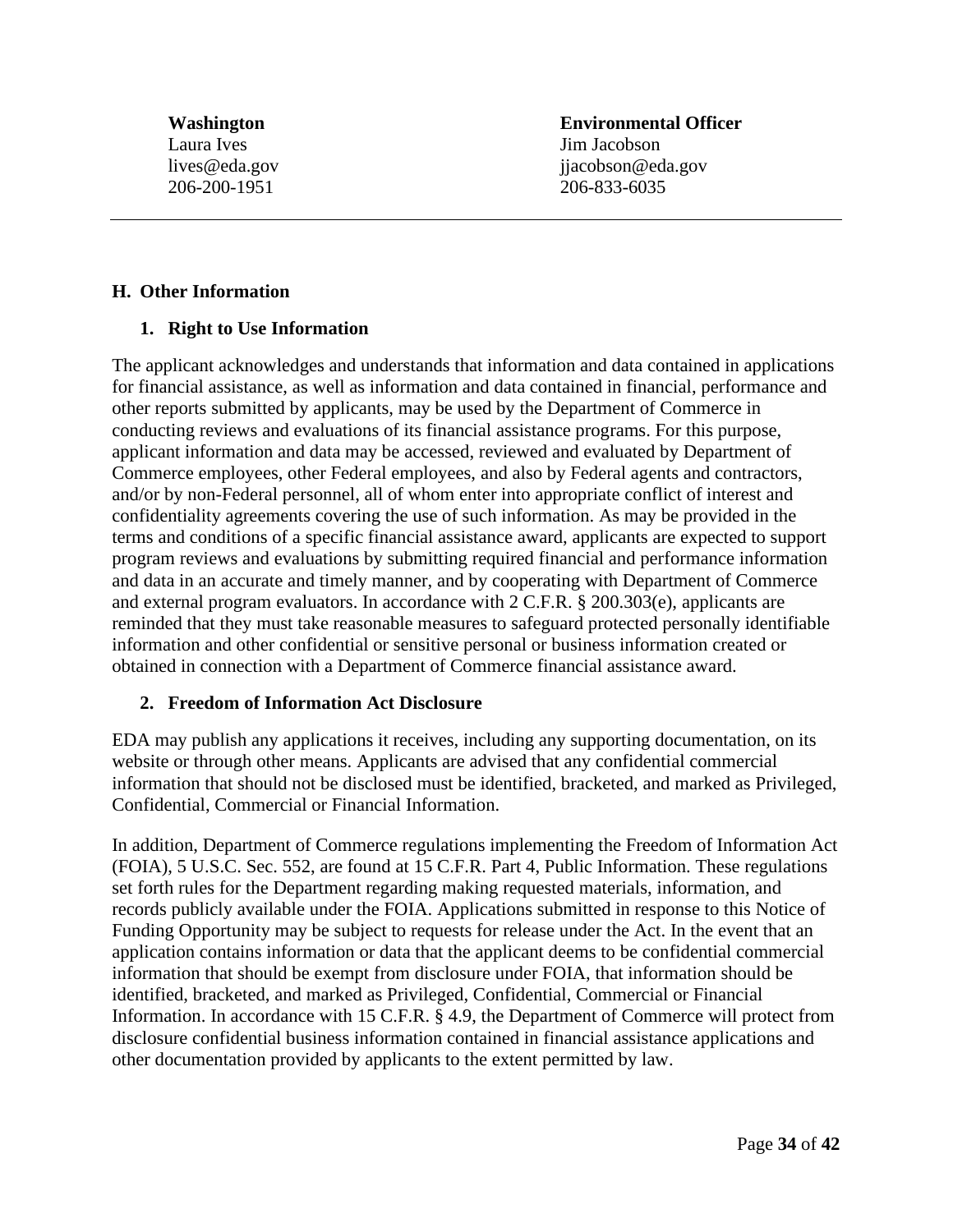## <span id="page-34-0"></span>**3. Notice of Government-Wide Procurement Restriction**

The general rule for Federal financial assistance is that contractors that develop draft specifications, requirements, statements of work, invitations for bids or requests for proposals are prohibited from competing for the final procurement. For instance, a professional engineer or architect who prepared the Preliminary Engineering Report for an EDA application would be excluded from bidding on the same work under the award. Under 2 C.F.R §§ 200.319 and 200.317, only State recipients are expressly exempt from this prohibition. Local governments and Indian Tribes may also take advantage of the exemption in two narrow circumstances: (i) if they are required (by statute, for example) to follow the State's procurement rules in full and without exception; or (ii) if they are required to follow a specific State procurement rule that creates an explicit conflict with the prohibition in 2 C.F.R. § 200.319(a) (i.e., there is a statute that requires or permits the local government or Indian Tribe to award the final procurement to the same contractor that developed the draft specifications). Absent one of these two scenarios, the local government or Indian Tribe must comply with the prohibition. Applicants are encouraged to contact the appropriate POC listed in section [G](#page-28-0) with any questions regarding application of this regulation.

## <span id="page-34-1"></span>**4. Past Performance and Non-Compliance with Award Provisions**

Unsatisfactory performance under prior Federal awards may result in an application not being considered for funding. Failure to comply with any or all of the provisions of an award may have a negative impact on future funding by DOC (or any of its operating units) and may be considered grounds for any or all of the following actions: (1) establishing an account receivable; (2) withholding payments to the recipient under any DOC award(s); (3) changing the method of payment from advance to reimbursement only; (4) imposing other specific award conditions; (5) suspending any active DOC award(s); and (6) terminating any active DOC award(s).

# <span id="page-34-2"></span>**5. Certifications Required by Annual Appropriations Acts for Corporations and for Awards over \$5 Million**

As discussed in section [D.3,](#page-19-0) all applicants are required to be registered in SAM before applying under this NOFO. SAM requires registering entities to certify compliance with all limitations imposed by annual appropriation acts. For corporations, this certification includes that the corporation:

(a) Was not convicted of a felony criminal violation under a Federal law within the preceding 24 months, unless a Federal agency has considered suspension or debarment of the corporation and made a determination that this further action is not necessary to protect the interests of the Government; and/or

(b) Does not have any unpaid Federal tax liability that has been assessed, for which all judicial and administrative remedies have been exhausted or have lapsed, and that is not being paid in a timely manner pursuant to an agreement with the authority responsible for collecting the tax liability, unless a Federal agency has considered suspension or debarment of the corporation and made a determination that this further action is not necessary to protect the interests of the Government.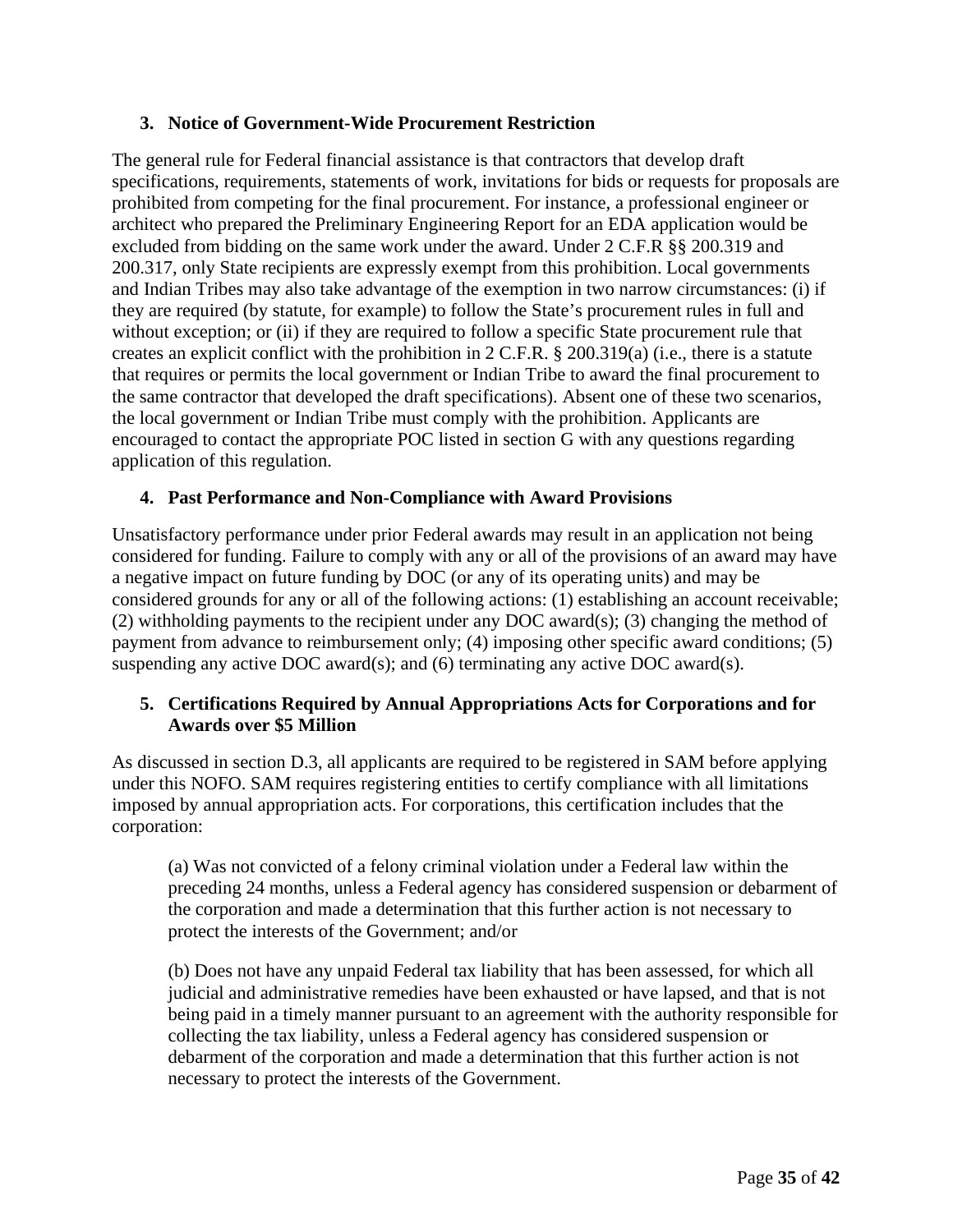For financial assistance awards in excess of \$5 million, this certification includes that the entity:

(a) To the best of its knowledge and belief, has filed all Federal tax returns required during the three years preceding the certification;

(b) Has not been convicted of a criminal offense under the Internal Revenue Code of 1986; and/or

(c) Has not been notified, more than 90 days prior to certification, of any unpaid Federal tax assessment for which the liability remains unsatisfied, unless the assessment is the subject of an installment agreement or offer in compromise that has been approved by the Internal Revenue Service and is not in default, or the assessment is the subject of a nonfrivolous administrative or judicial proceeding.

# <span id="page-35-0"></span>**6. EDA's Non-Relocation Policy**

## **If an application is selected for award, the recipient will be required to adhere to a specific award condition relating to EDA's non-relocation policy as follows:**

In signing this award of financial assistance, Recipient(s) attests that EDA funding is not intended by the Recipient to assist its efforts to induce the relocation of existing jobs within the U.S. that are located outside of its jurisdiction to within its jurisdiction in competition with other U.S. jurisdictions for those same jobs. In the event that EDA determines that its assistance was used for those purposes, EDA retains the right to pursue appropriate enforcement action in accord with the Standard Terms and Conditions of the Award, including suspension of disbursements and termination of the award for convenience or material noncompliance, which may include the establishment of a debt requiring the Recipient to reimburse EDA.

For purposes of ensuring that EDA assistance will not be used to merely transfer jobs from one location in the United States to another, each applicant must inform EDA of all employers that constitute primary beneficiaries of the project assisted by EDA. EDA will consider an employer to be a "primary beneficiary" if: (i) the employer is specifically named in the application as benefitting from the project, and the applicant estimates that the employer will create or save 100 or more permanent jobs as a result of the investment assistance (if the jobs in question were originally located in a smaller community, EDA may extend this policy to the relocation of 50 or more jobs); or (ii) the employer is or will be located in an EDA-assisted building, port, facility, or industrial, commercial, or business park constructed or improved in whole or in part with investment assistance prior to EDA's final disbursement of funds.

# <span id="page-35-1"></span>**7. Audit Requirements**

Single or program-specific audits shall be performed in accordance with the requirements contained in the Uniform Guidance (see 2 C.F.R. part 200, Subpart F, "Audit Requirements"). The Uniform Guidance requires any non-Federal entity (i.e., non-profit organizations, including non-profit institutions of higher education and hospitals, States, local governments, and Indian Tribes) that expends Federal awards of \$750,000 or more in the recipient's fiscal year to conduct a single or program-specific audit in accordance with the requirements set out in the Uniform Guidance.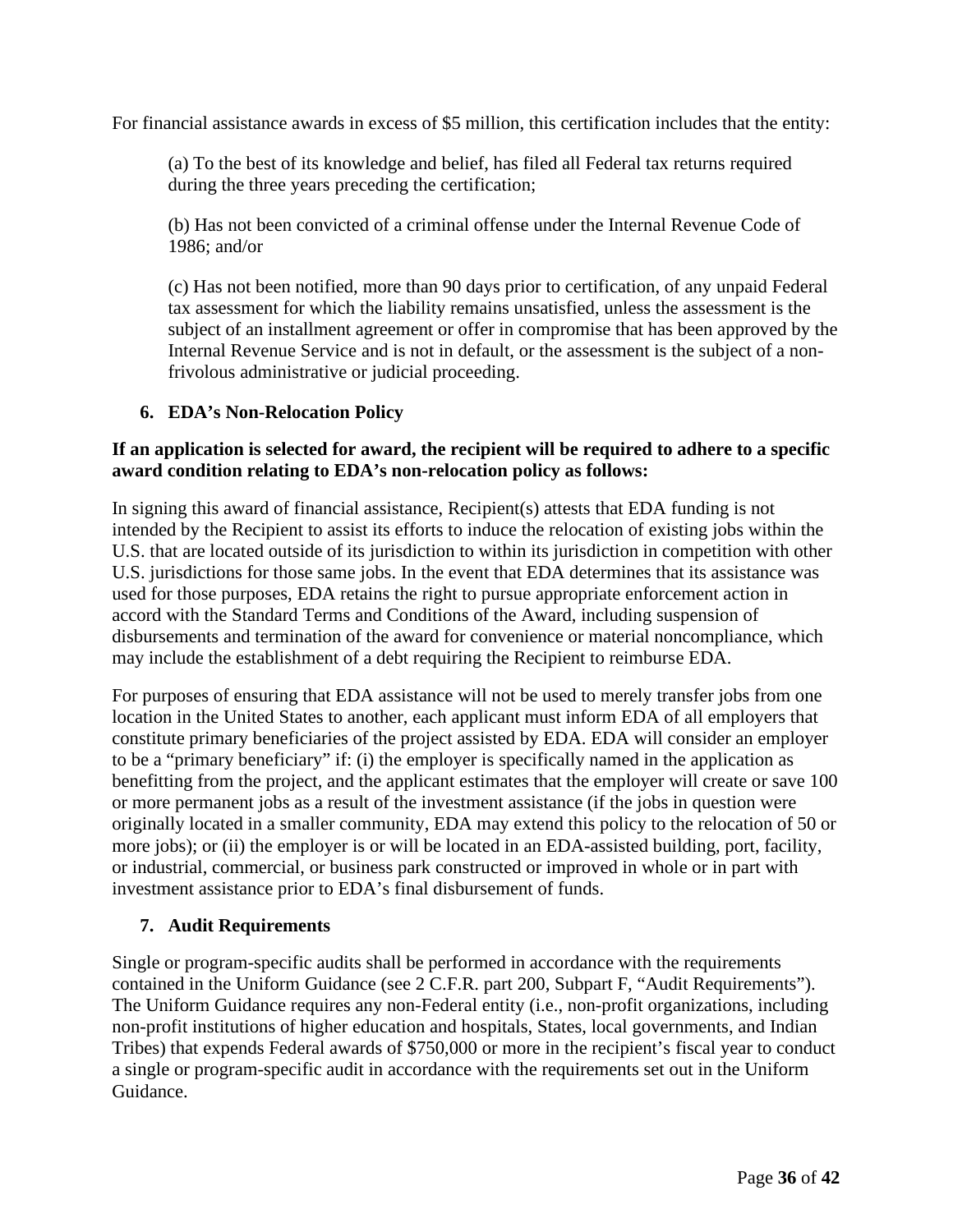## <span id="page-36-0"></span>**I. Instructions for Application Submission via Grants.gov**

The most up-to-date instructions for application submission via Grants.gov can be found at [https://www.grants.gov/web/grants/applicants/apply-for-grants.html.](https://www.grants.gov/web/grants/applicants/apply-for-grants.html) To begin, complete, and submit your application:

- Navigate to [https://www.grants.gov/web/grants/applicants/apply-for-grants.html;](https://www.grants.gov/web/grants/applicants/apply-for-grants.html)
- Click "Search for Opportunity Package";
- In the "Funding Opportunity Number" field, enter "EDA-HDO-ARPRN-2021-2006986";
- Click "Search":
- Click "Apply";
- Enter your email address (if you would like to receive updates from Grants.gov regarding this grant opportunity) or check the box that indicates you do not wish to provide it, then click "Submit";
- Choose to apply using Workspace by clicking "Login to Apply Now" or choose to download the legacy application package by clicking "Download Package"; and
- Follow the instructions provided on the Grants.gov website and on each webpage to complete and submit your application.

## <span id="page-36-1"></span>**1. Register Early and Submit Early.**

In order to submit an application through<http://www.grants.gov/> (Grants.gov), an applicant must register for a Grants.gov user ID and password. Note that this process can take between **three to five business days** or **as long as four weeks** if all steps are not completed correctly. Information about the Grants.gov registration process for organizations can be found at [http://www.grants.gov/web/grants/applicants/organization-registration.html.](http://www.grants.gov/web/grants/applicants/organization-registration.html) Please note that organizations already registered with Grants.gov do not need to re-register; however, all registered organizations must keep their System for Award Management (SAM), which includes the Central Contractor Registration (CCR) database, registration up-to-date through sam.gov or their applications will not be accepted by Grants.gov.

### **a. Pre-Submission Registration**

Before submitting a Full Application under this NOFO, each applicant must both register with Grants.gov and register its Authorized Organization Representative (AOR) with Grants.gov. Applicants should note that this process can be lengthy, requires interaction with multiple organizations not affiliated with EDA, and requires confirmation at each step.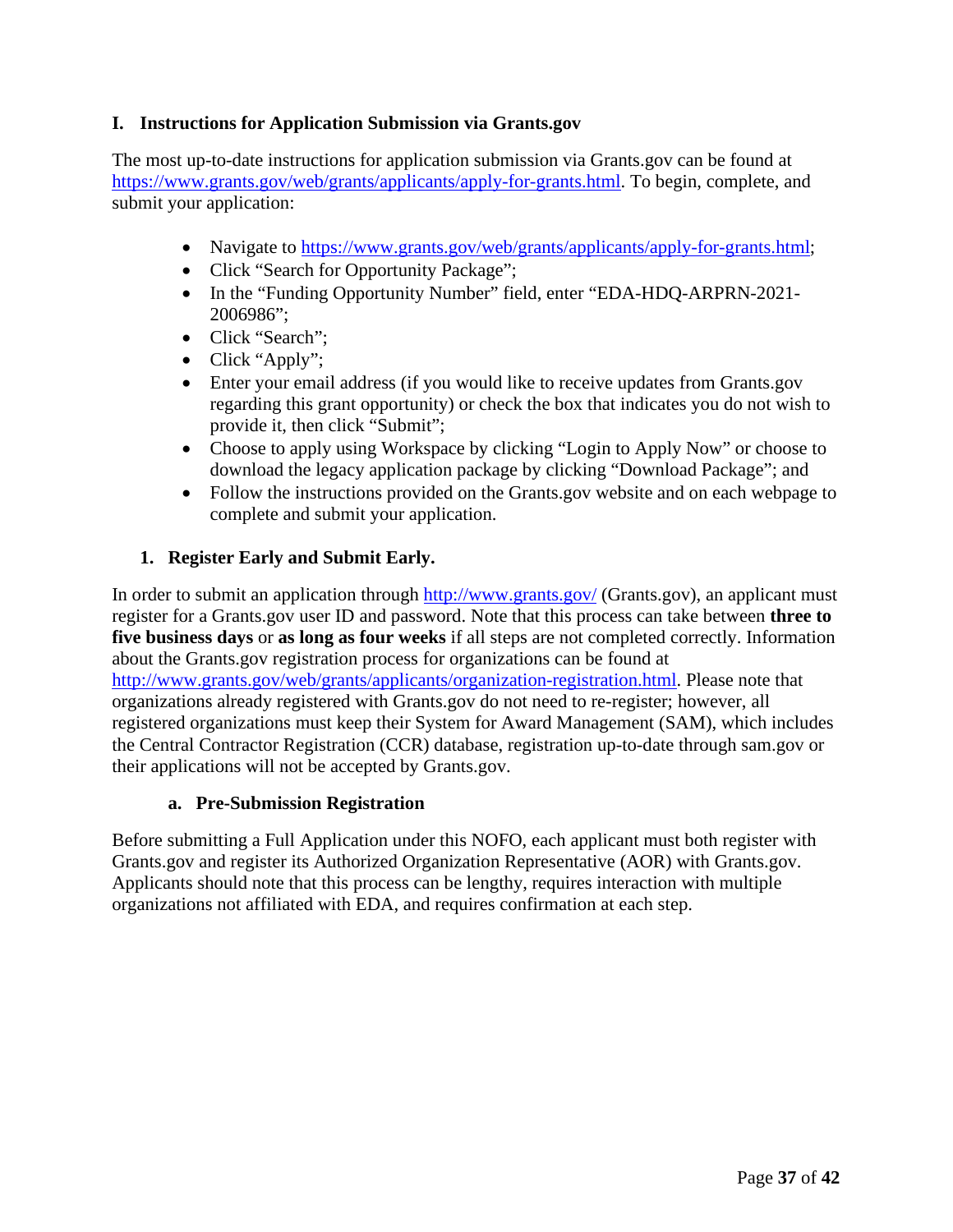

Applicants may have already completed one or more of the steps set forth in the above flowchart, which depicts an example of how the pre-submission registration process generally flows (e.g., applicants may have already registered with Grants.gov, in which case they do not need to reregister). However, note that applicants that have not completed any of the above steps may require 23 or more business days to complete the required steps serially**.** Grants.gov is a centrally-managed Federal grants portal, and changes or updates to the process outlined above may occur after the publication of this NOFO. Prospective applicants should visit <http://www.grants.gov/web/grants/applicants/organization-registration.html> to ensure that they follow the most up-to-date instructions.

# **b. AOR Requirement**

Applicants must register as organizations, not as individuals. As part of the registration process, you will register at least one Authorized Organization Representative (AOR) for your organization. AORs registered at Grants.gov are the only officials with the authority to submit applications at Grants.gov so please ensure that your organization's application is submitted by an AOR. **If the application is submitted by anyone other than your organization's AOR, it will be rejected by the Grants.gov system and cannot be considered by EDA.** Note that a given organization may designate multiple individuals as AORs for Grants.gov purposes.

# <span id="page-37-0"></span>**2. Field Limitations and Special Characters**

Please be advised that [Grants.gov](http://www.grants.gov/) provides the following notice with respect to form field limitations and special characters: [https://www.grants.gov/web/grants/applicants/submitting-utf-](https://www.grants.gov/web/grants/applicants/submitting-utf-8-special-characters.html)[8-special-characters.html.](https://www.grants.gov/web/grants/applicants/submitting-utf-8-special-characters.html)

# <span id="page-37-1"></span>**3. Verify That Your Submission Was Successful**

Applicants should save and print written proof of an electronic submission made at Grants.gov. Applicants can expect to receive multiple emails regarding the status of their submission. Since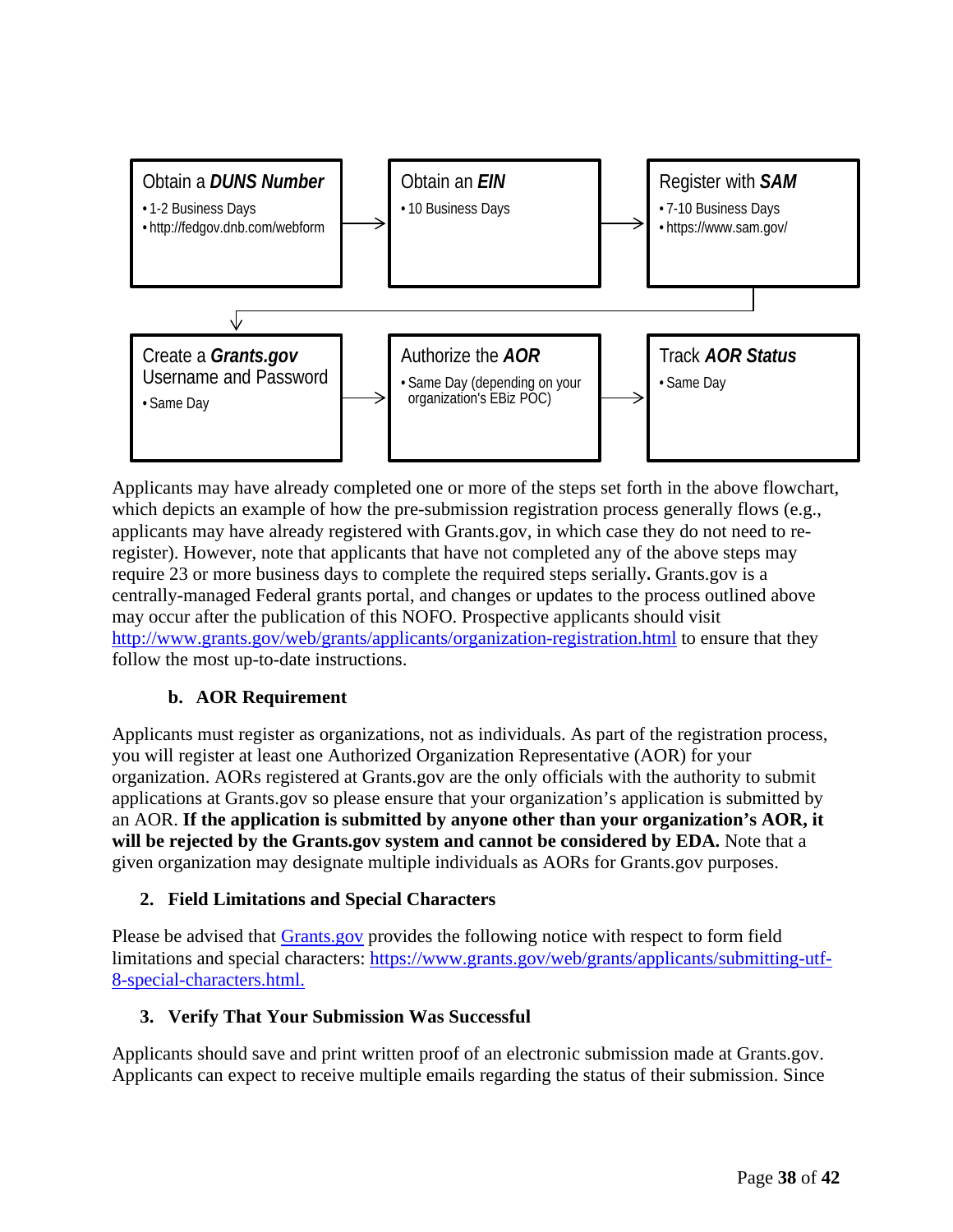email communication can be unreliable, applicants must proactively check on the status of their application if they do not receive email notifications within a day of submission.

An applicant should expect to receive two initial emails from Grants.gov: the first will confirm receipt of the application, and the second will indicate that the application has either been successfully validated by the system before transmission to EDA or has been rejected due to errors. It can take up to two business days after Grants.gov receives an application for applicants to receive email notification of an error. Applicants will receive a third email once EDA has retrieved their applications.

EDA requests that applicants kindly refrain from submitting multiple copies of the same application package.

Applicants should save and print both the confirmation screen provided on the Grants.gov website after the applicant has submitted an application, and the confirmation email sent by Grants.gov when the application has been successfully received and validated in the system. If an applicant receives an email from Grants.gov indicating that the application was received and subsequently validated, but does not receive an email from [Grants.gov i](http://www.grants.gov/)ndicating that EDA has retrieved the application package within 72 hours of that email, the applicant may contact EDA using the contact information in section [G](#page-28-0) of this announcement to inquire if EDA is in receipt of the applicant's submission.

It is the applicant's responsibility to verify that its submission was timely received and validated successfully at Grants.gov. To see the date and time your application was received, navigate to [https://www.grants.gov](https://www.grants.gov/) and click on the "Track My Application" link under the "Applicants" tab. For a successful submission, the application must be received and validated by**Error! Hyperlink reference not valid.** and an agency tracking number assigned. If your application has a status of "Received" it is awaiting validation by Grants.gov. Once validation is complete, the status will change to "Validated" or "Rejected with Errors." If the status is "Rejected with Errors," your application has not been received successfully. For more detailed information on why an application may be rejected, please see "Encountering Error Messages" at [https://www.grants.gov/web/grants/applicants/encountering-error-messages.html](https://www.grants.gov/%E2%80%8Cweb/grants/%E2%80%8Capplicants/%E2%80%8Cencountering-error-messages.html) and "Frequently Asked Questions by Applicants" at [https://www.grants.gov/](https://www.grants.gov/web/grants/applicants/applicant-faqs.html) [web/grants/applicants/applicant-faqs.html.](https://www.grants.gov/web/grants/applicants/applicant-faqs.html)

### <span id="page-38-0"></span>**4. Grants.gov Systems Issues**

If you experience a Grants.gov systems issue (i.e., a technical problem or glitch with the Grants.gov website) that you believe threatens your ability to complete a submission in a timely manner, please (i) print any error message received; (ii) call the Grants.gov Contact Center at (800) 518-4726 for assistance; and (iii) contact EDA using the contact information in section [G](#page-28-0) of this NOFO. Ensure that you obtain a case number regarding your communications with Grants.gov. Please note that problems with an applicant's computer system or equipment are **not** considered systems issues. Similarly, an applicant's failure to, e.g., (i) complete the required registration, (ii) ensure that a registered AOR submits the application, or (iii) notice receipt of an email message from Grants.gov are **not** considered systems issues. A Grants.gov systems issue is an issue occurring in connection with the operations of Grants.gov itself, such as the temporary loss of service by Grants.gov due to unexpected volume of traffic or failure of information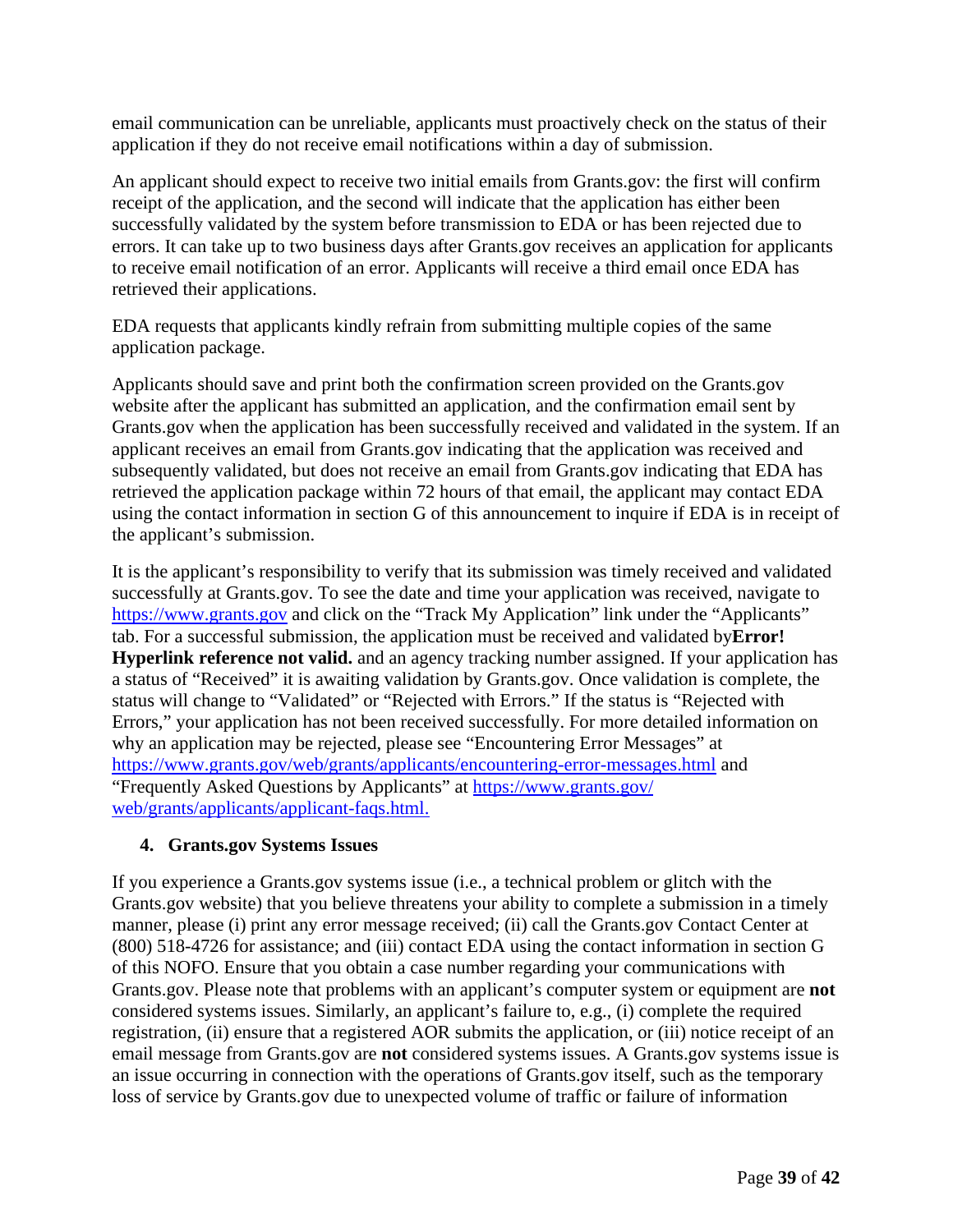technology systems, both of which are highly unlikely. In the event of a confirmed systems issue, EDA reserves the right to accept an application in an alternate format.

Applicants should access the following link for assistance in navigating Grants.gov and for a list of useful resources: [http://www.grants.gov/web/grants/support.html.](http://www.grants.gov/web/grants/support.html) If you do not find an answer to your question under the "Applicant FAQs," try consulting the "Grants Online User Guide" at [https://www.grants.gov/help/html/help/Get\\_Started/Get\\_Started.htm](https://www.grants.gov/help/html/help/Get_Started/Get_Started.htm) or contacting Grants.gov by email at [support@grants.gov o](mailto:support@grants.gov)r telephone at 1-800-518-4726. The Grants.gov Contact Center is open 24 hours a day, seven days a week, except on Federal holidays.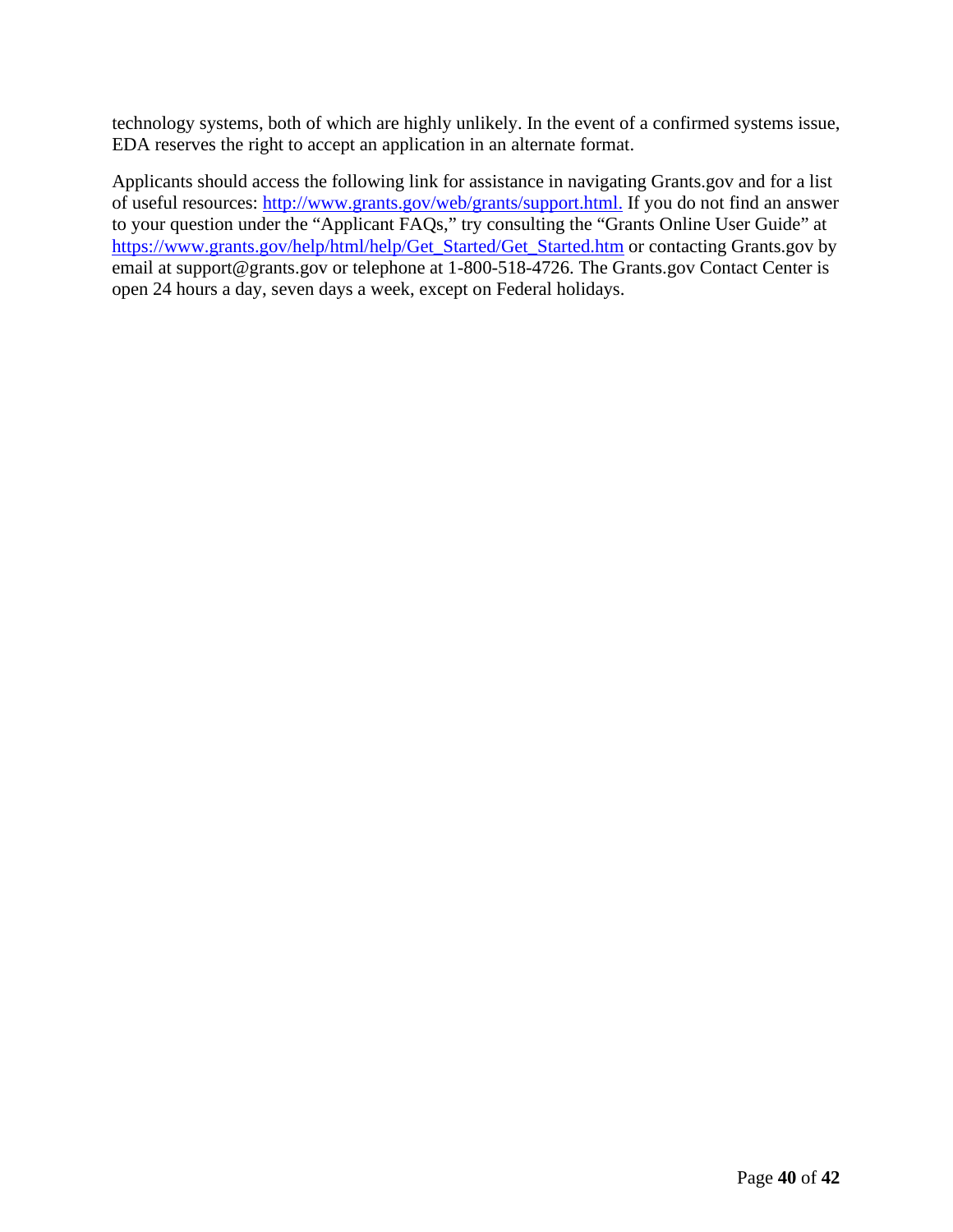# **Appendix A Full Application Checklist**

<span id="page-40-0"></span>Before you submit your application to EDA, please ensure that the following documents are included in your submission.

| <b>Requirement</b>                                                                                                                                                                       | <b>Location</b>                                                    |
|------------------------------------------------------------------------------------------------------------------------------------------------------------------------------------------|--------------------------------------------------------------------|
| $\Box$ All required forms (ED 900A, SF424,<br>SF424A, CD511, SFLLL)                                                                                                                      | Section D.2.b.i                                                    |
| $\Box$ Executive Summary (500 words or less)                                                                                                                                             | Section D.2.a.i                                                    |
| $\Box$ Project Narrative (may not exceed 12-single<br>sided, 8.5x11-inch pages, with a minimum 12-<br>point font and 1-inch margins)                                                     | Section D.2.a.ii                                                   |
| $\Box$ Statement of Applicant Capacity and Project<br>Management (may not exceed 5-single sided,<br>8.5x11-inch pages, with a minimum 12-point<br>font and 1-inch margins)               | Section D.2.a.iii                                                  |
| $\Box$ Budget Narrative and Staffing Plan                                                                                                                                                | Section D.2.a.iv                                                   |
| $\Box$ Schedule of Major Milestones and<br>Deliverables                                                                                                                                  | Section D.2.a.v                                                    |
| $\Box$ Addenda (including resumes of key personnel;<br>organizational documentation, if applicable; and a<br>copy of a current, approved indirect cost rate<br>agreement, if applicable) | Section D.2.a.vi<br>Section $D.2.b.ii(1)$<br>Section $D.2.b.ii(2)$ |
| $\Box$ Documentation of Matching Share (if any)                                                                                                                                          | Section D.2.a.vii                                                  |